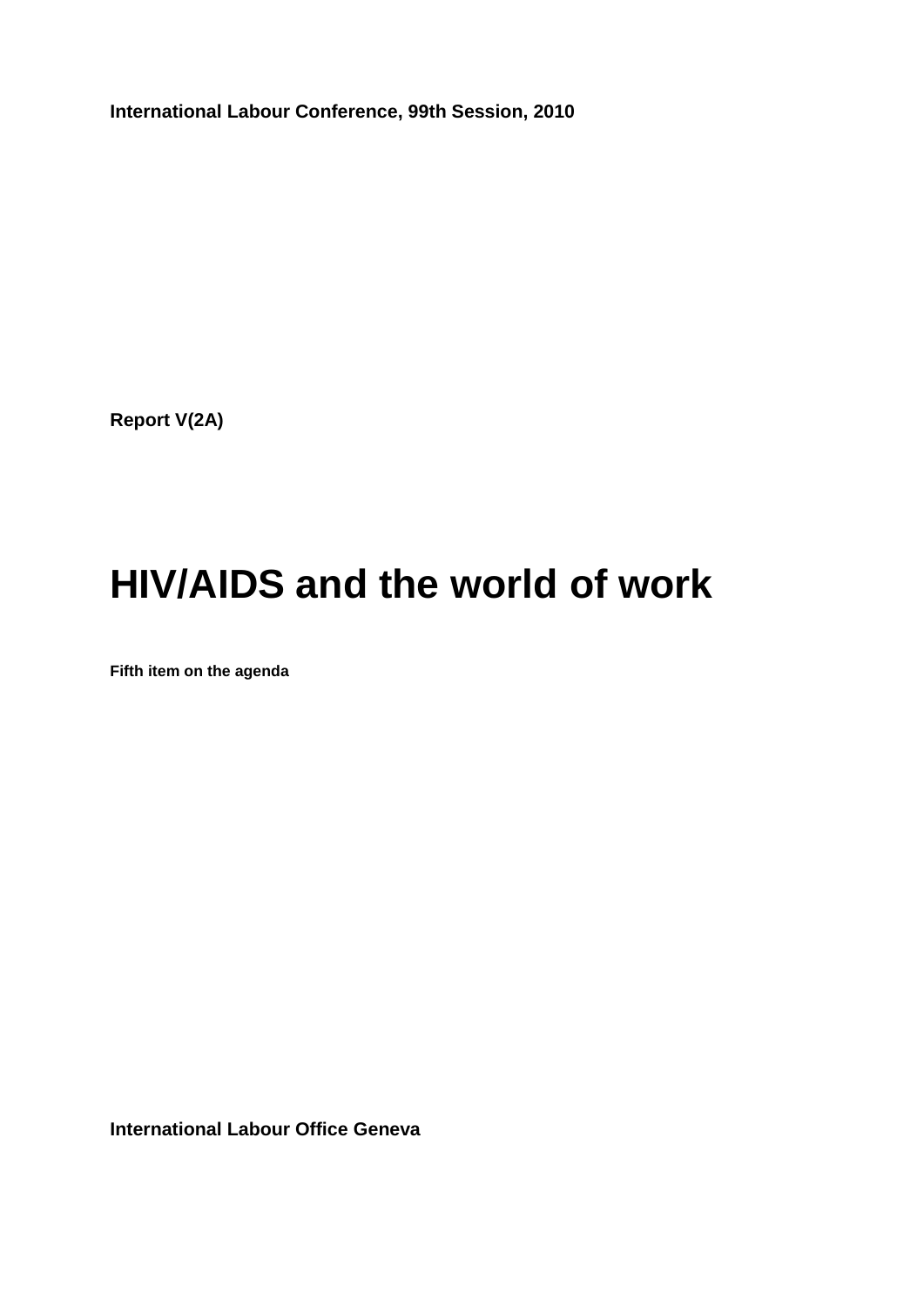ISBN 978-92-2-121895-1 (print) ISBN 978-92-2-121895-8 (web pdf) ISSN 0074-6681

*First edition 2010*

ILO publications can be obtained through major booksellers or ILO local offices in many countries, or direct from ILO Publications, International Labour Office, CH-1211 Geneva 22, Switzerland. Catalogues or lists of new publications are available free of charge from the above address, or by email: pubvente@ilo.org.

Visit our web site: www.ilo.org/publns.

Formatted by TTE: reference Confrep-ILC99-V(2A)-2010-01-0034-1-En.doc Printed in Switzerland

The designations employed in ILO publications, which are in conformity with United Nations practice, and the presentation of material therein do not imply the expression of any opinion whatsoever on the part of the International Labour Office concerning the legal status of any country, area or territory or of its authorities, or concerning the delimitation of its frontiers.

Reference to names of firms and commercial products and processes does not imply their endorsement by the International Labour Office, and any failure to mention a particular firm, commercial product or process is not a sign of disapproval.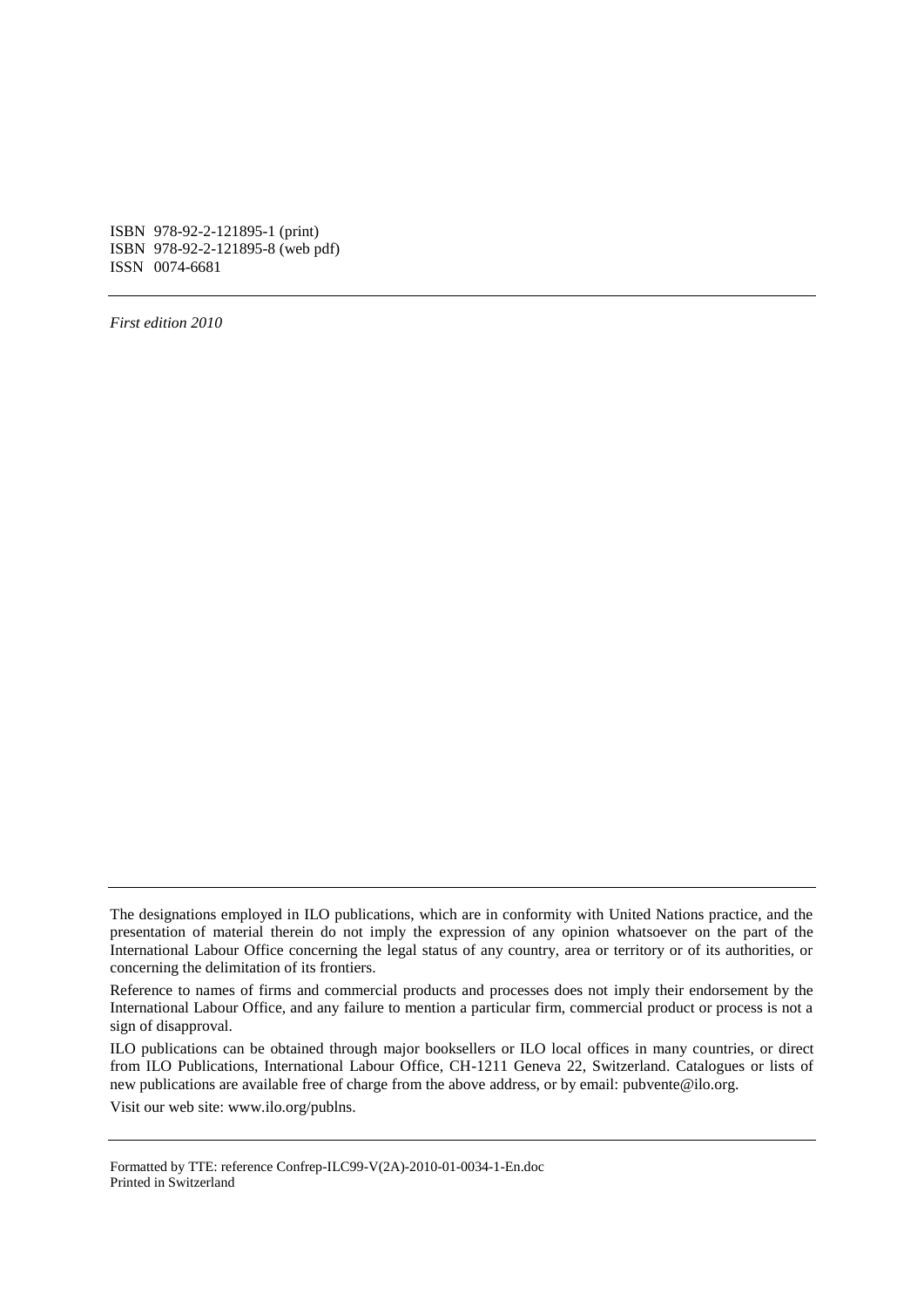# **CONTENTS**

# Page

| 2. Observations on the proposed Recommendation on HIV/AIDS and |  |
|----------------------------------------------------------------|--|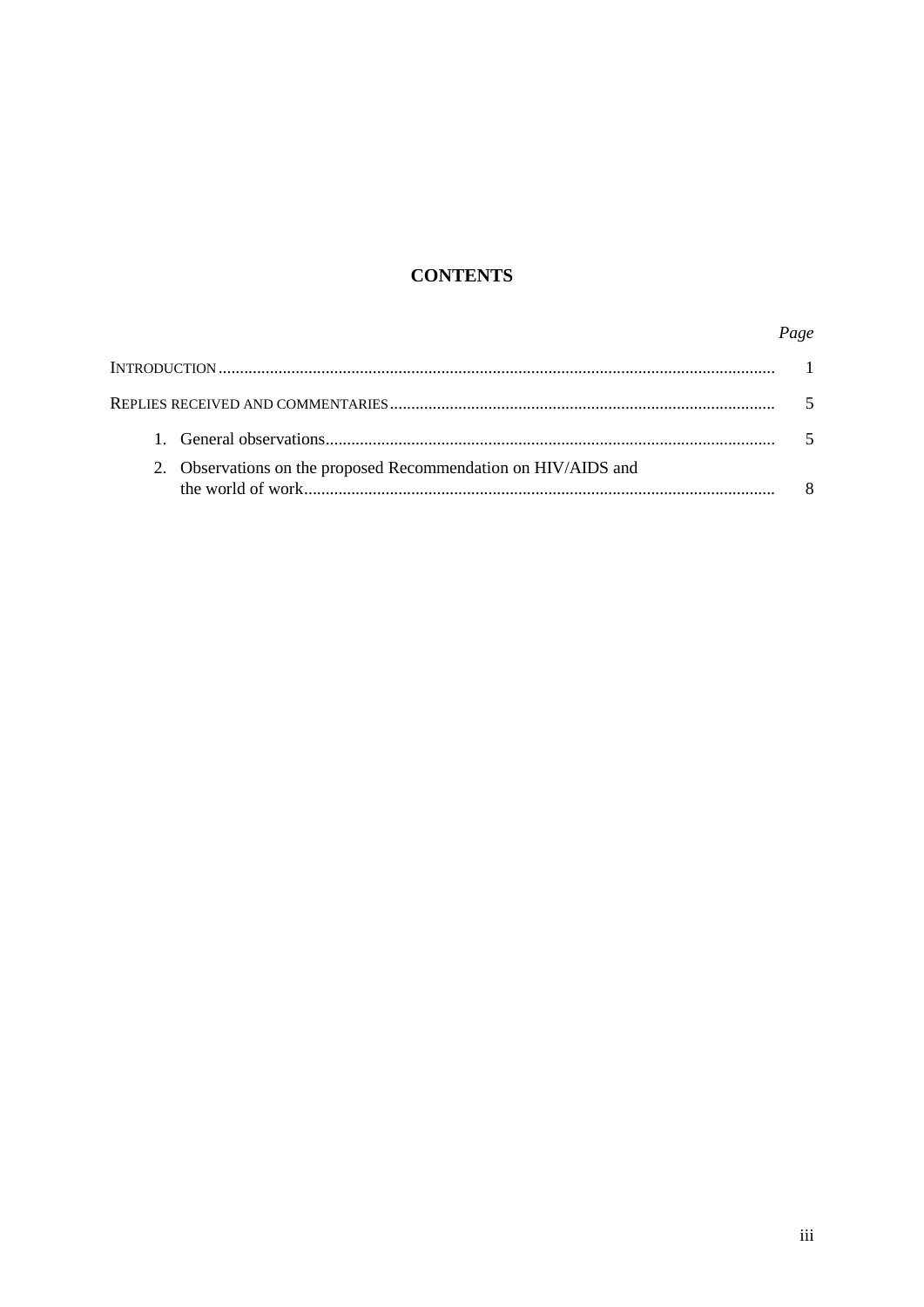# **LIST OF RECURRING ABBREVIATIONS**

| <b>AIDS</b>   | acquired immunodeficiency syndrome                                                                                                                                        |
|---------------|---------------------------------------------------------------------------------------------------------------------------------------------------------------------------|
| <b>ARV</b>    | antiretroviral                                                                                                                                                            |
| EU            | European Union                                                                                                                                                            |
| <b>HIV</b>    | human immunodeficiency virus                                                                                                                                              |
| ILC           | <b>International Labour Conference</b>                                                                                                                                    |
| <b>ILO</b>    | <b>International Labour Organization</b>                                                                                                                                  |
| <b>IMEC</b>   | industrialized market economic countries                                                                                                                                  |
| <b>ITUC</b>   | International Trade Union Confederation (comprises the affiliated<br>organizations of the former ICFTU and WCL together with eight<br>national trade union organizations) |
| <b>OSH</b>    | occupational safety and health                                                                                                                                            |
| <b>PLHIV</b>  | people living with HIV                                                                                                                                                    |
| TB            | tuberculosis                                                                                                                                                              |
| <b>UN</b>     | <b>United Nations</b>                                                                                                                                                     |
| <b>UNAIDS</b> | Joint United Nations Programme on HIV/AIDS                                                                                                                                |
| <b>UNGASS</b> | United Nations General Assembly Special Session on HIV/AIDS                                                                                                               |
| <b>WHO</b>    | World Health Organization                                                                                                                                                 |

# **Employers' and workers' organizations**

| Argentina       | <b>CGTRA</b>  | General Labour Confederation of the Argentine Republic                 |
|-----------------|---------------|------------------------------------------------------------------------|
| Austria         | <b>BAK</b>    | <b>Federal Chamber of Labour</b>                                       |
| Belgium         | <b>CNT</b>    | National Labour Council                                                |
|                 | ACV-CSC       | Confederation of Christian Trade Unions                                |
| <b>Bulgaria</b> | <b>CITUB</b>  | Confederation of Independent Trade Unions in Bulgaria                  |
| Colombia        | <b>ANDI</b>   | National Employers' Association of Colombia                            |
| Costa Rica      | <b>UCCAEP</b> | Costa Rica Union of Chambers and Associations of Private<br>Enterprise |
| Côte d'Ivoire   | <b>CGECI</b>  | General Confederation of Enterprises in Côte d'Ivoire                  |
| Denmark         | <b>FTF</b>    | Salaried Employees' and Civil Servants' Confederation                  |
| Fiji            | <b>FTUC</b>   | Fiji Trades Union Congress                                             |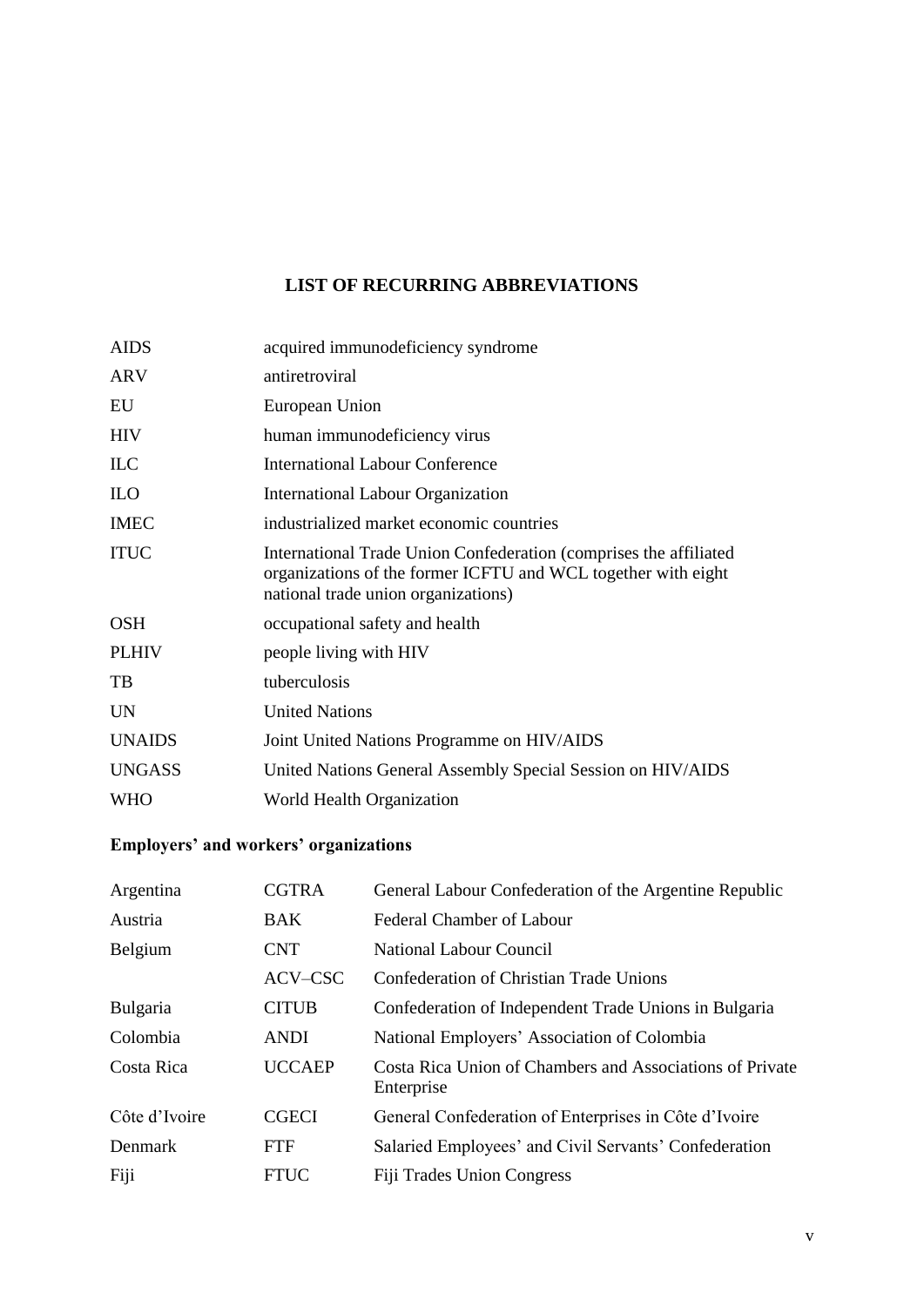| Finland      | EK                 | <b>Confederation of Finnish Industries</b>                            |
|--------------|--------------------|-----------------------------------------------------------------------|
|              | <b>AKAVA</b>       | Confederation of Unions for Academic Professionals<br>(in Finland)    |
|              | <b>SAK</b>         | Central Organization of Finnish Trade Unions                          |
|              | <b>STTK</b>        | Finnish Confederation of Salaried Employees                           |
| France       | <b>CGT</b>         | <b>General Confederation of Labour</b>                                |
| Germany      | <b>BDA</b>         | Confederation of German Employers' Associations                       |
| Greece       | <b>ESEE</b>        | National Confederation of Greek Trade                                 |
|              | <b>SEV</b>         | Hellenic Federation of Enterprises                                    |
|              | <b>GSEE</b>        | <b>General Confederation of Greek Workers</b>                         |
| Ireland      | <b>ICTU</b>        | <b>Irish Congress of Trade Unions</b>                                 |
| Japan        | <b>NK</b>          | Japan Business Federation                                             |
| Jordan       | <b>JCC</b>         | Jordan Chamber of Commerce                                            |
| Mauritius    | <b>MEF</b>         | Mauritius Employers' Federation                                       |
| Netherlands  | <b>FNV</b>         | Netherlands Trade Union Confederation                                 |
| New Zealand  | <b>Business NZ</b> | <b>Business New Zealand</b>                                           |
|              | <b>NZCTU</b>       | New Zealand Council of Trade Unions – Te Kauae Kaimahi                |
| Norway       | <b>NHO</b>         | Confederation of Norwegian Enterprise                                 |
|              | LO                 | Confederation of Trade Unions in Norway                               |
|              | <b>UNIO</b>        | Confederation of Unions for Professionals, Norway                     |
|              | YS                 | <b>Confederation of Vocational Unions</b>                             |
| Pakistan     | <b>EFP</b>         | Employers' Federation of Pakistan                                     |
| Peru         | <b>CONFIEP</b>     | National Confederation of Private Business Associations               |
|              | <b>CATP</b>        | Autonomous Confederation of Peruvian Workers                          |
| Poland       | <b>NSZZ</b>        | Independent and Self-Governing Trade Union Solidarnsc                 |
| Portugal     | <b>CIP</b>         | Confederation of Portuguese Industry                                  |
|              | CGTP-IN            | General Confederation of Portuguese Workers-National<br>Intersindical |
|              | UGT-P              | <b>General Union of Workers</b>                                       |
| South Africa | <b>BUSA</b>        | <b>Business Unity South Africa</b>                                    |
|              | <b>COSATU</b>      | Congress of South African Trade Unions                                |
| Spain        | <b>UGT</b>         | <b>General Union of Workers</b>                                       |
| Swaziland    | <b>SFTU</b>        | <b>Swaziland Federation of Trade Unions</b>                           |
| Sweden       | <b>SN</b>          | Confederation of Swedish Enterprise                                   |
|              | <b>TCO</b>         | Swedish Confederation of Professional Employees                       |
| Switzerland  | <b>UPS</b>         | <b>Confederation of Swiss Employers</b>                               |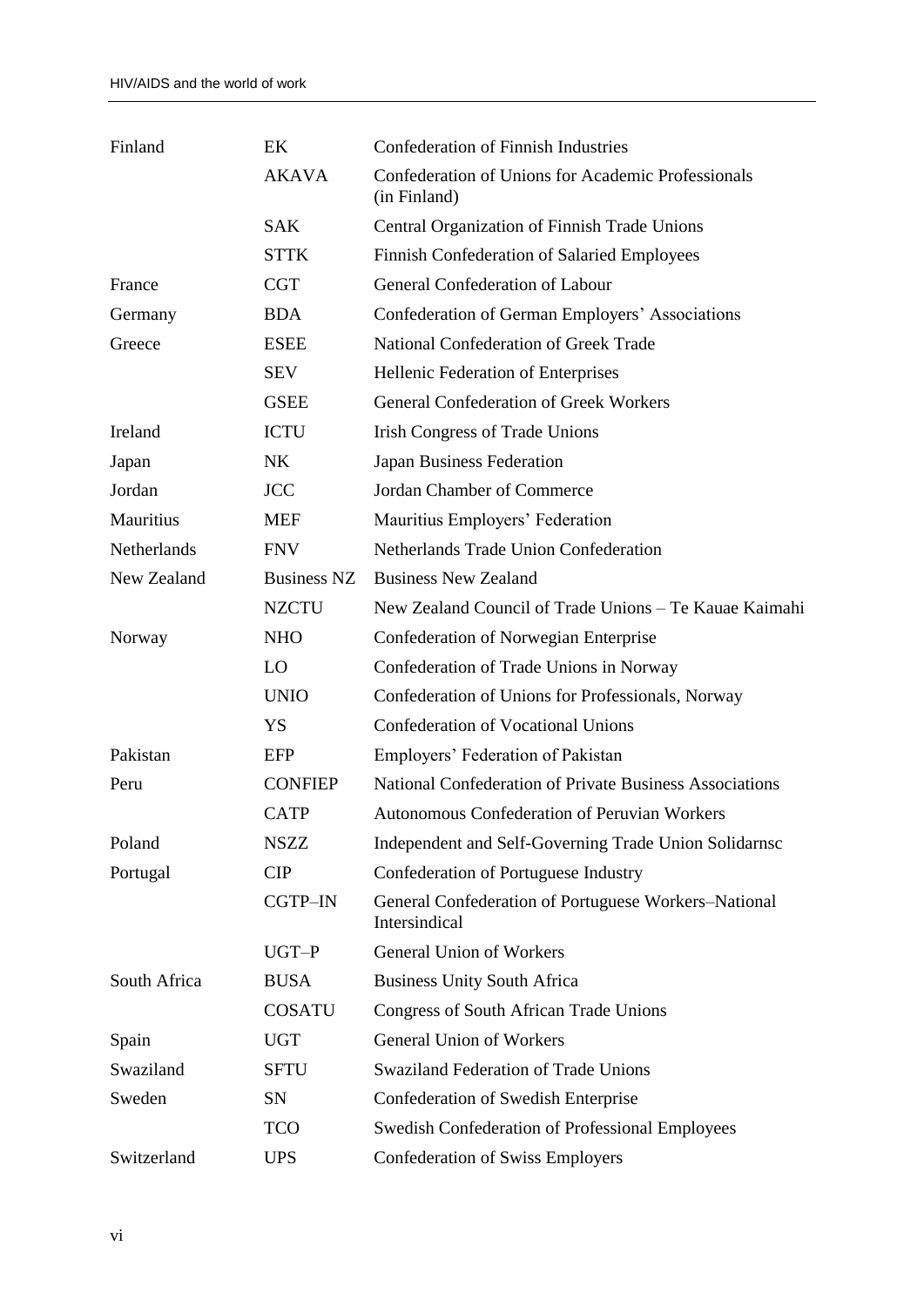# United Kingdom TUC Trades Union Congress

# **International organizations of workers**

- ITUC International Trade Union Confederation
- ITUC–Africa African Regional Organization of the International Trade Union Confederation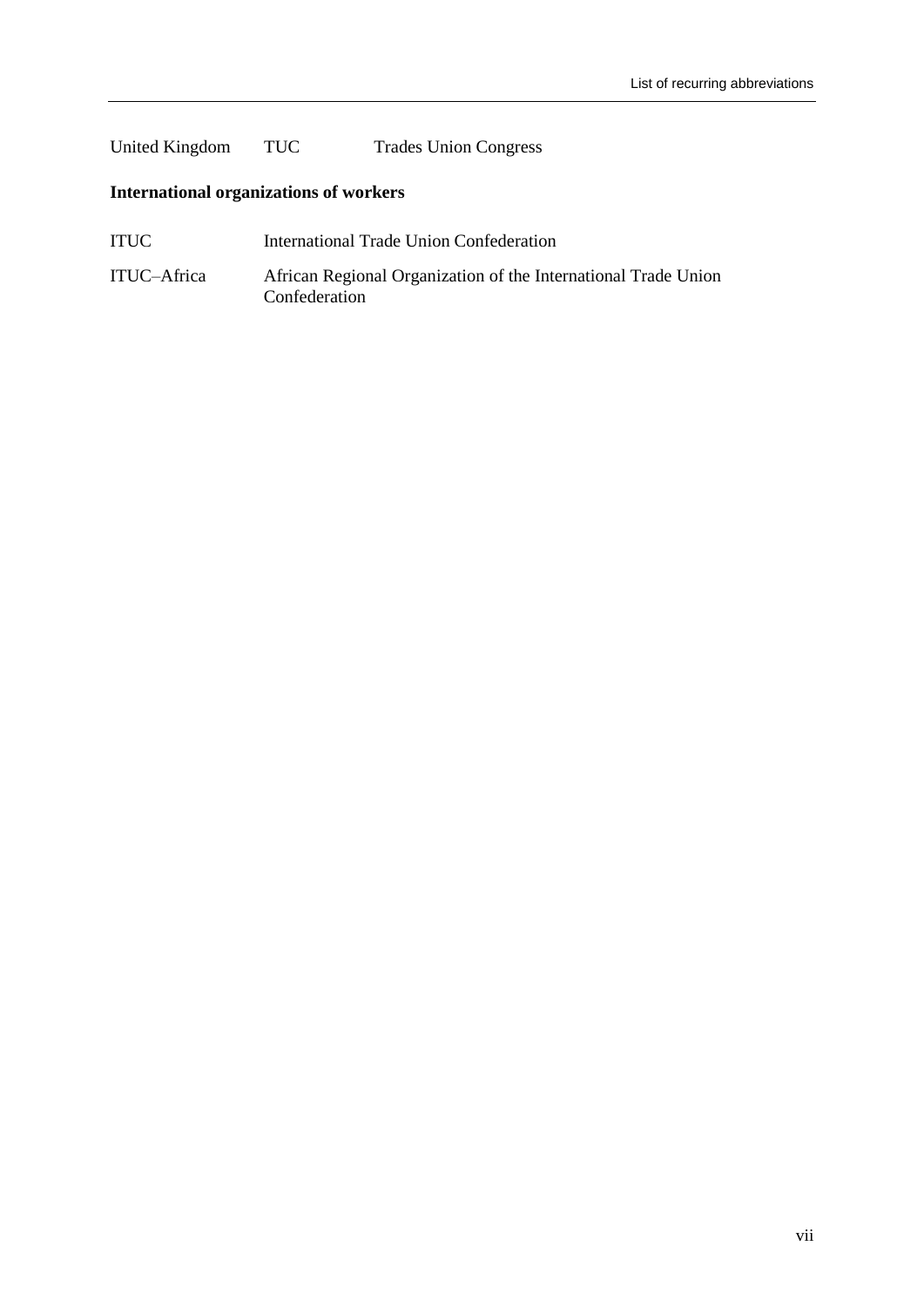# **INTRODUCTION**

The agenda of the 98th Session of the International Labour Conference in 2009 included an item on HIV/AIDS and the world of work. The background to this may be traced back to 2007, when the Governing Body of the ILO, at its 298th Session (March 2007), decided to place such an item on the agenda of the 98th Session of the International Labour Conference in 2009 for a double discussion leading to the adoption of an autonomous Recommendation on HIV/AIDS and the world of work.<sup>1</sup> It was considered necessary to adopt an international standard on this subject in order to increase the attention devoted to HIV/AIDS at the national and international levels, to promote united action among the key actors on HIV/AIDS, and to increase the impact of the ILO code of practice on HIV/AIDS and the world of work adopted in 2001 (the "code of practice"), as well as to review developments since 2001.<sup>2</sup>

In preparation for this discussion, the Office produced two reports: Report IV(1)<sup>3</sup> and Report IV $(2)$ . <sup>4</sup> The Conference Committee on HIV/AIDS considered these reports and adopted its own report,<sup>5</sup> which in turn was submitted to and adopted by the plenary of the Conference on 18 June 2009. At the same sitting, the Conference also adopted the following resolution:

The General Conference of the International Labour Organization,

Having adopted the report of the Committee appointed to consider the fourth item on the agenda,

Having in particular approved as general conclusions, with a view to the consultation of governments, proposals for a Recommendation concerning HIV/AIDS and the world of work,

Decides that an item entitled "HIV/AIDS and the world of work" shall be included in the agenda of its next ordinary session for second discussion with a view to the adoption of a Recommendation.

In the light of this resolution, following the discussion and the subsequent consultation and in conformity with article 39, paragraph 6, of the Standing Orders of the Conference, the Office prepared and communicated Report  $V(1)$ <sup>6</sup> containing the proposed Recommendation based on the conclusions adopted by the Conference at its 98th Session. The text was formulated on the basis of the first discussion by the Conference and took into account the replies received to the questionnaire contained in Report IV(1). Pursuant to article 39, paragraph 6, of the Standing Orders, this text was communicated to governments so as to reach them not later than two months from the closing of the 98th Session of the Conference. In accordance with the consistent practice since 1988, the report of the Committee on HIV/AIDS appointed by the Conference to consider this item was sent to member States in its entirety, together with the record of the discussion held

 $\overline{\phantom{a}}$ 

<sup>1</sup> ILO, *Date, place and agenda of the International Labour Conference: Agenda of the 98th Session (2009) of the International Labour Conference*, Governing Body, 298th Session, Geneva, March 2007, GB.298/2.

<sup>2</sup> ILO: *Minutes of the 298th Session*, Governing Body, March 2007, GB.298/PV.

<sup>3</sup> ILO, *HIV/AIDS and the world of work*, Report IV(1), International Labour Conference, 98th Session, Geneva, 2009.

<sup>4</sup> ILO, *HIV/AIDS and the world of work*, Report IV(2), International Labour Conference, 98th Session, Geneva, 2009.

<sup>5</sup> ILO, *Provisional Record* No. 15, International Labour Conference, 98th Session, Geneva 2009; and *Provisional Record* No. 20, International Labour Conference, 98th Session, Geneva, 2009.

<sup>6</sup> ILO: *HIV/AIDS and the world of work*, Report V(1), International Labour Conference, 99th Session, Geneva, 2010.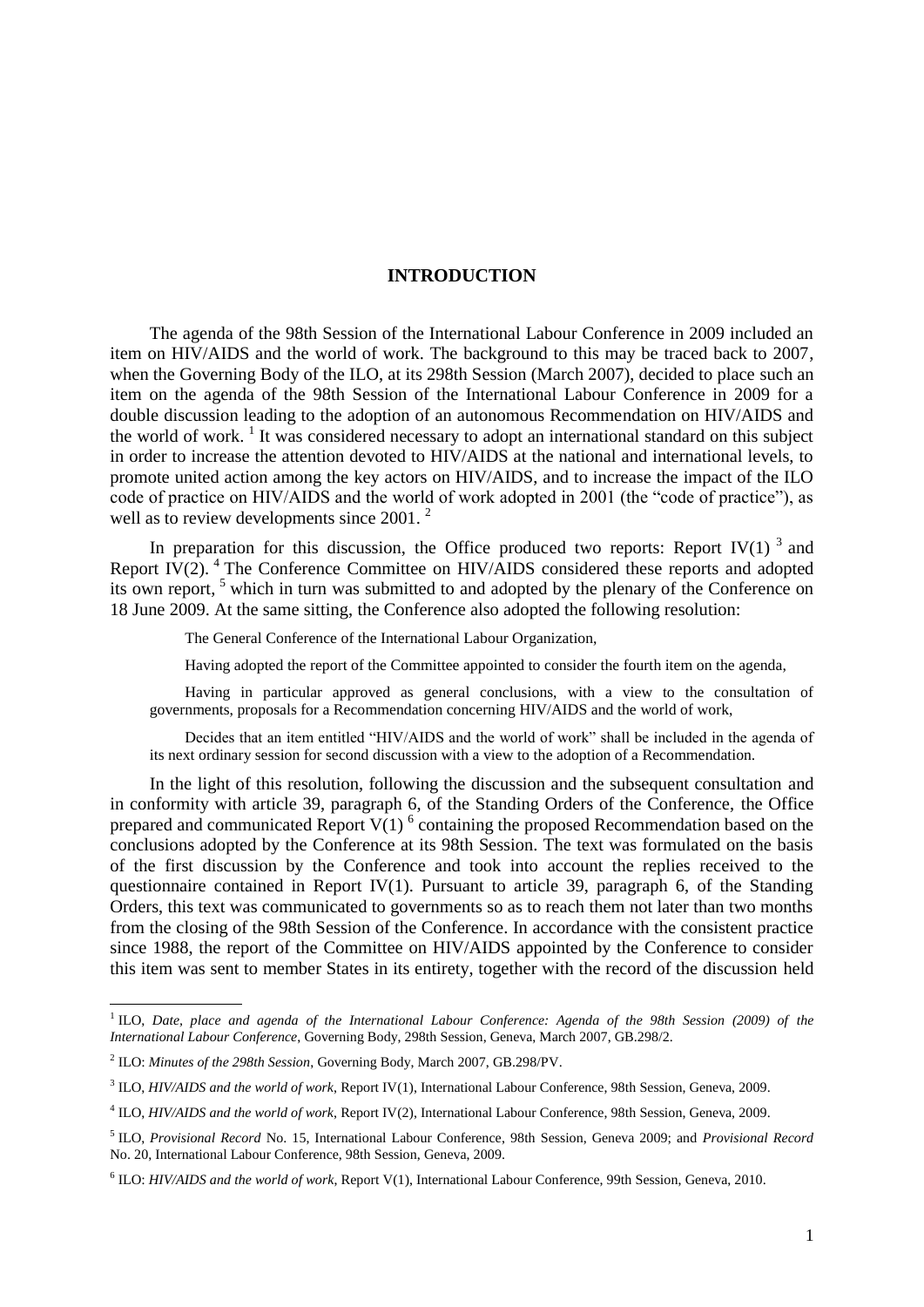in the plenary session of the Conference.<sup>7</sup> Governments were invited to send their suggested amendments or comments so as to reach the Office by 19 November 2009 at the latest, and to inform the Office, by the same date, whether they considered that the proposed text provides a satisfactory basis for discussion by the Conference at its 99th Session (June 2010).

In accordance with article 39, paragraph 6, of the Standing Orders of the Conference, as amended at its 73rd Session (1987), governments were requested to consult the most representative organizations of employers and workers before finalizing their replies and to indicate which organizations they had consulted. It should be noted that such consultations are also required by Article 5(1)(a) of the Tripartite Consultation (International Labour Standards) Convention, 1976 (No. 144), for countries that have ratified this Convention. The results of the consultations were to be reflected in the governments" replies. It had also been suggested that governments might wish to consult organizations of persons living with HIV, and to include in their replies any information supplied by such bodies.

The Conference Committee also requested the Office to enter into consultations with UNAIDS and WHO concerning the definitions of HIV and of AIDS. This was done in November 2009, prior to the preparation of this report.

At the time the present report was prepared, the Office had received replies from the governments of the following 31 member States: Argentina, Australia, Austria, Barbados, Belgium, Belize, Burkina Faso, Canada, Czech Republic, Denmark, Dominican Republic, Egypt, Finland, Greece, Japan, Jordan, Latvia, Mauritius, Mexico, Morocco, Netherlands, New Zealand, Norway, Panama, Poland, Portugal, South Africa, Sweden, Switzerland, United Kingdom and United States.

All governments indicated that their replies had been drawn up after consultation with organizations of employers and workers. Some of those governments incorporated in their replies the opinions expressed by these organizations on certain points, while others transmitted the observations of employers" and workers" organizations separately. In some cases, replies were received directly from employers' and workers' organizations.

To ensure that both the English and French texts of the proposed Recommendation on HIV/AIDS and the world of work are received by the governments within the time limit laid down in article 39, paragraph 7, of the Standing Orders of the Conference, Report V(2) has been published in two volumes. The present report (Report  $V(2A)$ ), has been drawn up on the basis of the replies received from governments and employers" and workers" organizations, and in a few cases from networks of people living with HIV, and contains the essential points of their observations. It is divided into two sections: the first section comprises comments of a general nature, while the second contains the observations of the constituents on specific provisions of the proposed Recommendation. For practical reasons, it has been necessary at times to reduce length while retaining a comment's substance, and to group similar replies. Most comments closely followed the structure of the text of the Recommendation and specified the parts of the text to which they referred. In those instances where that is not the case, however, the Office has, to the best of its ability, allocated observations to appropriate parts of the report.

The bilingual Report V(2B) contains the English and French versions of the proposed text of the Recommendation, as amended in the light of the observations made by governments and by employers' and workers' organizations and for the reasons set out in the Office commentaries. Some minor drafting changes have also been made, in particular to ensure full concordance between the two versions of the proposed instruments.

<sup>7</sup> ILO, *Report of the Committee on HIV/AIDS*, *Provisional Record* No. 15, International Labour Conference, 98th Session, Geneva, 2009.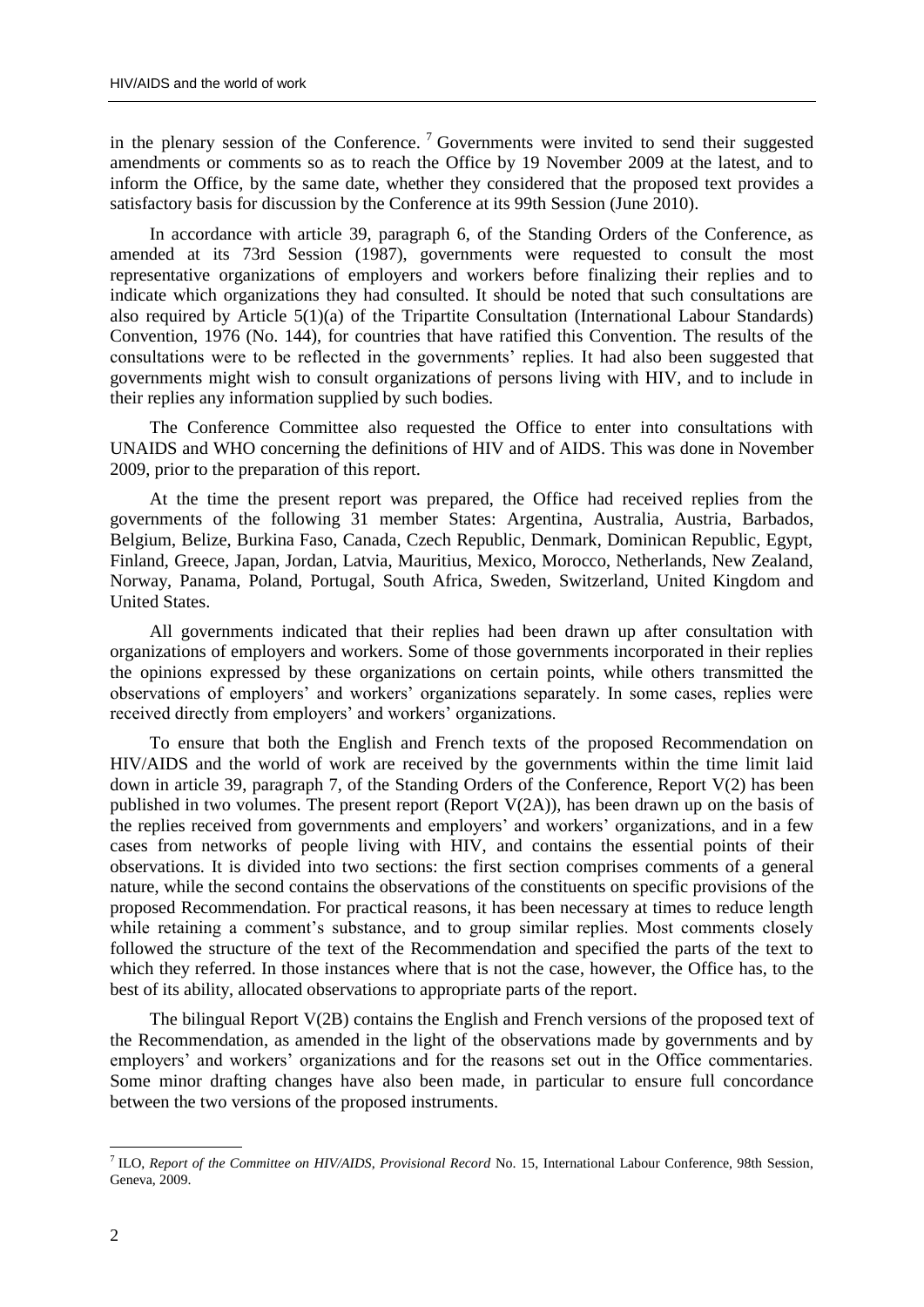- The Office wishes to note that the term "worker", as used in the text of Reports  $V(2A)$  and (2B) is intended to refer to workers in the broadest sense. Recalling that the HIV pandemic affects all persons equally, making no distinctions on the basis of social status or role, the reference to workers is intended to apply to all of the constituents in their capacity as "workers", which includes persons in management and supervisory positions.
- Two questions arise in the French versions of the text with regard to terms that are used throughout the report and the draft instrument. First, the term "*droits de l'homme*" in the French text of blue Reports V(2A) and V(2B), should be understood as referring to the rights of both men and women, in order to capture more accurately the meaning of the term "human rights" in the English and "*derechos humanos*" in the Spanish.
- Second, the term "gender" in English and "*género*" in Spanish has usually been translated into French as "*égalité entre hommes et femmes*" or "*les differences entre hommes et femmes*", as it is in the present draft instrument. The Office notes that this term should be understood as encompassing not only the biological differences between men and women, but also the social, cultural and economic roles associated with sexual identity, as well as other differences between men and women.

If the Conference so decides, these texts will serve as a basis for the second discussion, at the 99th Session (June 2010), with a view to developing a new instrument on HIV/AIDS and the world of work.

The following constituents stated that the proposed text contained in Report V(1) provides a satisfactory basis for the second discussion by the Conference at its 99th Session in June 2010:

*Governments*: Argentina, Australia, Austria, Barbados, Belgium, Belize, Burkina Faso, Canada, Czech Republic, Denmark, Dominican Republic, Egypt, Finland, Greece, Japan, Jordan, Latvia, Mauritius, Mexico, Morocco, Netherlands, New Zealand, Norway, Panama, Poland, Portugal, South Africa, Sweden, Switzerland, United Kingdom, United States.

*Employers*: CNT (Belgium), ANDI (Colombia), UCCAEP (Costa Rica), CGECI (Côte d"Ivoire), EK (Finland), BDA (Germany), ESEE (Greece), SEV (Greece), NK (Japan), JCC (Jordan), MEF (Mauritius), Business NZ (New Zealand), NHO (Norway), EFP (Pakistan), CONFIEP (Peru), CIP (Portugal), BUSA (South Africa), SN (Sweden), UPS (Switzerland).

*Workers*: CGT–RA (Argentina), BAK (Austria), CNT (Belgium), ACV–CSC (Belgium), CITUB (Bulgaria), FTF (Denmark), FTUC (Fiji), AKAVA (Finland), SAK (Finland), STTK (Finland), CGT (France), GSEE (Greece), ICTU (Ireland), FNV (Netherlands), NZCTU (New Zealand), LO (Norway), UNIO (Norway), YS (Norway), CATP (Peru), NSZZ (Poland), CGTP–IN (Portugal), UGT–P (Portugal), COSATU (South Africa), UGT (Spain), SFTU (Swaziland), TCO (Sweden), TUC (United Kingdom), ITUC, ITUC–Africa.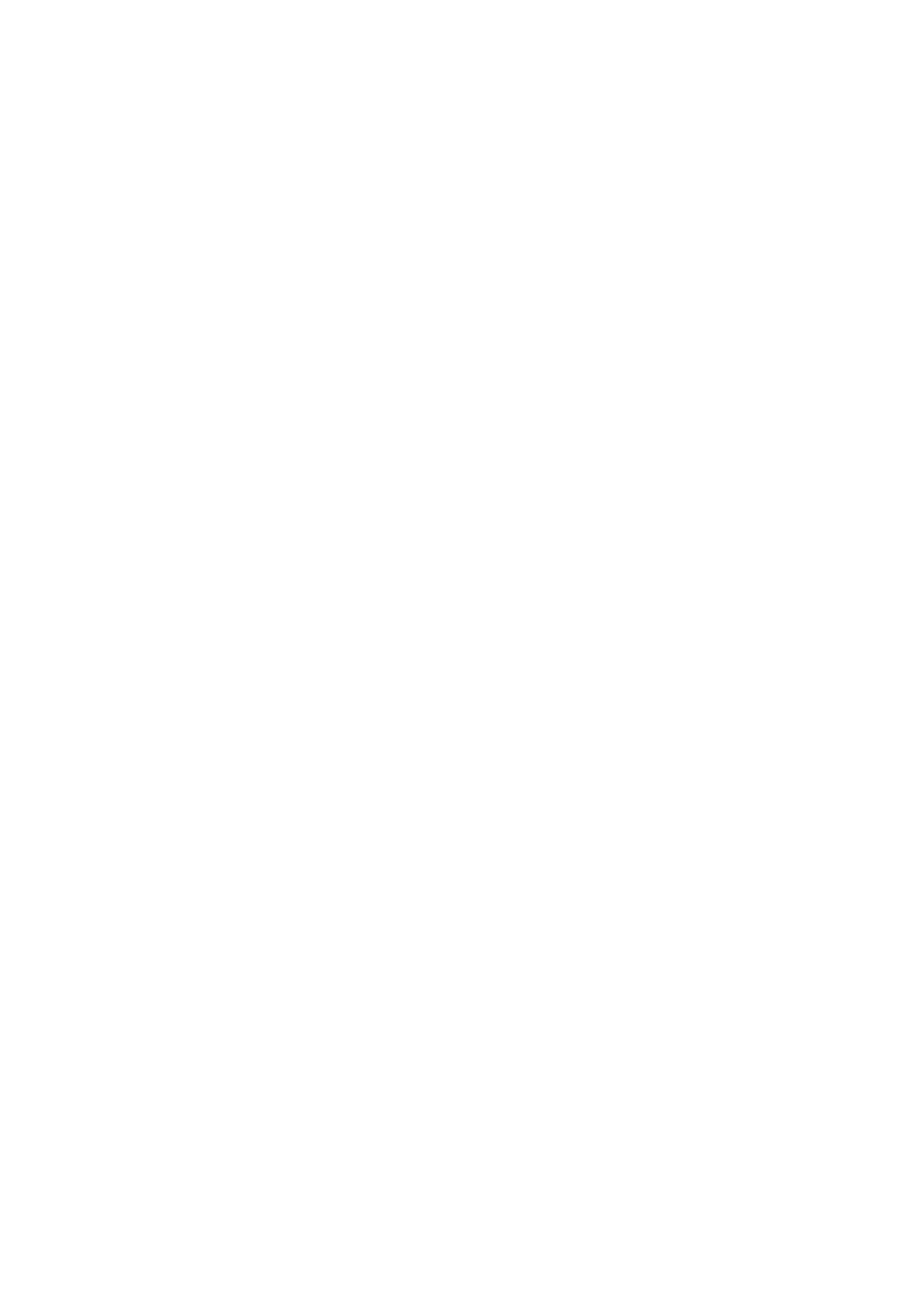# **REPLIES RECEIVED AND COMMENTARIES**

# 1. GENERAL OBSERVATIONS

# **GOVERNMENTS**

*Belgium*. It is hoped that in three to five years this Recommendation could become a Convention.

*Canada*. UNAIDS recommends avoiding the use of the term "fight" or other similar combative language, and suggests alternatives such as "response", "measures against", "initiative", "action", "efforts" and "programme". The language should be as inclusive as possible when discussing organizations representing persons living with HIV; "organizations of or with a mandate to represent persons living with HIV" should be used throughout the document.

*Dominican Republic*. The proposals made were debated by the tripartite-plus "*Petit Comité*", the Dominican Republic"s National Workplace Council (CCT), and its suggested amendments are therefore the fruit of those tripartite consultations. Government representatives, employers and workers, as well as representatives of the presidential Council on AIDS (COPRESIDA), participated in these discussions. (*Office comment:* The Government made a number of detailed drafting proposals that were examined in the review of the draft Recommendation, but are not always fully reproduced in this report for reasons of space.)

*Greece*. The proposed Recommendation is not intended to prevent HIV transmission in all aspects of life, only in working life. The text should be amended accordingly by replacing "their families and dependants" with "affected persons". Likewise, replace throughout the text "organizations representing persons living with HIV" with "civil society/non-governmental organizations, especially those representing people living with and affected by HIV and their associations and organizations".

*Jordan*. The draft Recommendation is contradictory in stating that HIV/AIDS affects the workplace but that workers should not be required to undergo HIV tests. If HIV is considered an occupational disease, how can one not verify whether workers are affected?

*Mexico*. Replace throughout the document the words "combat" or "fight" against HIV and AIDS with "response".

*New Zealand*. The Government supports a non-binding instrument with the flexibility that a Recommendation provides for the diverse needs of the ILO member States. The ILO should stay within its mandate of the world of work, addressing workers and workplaces, as opposed to society at large. New Zealand supports the ILO"s cooperation and coordination with other international organizations so as to avoid duplicating work in this area. The Government would consider a national plan for HIV/AIDS but would not support this being mandated.

*Norway*. The Government considers the scope ambitious and wide as it deals not only with working life but also with health policy, but agrees that coordination and cooperation between health-care policies and work policies are of high value. It therefore underlines the importance of each country adopting policies appropriate to its own situation. The Government agrees that it is important to ensure a solid framework for the protection of vulnerable groups of workers, such as HIV positive workers, and that all vulnerable groups should enjoy the same protection (such as for sickness, disability, and so on). It does not see the Recommendation providing for this.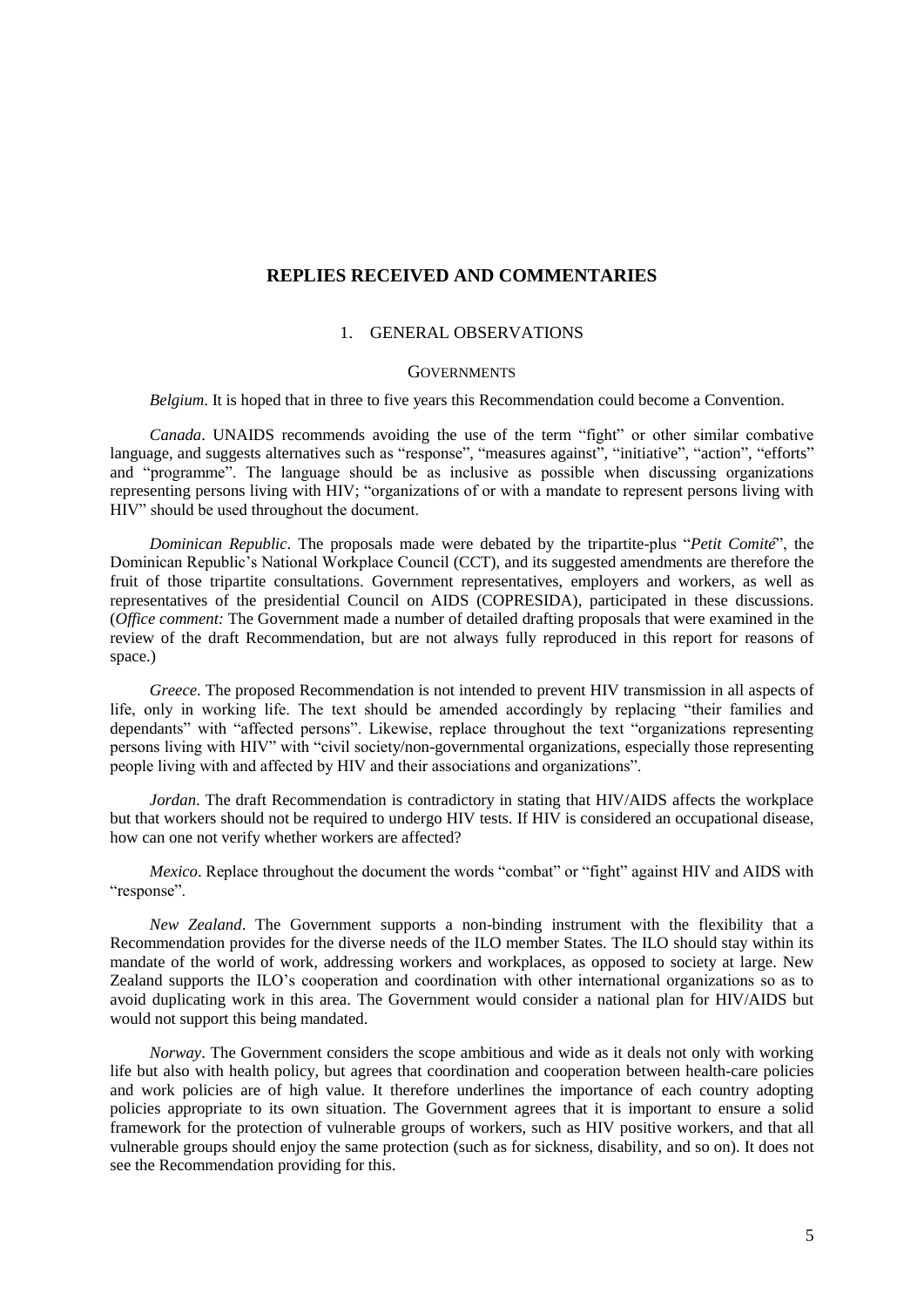#### **EMPLOYERS**

UCCAEP (Costa Rica). The division between employers" responsibilities and those of the national health authorities need to be made clearer. In Costa Rica, 97 per cent of all enterprises employ fewer than 100 workers, so the costs assumed in the draft text are far higher than can reasonably be assumed by employers.

EK (Finland). Dealing with one specific disease is not unambiguously acceptable since it may result in discrimination and unequal treatment with regard to other diseases. EK particularly questions the responsibility of employers and the workplace in situations in which the workplace plays no part in causing a disease and the problems that follow from it. The care and treatment of HIV/AIDS is mainly the responsibility of society as a whole. The discussions should only be on the instrument being adopted in the form of a Recommendation.

JCC (Jordan). The following elements are vital for the success of any policy and programme: it should be established through social dialogue; the rights of workers living with HIV should be protected; governments need to be transparent in the measures they adopt; migrant workers should be tested before entering the country; drug addiction should be combated; voluntary counselling and testing should be encouraged; people living with HIV should be actively involved in all measures taken; Arab information strategies to combat HIV and AIDS should be adopted; and the mass media should be involved.

Business NZ (New Zealand). Given the considerable variation in the extent to which different countries are affected by HIV/AIDS, it is guidance that is required, not some form of prescription. The ILO should confine what is recommended to the world of work, and not try to go beyond its mandate.

CIP (Portugal). HIV/AIDS is a public health issue and it is governments that should take action, not employers. Availability of health services, access to treatment, and so on, cannot become the responsibility of employers. Likewise, the issue of migrant workers must be dealt with between member States.

BUSA (South Africa). We support a Recommendation.

Confederation of Swedish Enterprise (Sweden). The organization does not endorse the elaboration of a Recommendation on HIV/AIDS. The ILO code of practice is an adequate tool.

### **WORKERS**

GSEE (Greece). Where reference is made to civil society, a reference to organizations representing persons living with HIV should be added.

ICTU (Ireland). The ICTU fully supports the ITUC"s recommendations and comments. In addition, the ICTU notes that some groups may be more vulnerable to infection and impact owing to their lack of legal status or lack of human rights protection; these groups include women, children, minorities, indigenous people, poor people, migrant workers, refugees, sex workers, people who use drugs, men who have sex with men, and prisoners. In order to protect the human rights of these groups, the ICTU calls for the standard to recognize and name target and vulnerable groups, and to promote supportive frameworks of policy and law that identify how the specificity of the target groups is to be provided for.

Noting further that tuberculosis (TB) is a leading cause of HIV-related deaths worldwide, the ICTU considers that only through coordinated efforts to combat both TB and HIV can this dual epidemic be halted. It therefore calls for the standard to recognize the need for collaborative action against TB and HIV, to highlight the fact that the way in which work is organized can increase or decrease the risk of TB infection, and that action can be taken to remove and minimize the risk, underlining the need for an occupational health and safety approach. The standard should establish that leave for HIV/AIDS-related pre- and post-natal visits is accorded protection under Article 5 of the Maternity Protection Convention, 2000 (No. 183).

NZCTU (New Zealand). The NZCTU strongly supports the Recommendation, but cannot accept the New Zealand Government"s suggestion that the ILO should confine itself in Recommendations or Conventions to the mandate of work. People"s work lives are inextricably intertwined with social issues and economic issues outside the direct realm of their employment. In the case of HIV/AIDS, income and access to health services are significant factors in the course of HIV/AIDS and thus have an impact on work. The language of the Recommendation, being legally non-binding, needs to be strong enough for compliance and to achieve the necessary and desired change. The wording should not be softened so as to risk weakening the Recommendation.

UGT–P (Portugal). Stresses the need to place priority on HIV/AIDS in the world of work as an issue of social responsibility.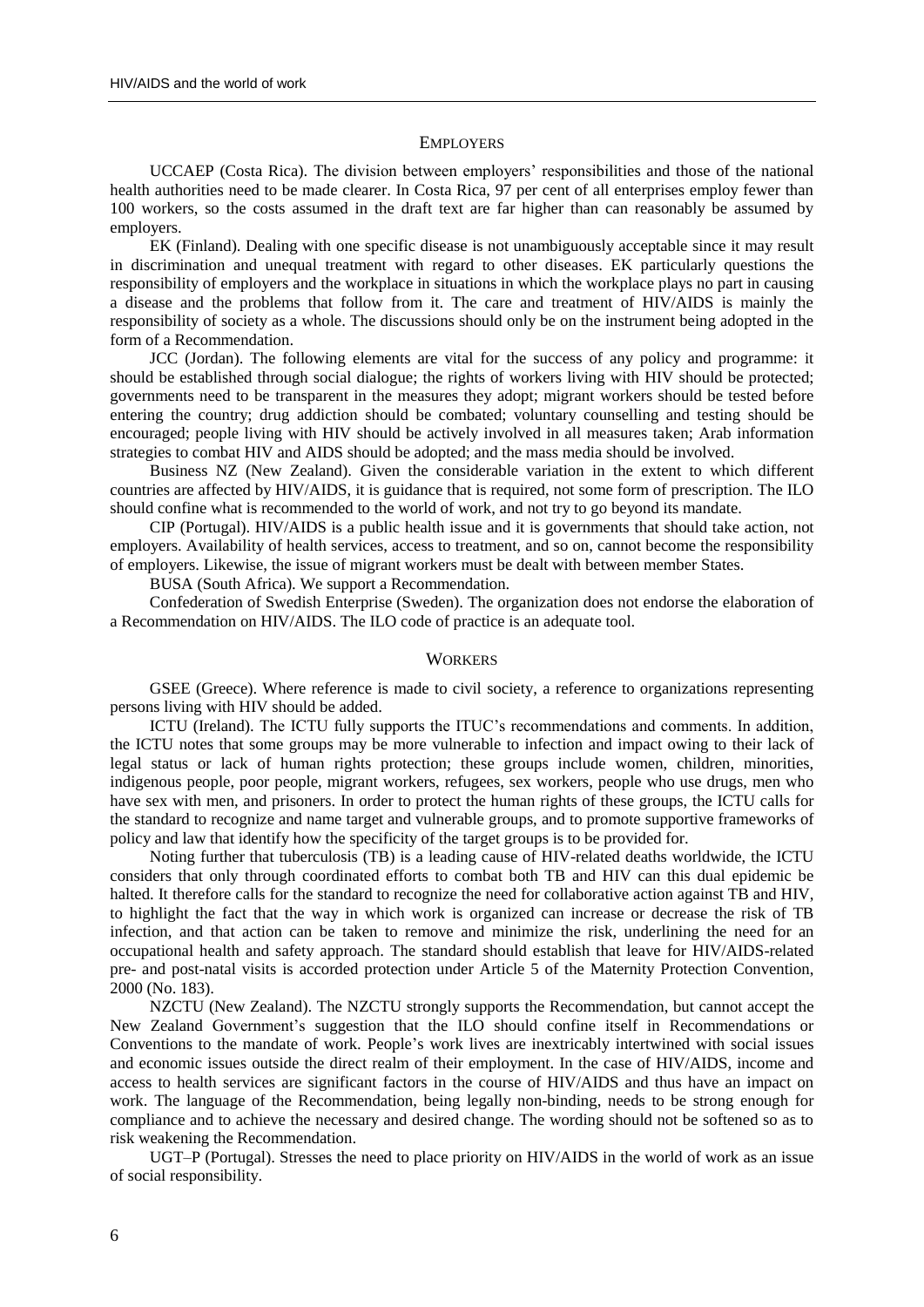COSATU (South Africa). Proposes that a Convention be adopted by the International Labour Conference.

#### **OTHER**

Organizations of people living with HIV (South Africa). Prefer that a Convention be adopted.

# OFFICE COMMENTARY

A number of comments, both general comments and those on specific provisions, suggest a possible contradiction between the provisions on confidentiality, according to which neither HIV testing nor disclosure of HIV status should be required for employment purposes, and provisions on the need to refrain from discrimination and provide treatment, care and support once a person is known or perceived to be HIV positive or suffering from AIDS. The text does, however, address both situations, as HIV infection and AIDS will often become apparent as a result of deteriorating health or following an individual"s decision to seek treatment in a situation where confidentiality cannot be maintained. In this context, the Office notes that encouraging people to know and act on their HIV status voluntarily is not the same as forcing disclosure, particularly where forced testing or disclosure may result in the loss of an individual's livelihood and possibly of access to health services. The proposed text attempts to clarify further the distinction between these two elements.

A number of other comments propose confining the text more strictly to the world of work, and argue that to allow the instrument to cover persons and subjects other than workers would go beyond the ILO"s mandate. Others, such as those of Norway, note that coordination and cooperation between health-care policies and work policies are of high value, and ask to expand references to families and dependants. This question was addressed extensively in the first Conference discussion, when it was decided that workers were not the only persons to whom the proposed Recommendation was addressed. Nevertheless, care has been taken to ensure that all the provisions in the draft are of direct relevance to the world of work.

Some respondents, particularly employers, stated in both their general and specific comments that many of the responsibilities outlined in the text were incumbent on governments, and expressed concern that employers might be asked to bear the burden of unsustainable costs. The text is intended to outline the need for, and desirable contents of, a national policy and programme, not to assign responsibilities to specific actors. Which sector would be responsible for different aspects of the formulation and implementation of elements of the national policy would in any event differ substantially from one country to another, depending on such factors as the size of individual undertakings, the state of the national health administration, and the gravity of the HIV/AIDS situation in the country concerned.

The use of terms such as "combat" and "fight" in relation to HIV and AIDS has been modified, although those terms have been retained in relation to discrimination and child labour when appropriate, as they have traditionally been used in ILO instruments on these subjects.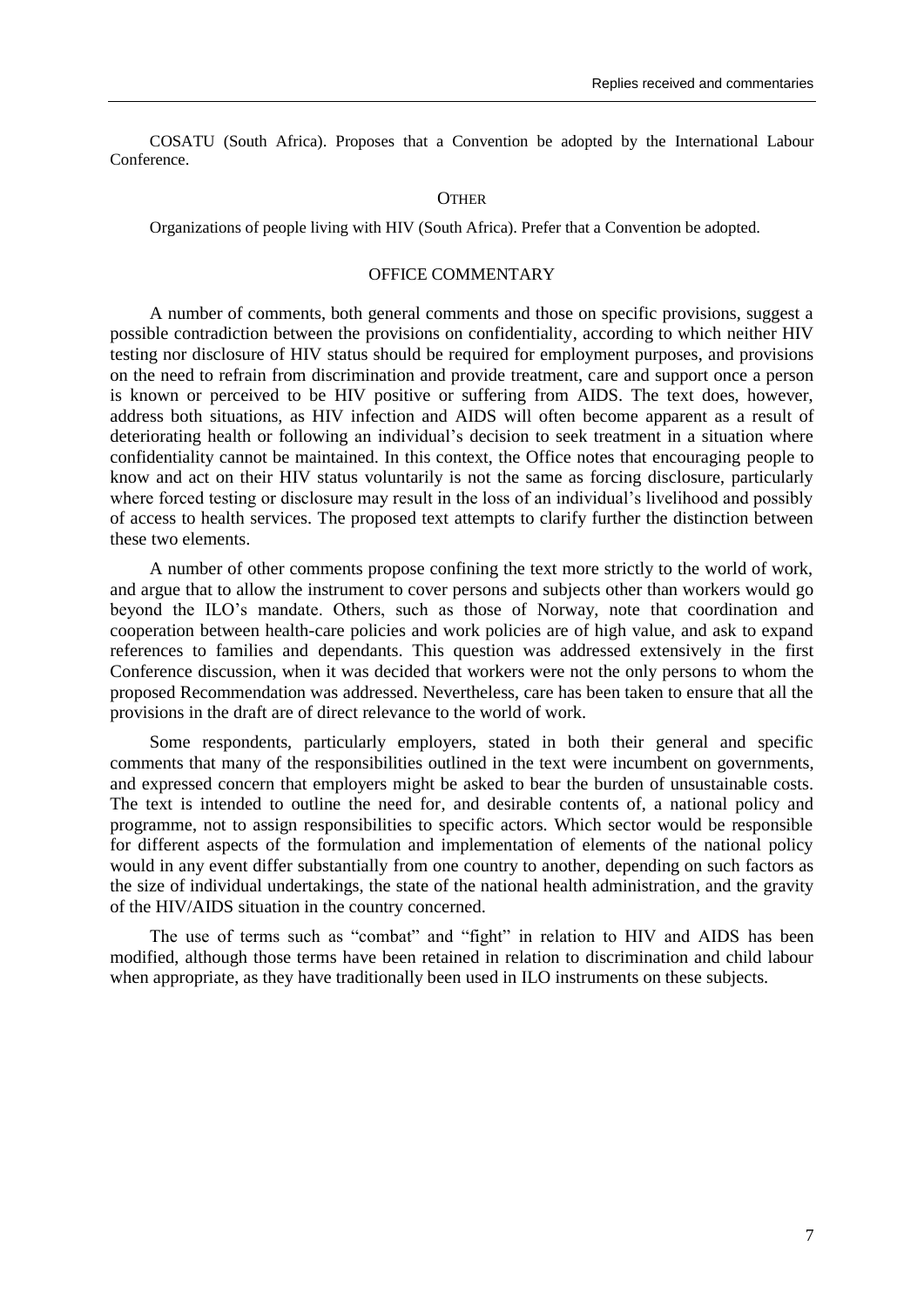# 2. OBSERVATIONS ON THE PROPOSED RECOMMENDATION ON HIV/AIDS AND THE WORLD OF WORK **<sup>8</sup>**

#### **Preamble**

#### **GOVERNMENTS**

*Burkina Faso*. Add "on HIV and AIDS" before 2010 in the last subparagraph of the Preamble.

*Canada*. In the seventh paragraph, retain the language that was agreed at the International Labour Conference (ILC) and follow UNAIDS recommendations by using "populations or groups at higher risk". Some populations may be at increased risk of exposure to HIV, but behaviours, not membership of a group, place individuals in situations in which they may be exposed to HIV.

*Dominican Republic*. Third preambular paragraph: after "Noting that HIV/AIDS has a serious impact", insert "and has political and legal implications" on society and national economies, on the world of work, on working people, on their families and on their dependants, on the social partners, on civil society organizations, and on public, private and mixed enterprises, among others. Fourth preambular paragraph: add that the conditions created make people more vulnerable to "and/or at risk of contracting this medical condition". Fifth preambular paragraph reword as follows: "Taking into consideration that high levels of poverty, lack of information, education and awareness, and non-adherence to treatment, increase the risks of HIV transmission, mortality levels, the number of boys, girls and young persons who have lost one or both parents and the number of workers engaged in informal work, who constitute a group of persons who are more vulnerable and do not have access to health services". Sixth and ninth preambular paragraphs: replace "workers" with "working people" (repeated for a number of other provisions below). Seventh preambular paragraph: add "among others" at the end. Twelfth preambular paragraph should read: "Noting the need to promote the provisions contained in the international labour Conventions". Thirteenth preambular paragraph: add a reference to "governmental and non-governmental" organizations. Fourteenth preambular paragraph: add a reference to the role of education and communication.

*Greece*. Replace "relevant organizations, especially those representing persons living with HIV" with "civil society/non-governmental organizations, especially those representing people living with and affected by HIV and their associations and organizations". Delete the phrase "Affirming the need to set an international labour standard ...", which is redundant in light of the next two paragraphs. Moreover, the aim is not to assign responsibilities, but to stimulate action on HIV/AIDS.

*Mexico*. The enumeration should be in accordance with other human rights instruments: "Noting that" should be replaced with "Recognizing …", "Reaffirming …", "Considering …", and so on.

*New Zealand*. In order to recognize the non-binding nature of the Recommendation, a new first paragraph of the Preamble should read: "Noting the need to promote the international labour Conventions and taking into account ILO Recommendations and other international instruments that are relevant to HIV/AIDS and the world of work".

*Sweden*. With regard to the fourth and fifth preambular paragraphs, recent research has shown that the causal link between poverty and heightened risk of HIV infection is questionable. It is not the poorest of the African countries that are worst hit by (that is, have the highest incidence of) HIV/AIDS, but rather the most affluent ones (those classed as "middle-income countries", such as South Africa and Botswana). This applies at the national level. Nor does the evidence show that the causal link lies at social class/individual level. In countries with a high incidence of HIV, it is the most affluent groups, not the poorest, which have the highest prevalence. The Swedish ILO Committee urges the ILO to consult UNAIDS so as to ensure that the wording in this respect will not be misleading. In the sixth preambular paragraph, replace "suffered by persons affected by HIV/AIDS" with "due to HIV status" since the aim is to underline the fact that the stigma in itself affects people"s readiness to be tested, and so on.

<sup>8</sup> As contained in ILO: *HIV/AIDS and the world of work*, Report V(1), International Labour Conference, 99th Session, Geneva, 2010.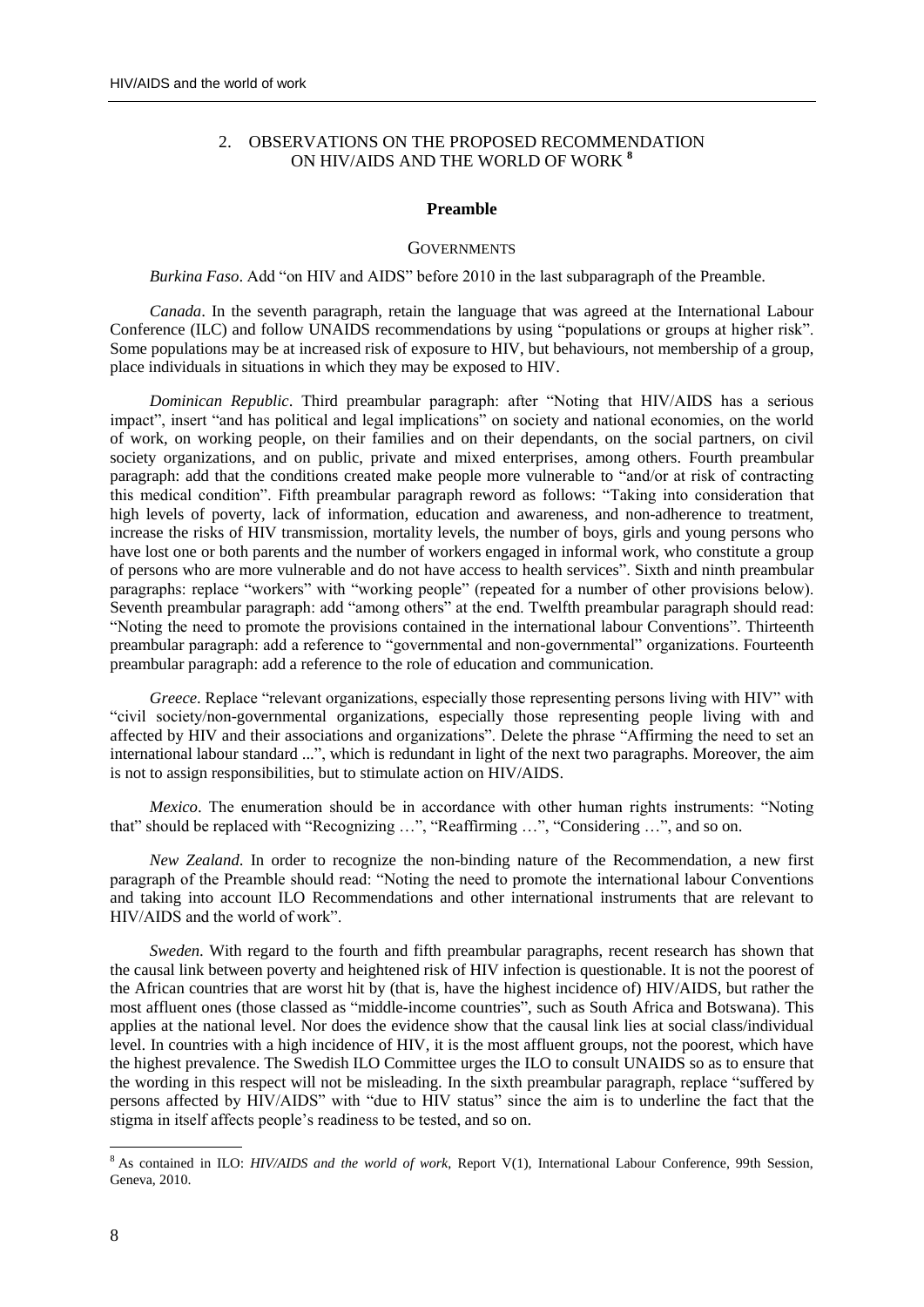#### **EMPLOYERS**

ANDI (Colombia). The third preambular paragraph should also define the context of the Recommendation and recall that gender is one of the fundamental factors.

CGECI (Côte d"Ivoire). The relationship between poverty and HIV/AIDS should be made cautiously, and consideration should be given to the fact that sectors with a strong financial production are those attracting the poor. The wording of the text as concerns vulnerability could be interpreted as discrimination and stigmatization against women and girls.

MEF (Mauritius). The reference to vulnerable and at-risk groups, including the specific groups mentioned, is too broad. Also, given the title of the instrument, it should only cover employees.

NHO (Norway). It is important to be more careful when establishing direct links between poverty and HIV/AIDS. Likewise, assertions that women are more vulnerable to HIV/AIDS may lead to the very stigmatization and discrimination the instrument seeks to address.

CONFIEP (Peru) and UPS (Switzerland). The proposed Recommendation goes beyond the scope of the world of work.

CIP (Portugal). The text should reflect the fact that HIV/AIDS is a public health issue.

#### **WORKERS**

CGT–RA (Argentina), ACV–CSC (Belgium), CITUB (Bulgaria), FTF (Denmark), FTUC (Fiji), CGT (France), LO (Norway), UNIO (Norway), YS (Norway), CATP (Peru), NSZZ (Poland), UGT (Spain), SFTU (Swaziland), TCO (Sweden), TUC (United Kingdom), ITUC, ITUC–Africa. Lack of adherence to treatment is caused primarily by lack of sufficient access to treatment resulting from, for instance, poor infrastructure, unsustainable treatment arrangements, and lack of sufficient information, rather than from negligence which might then be used to blame the victims of HIV/AIDS. Therefore we propose that in the fifth paragraph of the Preamble, after the words "and awareness", a reference should be added to "lack of sufficient access to treatment".

CGT (France). There should be more emphasis on the informal sector. Add to the third preambular paragraph a reference to both the formal and informal economies. In the enumeration of vulnerable groups in the seventh paragraph, refer also to the two most vulnerable groups, namely, women and men who have sex with men. Sexual orientation is not referred to until operative Paragraph 14.

GSEE (Greece). Insert: "the right to health and to a minimum level of decent living standards is a universal and global right with reference to the International Covenant on Economic, Social and Cultural Rights".

FNV (Netherlands). In the sixth paragraph, add "poverty" to the aspects that form a barrier to knowing one"s HIV status.

# OFFICE COMMENTARY

Several workers" organizations proposed adding a reference in the fifth paragraph to lack of sufficient access to treatment as a factor increasing the risk of HIV transmission. This has been taken into account in the new draft, along with a suggestion to add a more general reference to the lack of confidentiality as a factor. The proposal by the CGT to add a reference to the formal and informal sectors is also reflected in the new draft.

As suggested by the Government of Sweden and some employers" organizations, the Office consulted UNAIDS, which has confirmed that the link between poverty and HIV/AIDS is more complex than the simple formulations in the earlier version of the Preamble could reflect adequately. As a consequence, the fourth paragraph of the draft has been withdrawn, along with the reference to high levels of poverty in the fifth paragraph, and elements of the third paragraph have been incorporated in the second. Some reference might be made to the impact of poverty on HIV/AIDS on the basis of more extensive research.

The CGT proposes adding a reference to additional vulnerable or at-risk groups in the seventh paragraph, and proposals to enumerate other such groups are also found in comments on different operative paragraphs. In 2009, the Conference discussed the possible disadvantages of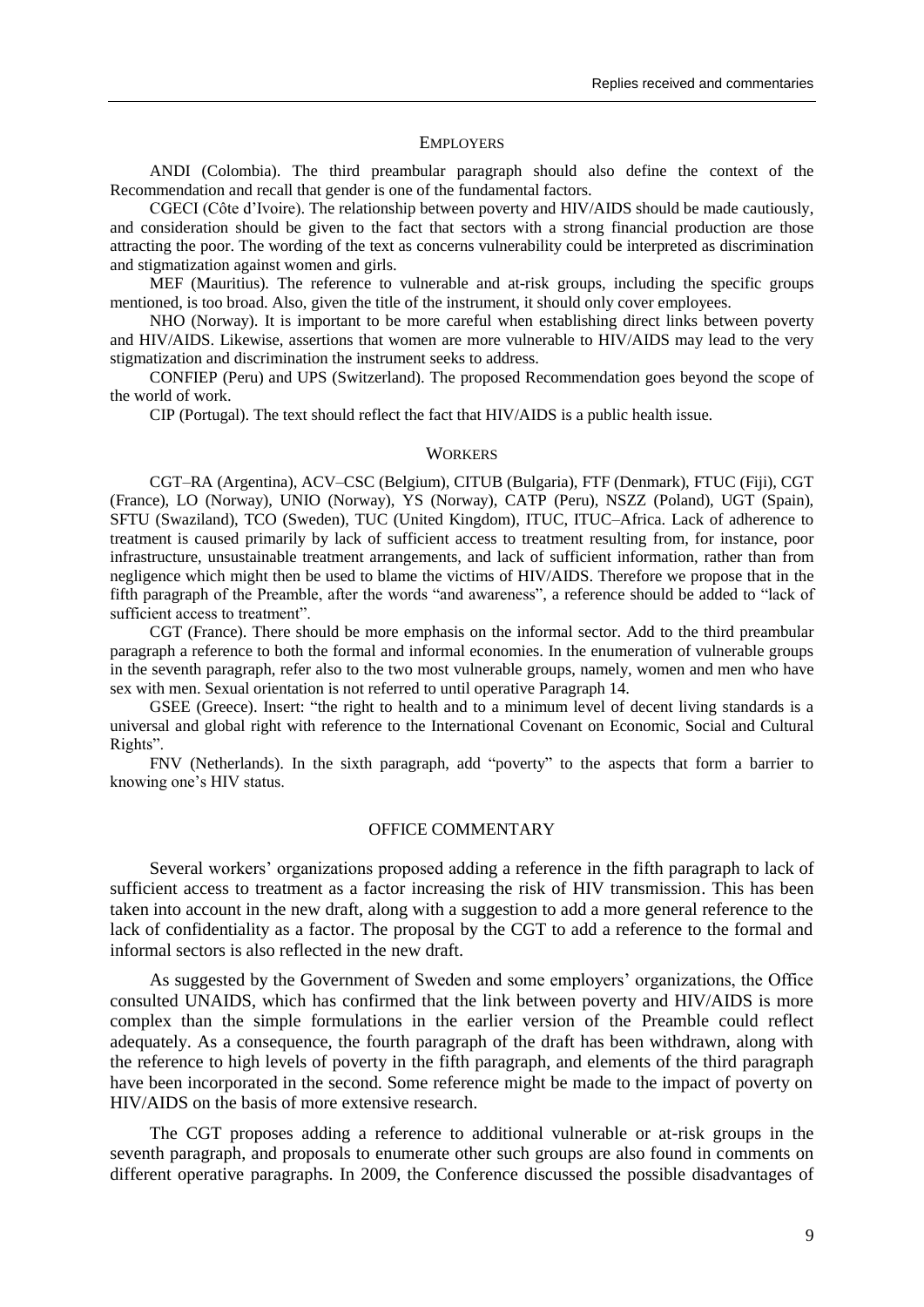listing vulnerable groups, considering that listing certain groups might inadvertently suggest that attention to other groups is less important. Therefore, the Conference for the most part decided to restrict such references to a minimum. In addition, as this is the Preamble and applies to the entire text, all such groups mentioned anywhere in the text would have to be listed. In the circumstances, the Office proposes to omit any enumeration in this Paragraph.

The proposal to add a reference to the right to health and to decent living standards has been retained. The Office has, however, modified this reference to refer to the right to the "highest attainable standard of health", in order to align the text more closely with Article 12 of the International Covenant on Economic, Social and Cultural Rights, 1976, on which the recognition in international law of the right to health is based.

# **I. Definitions (Paragraph 1)**

# *Definitions of HIV and AIDS (subparagraphs (a) and (b))*

As requested by the Conference Committee in June 2009, the Office held consultations with the World Health Organization and with UNAIDS in November 2009 with regard to the definitions of the terms "HIV" and "AIDS" (subparagraphs (a) and (b)). Following further written exchanges, it was agreed that the following text should be proposed to the Conference:

- (a) "HIV" refers to the "human immunodeficiency virus", a virus that damages the human immune system. Infection can be prevented by appropriate measures. Antiretroviral therapy enables people living with HIV to lead long lives and to be able to work, but to date there is no cure for the infection. Without effective antiretroviral therapy, HIV results in the development of "AIDS" in almost all infected persons.
- (b) "AIDS" refers to the "acquired immunodeficiency syndrome". This results from HIV infection that is not effectively treated with antiretroviral therapy. AIDS applies to the most advanced stages of HIV infection, and is defined by the occurrence of opportunistic infections or HIV-related cancers or both.

# *Definition of persons living with HIV/AIDS (subparagraph (c))*

(c) "Persons living with HIV/AIDS" means persons infected with HIV.

The reference in this definition to "AIDS" has been deleted in the new draft text, restoring the original language, in order to clarify that the term "persons living with HIV" includes all those who are HIV-positive but have not developed AIDS-related illnesses, as well as those HIVpositive persons who have in fact become ill. The term "persons living with HIV" is also in alignment with UNAIDS terminology guidelines. The WHO emphasized also that "People living with HIV may not know that they are infected until their immune systems become so damaged that they become unwell. HIV is spread through unsafe sex, unsafe injections and transfusion of contaminated blood products. It may also be transmitted between a mother and her infant during pregnancy, childbirth and breastfeeding". It was concluded after further discussion that this description should be included in the preparatory materials and regarded as highly relevant to the crafting of prevention measures, although it was not, strictly speaking, part of the definition of HIV. It is also taken into account in an addition to Paragraph 16(d).

# *Definition of "stigma" (subparagraph (d))*

# **GOVERNMENTS**

*Australia*. The definition of "stigma" could be clarified to include rejection by society, family or individuals on account of the perceived attribute of HIV infection.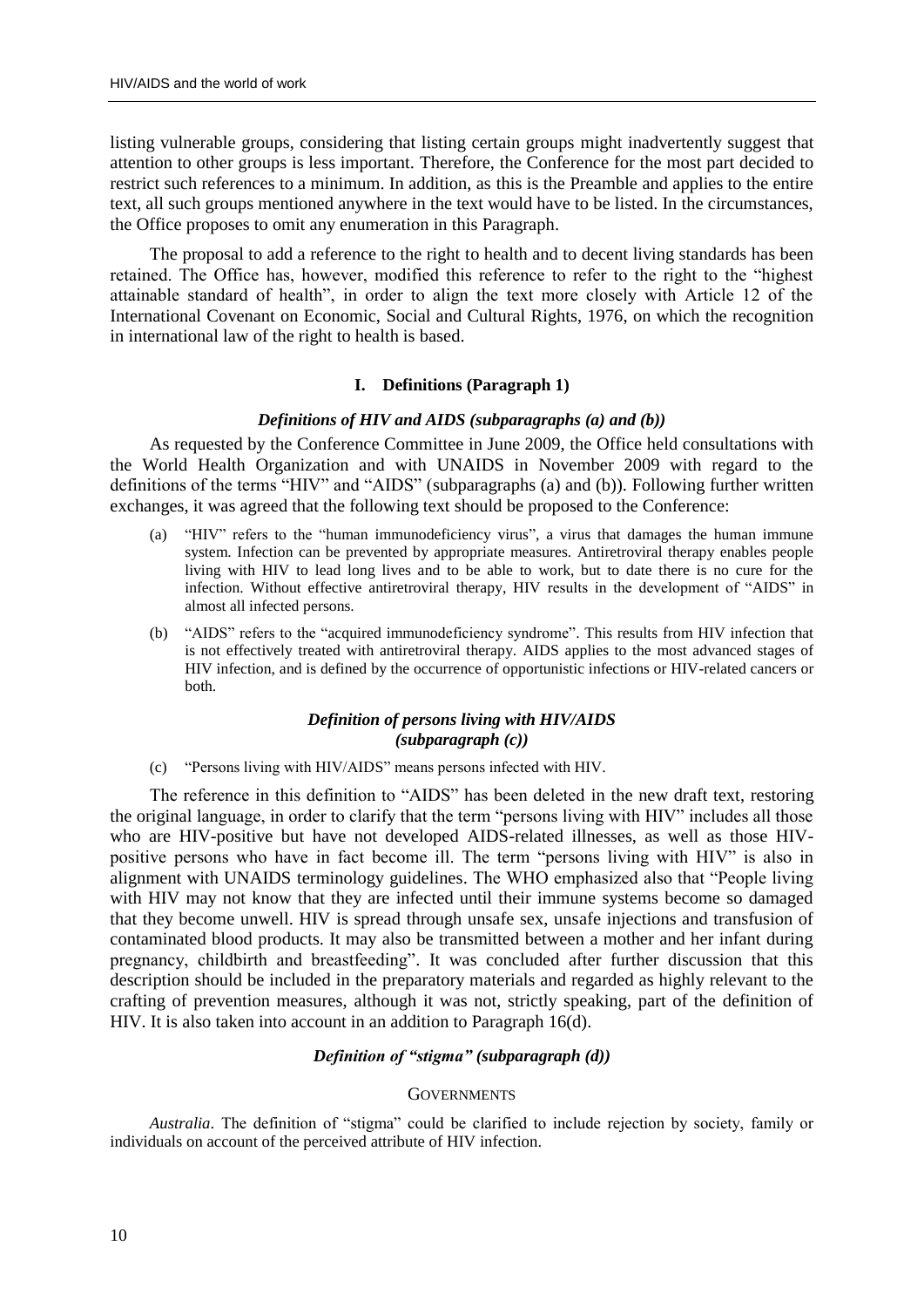*Mexico*. We agree with the UNAIDS definition: "HIV/AIDS-related stigma can be described as a "process of devaluation" of people either living with or associated with HIV/AIDS. This stigma often stems from the underlying stigmatization of sex and intravenous drug use – two of the primary routes of HIV infection".

*Netherlands*. Suggest that "stigma" be defined as: "the pejorative perception of a person infected or affected by HIV, usually causing stigmatization and resulting in marginalization".

#### **WORKERS**

BAK (Austria). Supports the use of "stigma" as used in the social sciences to indicate complex social processes of blame which are not necessarily covered by the traditional concept of "discrimination" and which also apply to the term "vulnerability".

CGT–RA (Argentina), ACV–CSC (Belgium), CITUB (Bulgaria), FTF (Denmark), FTUC (Fiji), CGT (France), CATP (Peru), NSZZ (Poland), UGT (Spain), SFTU (Swaziland), TCO (Sweden), TUC (United Kingdom), ITUC, ITUC–Africa. In Paragraph 1(d) the definition of "stigma" has been reworded so that stigma is now partially defined by "stigmatization", which is a circular definition. The definition agreed upon in the proposed conclusions from June 2009 should be used, adding after the word "usually" the words "causes marginalization or".

FNV (Netherlands). Amend the definition as follows: "means the pejorative perception of a person infected or affected by HIV, usually causing stigmatization and resulting in marginalization".

LO (Norway), UNIO (Norway), YS (Norway). Retain the definition of stigma in Paragraph 1(d) that was adopted by the Conference in 2009.

# OFFICE COMMENTARY

The definition of "stigma" proposed in the previous report was not generally welcomed, and a number of alternatives were suggested. The one that received the most approval was based on the conclusions adopted in June 2009. It has therefore been restored in the new draft text, with the amendment proposed by a number of workers" organizations, as a basis for discussion in 2010.

# *Other definitions*

#### **GOVERNMENTS**

*Barbados*. Insert "in most cases" in the definition of HIV, and insert the following definition of "workplace": "a place where workers need to be or to go by reason of their work and which is under the direct or indirect control of the employer".

*Belize*. The definition of HIV needs to be reviewed, as it may give the impression that if HIV is properly treated AIDS will not develop.

*Burkina Faso*. Add "based on real or perceived HIV status" before the reference to Convention No. 111 in the definition of "discrimination" (subparagraph (e)). In the definition of "vulnerability" (subparagraph (h)) replace "susceptible to" with "more exposed to the risks of" and add at the end of the sentence the words "and finding themselves in a precarious situation".

*Greece*. In Paragraph 1(f) replace "by HIV/AIDS owing to the broader impact of the pandemic" with "due to their relations with persons living with HIV/AIDS", since the "broader impact of the pandemic" may affect many persons. In Paragraph 1(h) insert "gender" after "social, cultural, political". Retain the definition of the adopted conclusions by adding two subparagraphs at the end of Paragraph 1 to read: "(i) "workers" means persons working under all forms or arrangements, within the meaning of the relevant ILO instruments; (j) "workplace" means any place where workers perform [work], within the terms of relevant ILO instruments".

*Mexico*. Definitions should avoid using vocabulary that could result in stigmatization and discrimination, such as "people living with HIV", "infected persons", "HIV-positive persons"; these should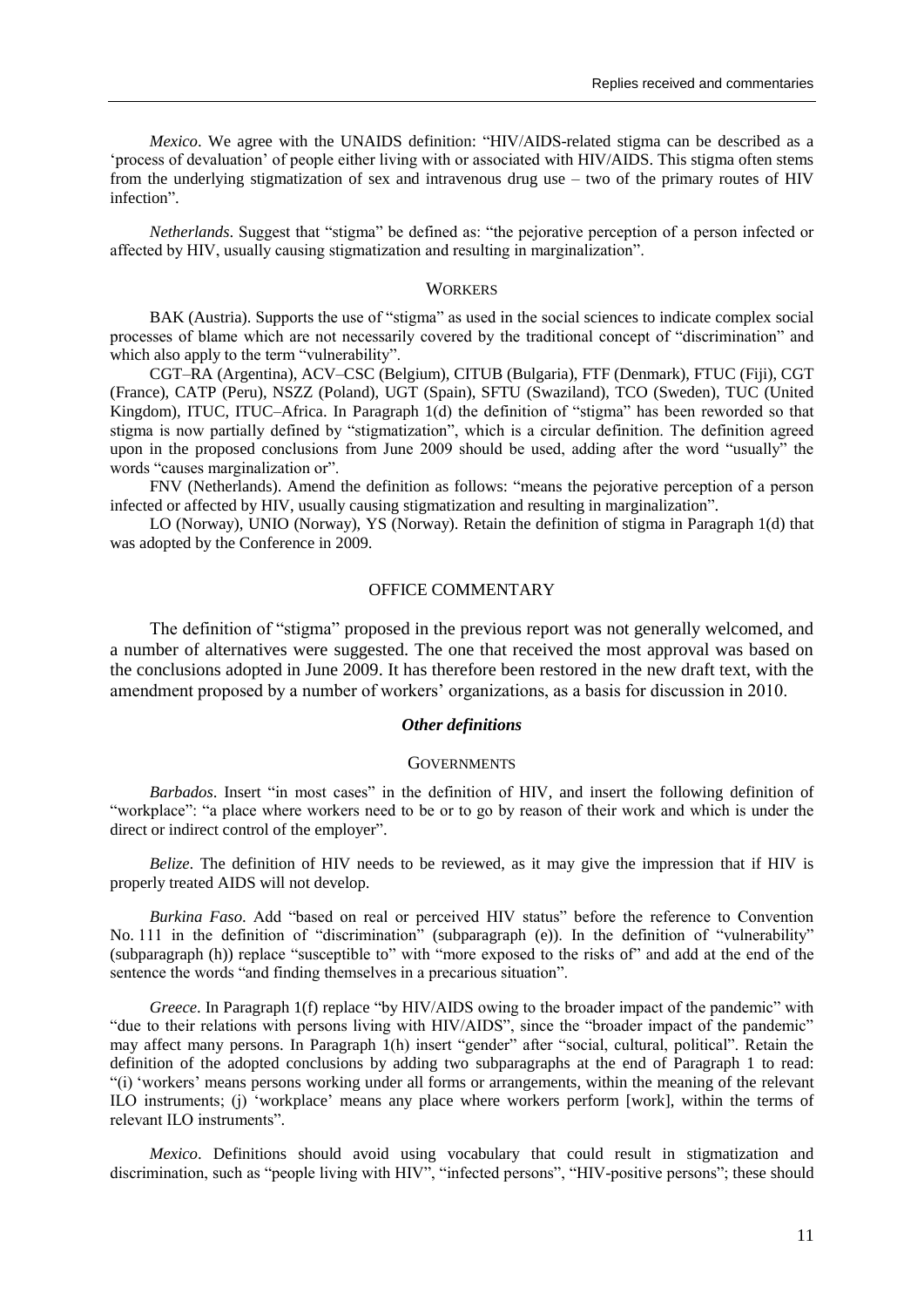be replaced with "persons with HIV" and "persons with AIDS". "Vulnerable groups" could mean both groups that have higher risks of exposure to HIV and other groups that are in a situation that makes them more vulnerable; this distinction should be made whenever vulnerable groups are referred to throughout the text. In the case of groups facing discrimination, marginalization, and so on, we recommend the use of the phrase "groups in vulnerable situations".

*Netherlands*. We suggest using the same definitions as in the ILO code of practice to avoid confusion, unless there are specific reasons not to do so, and also suggest adding definitions of families and dependants.

*Portugal*. Change "opportunistic infections" in subparagraph (b) to "opportunistic illnesses".

*Sweden*. In subparagraph (c), the definition should refer to "persons living with HIV".

#### **EMPLOYERS**

UCCAEP (Costa Rica). In subaragraph (f), the definition of "affected persons" should reflect the fact that it concerns "workers" (replace "persons" with "workers").

CGECI (Côte d"Ivoire). "Workers" and "workplaces" are already sufficiently defined in other standards and reference could be made to these in the Preamble.

Business NZ (New Zealand). In order to avoid too broad a definition of "affected person", the following text is suggested: ""affected persons' means persons infected with HIV/AIDS whose lives have been changed owing to the impact of HIV/AIDS, including the broader impact of the pandemic".

CIP (Portugal). "Reasonable accommodation" in subparagraph (g) should be more clearly defined.

UPS (Switzerland). The scope of subparagraph (f) needs to be reduced. Subparagraph (g) is contradictory: how can accommodation be provided if HIV status is to be kept confidential? Subparagraph (h) should not include a reference to "social exclusion" since this goes beyond employers' responsibilities.

#### **WORKERS**

BAK (Austria): Suggests adding amendments to indicate that AIDS is present if "in the light of the current state of scientific knowledge" HIV infection and at least one indicator disease are found to be present.

ACV–CSC (Belgium), CITUB (Bulgaria), FTF (Denmark), FTUC (Fiji), CGT (France), LO (Norway), UNIO (Norway), YS (Norway), CATP (Peru), NSZZ (Poland), UGT (Spain), SFTU (Swaziland), TCO (Sweden), TUC (United Kingdom), ITUC, ITUC–Africa. The definition of "reasonable accommodation" reflects the text agreed upon in June 2009. However, in our opinion this definition is not clear enough as it defines "reasonable accommodation" in terms of the notion "reasonably practicable". We propose the removal of the word "reasonably".

GSEE (Greece). A definition of "personal data" should be added as defined in the ILO code of practice on the protection of workers" personal data (1997).

FNV (Netherlands). Some of the definitions are in conformity with the ILO code of practice on HIV/AIDS and the world of work (2001), but others are not (for example discrimination and vulnerability). In view of the complex discussions on the definitions during the 98th Session in June 2009, we suggest that the same definitions be used as in the ILO code of practice unless there are specific reasons to do otherwise. Using different definitions may be confusing. A definition of families and dependants should be added.

UGT (Portugal). Should also provide definitions of workers, employers, workers" representatives, and workplace health services.

UGT (Spain), TUC (United Kingdom). Paragraph 1 has been changed with the removal of the definitions of "worker" and "workplace" that were agreed upon during the 98th Session of the International Labour Conference in June 2009. This change can be accepted on condition that the text of Paragraph 2 (Scope) is amended in a way that reflects the most important parts of the removed definitions.

# **OTHER**

Alliance against AIDS (AAA) (Belize). A distinction should be made between people living with HIV and people living with AIDS as it not only promotes better understanding of the difference between the infection and the disease but also assists in combating stigma and discrimination.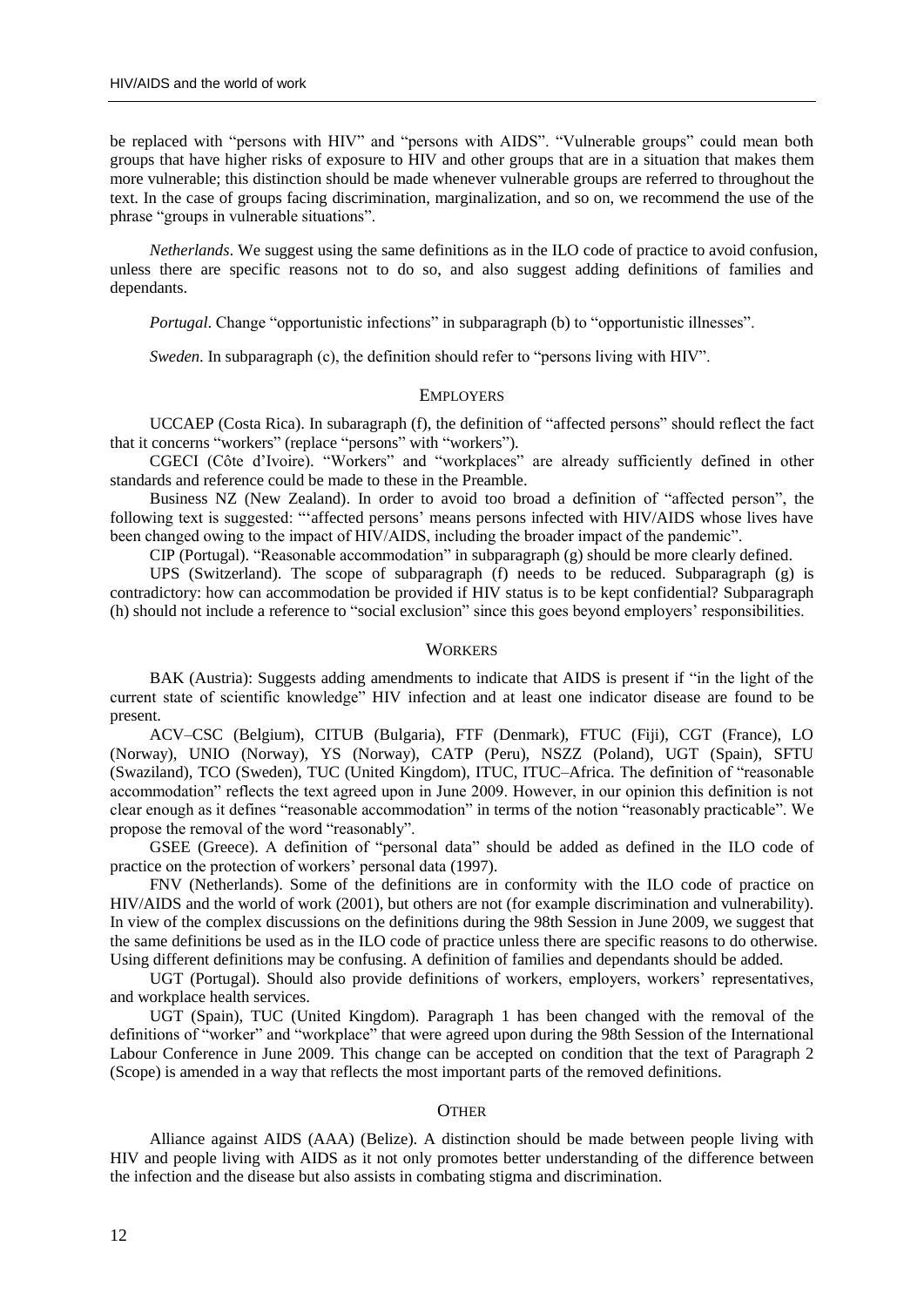Organizations of PLHIV (South Africa). Understanding these concepts will enhance the commitment, participation and greater involvement of communities in the fight against the epidemic and increase support for people living with HIV. We suggest using the word "negative" before "perception" in the definition of "stigma"; adding "[with regard to] people infected or affected with HIV" after "preference" in "discrimination"; replace "are changed" with "are affected" under "affected person"; insert "without feeling discriminated" at the end of "reasonable accommodation"; and insert "conditions of" before "unequal opportunities" under "vulnerability".

# OFFICE COMMENTARY

The suggestion to amend the definition of "reasonable accommodation" by removing "reasonably" before "practicable" would not be consistent with the usual sense of the term as used in existing ILO standards. As is stated in the *Manual for drafting ILO instruments*  (paragraph 116), the term "reasonably" indicates a certain flexibility: "On the one hand, this flexibility allows the measures taken to be made commensurate with the means available. On the other hand, it emphasizes the nature of the obligation to which it applies, that is, an obligation to deploy the necessary resources and adopt the sort of conduct expected". The possibility of adapting the measures to be taken to the means available would be negated by the removal of "reasonably".

# **II. Scope (Paragraph 2)**

# **GOVERNMENTS**

*Australia*. Recommends that "volunteers" be included in subparagraph (a). Also, in the Australian context "persons in vocational training" normally refers to employees studying for a trade, rather than a professional qualification, so this should be amended to include any trainee.

*Belgium*. Approves of the scope of application extending to all workers and their families, including those who have lost their jobs.

*Burkina Faso*. Delete clause (i) in subparagraph (a) since it is the same as the introductory clause; delete clause (iii) in subparagraph (a).

*Denmark*. The Recommendation should cover workers to the broadest possible extent, but it should be left to national law and practice to define the workers to whom the policy under the Recommendation is applicable. On many occasions it has been emphasized that, if the subject matter of a given instrument is not limited to employed workers, or the instrument does not provide for any specific exclusion in respect of one or more categories of workers, then the term "worker" is understood to cover all workers. Furthermore, the decision whether or not to extend the coverage of ILO Convention No. 111 should be strictly a national matter. In the view of the Danish Government, equity should also be considered in relation to health status and anti-discrimination on the basis of health status.

*Greece*. In subparagraph (a), replace the word "including" with "defined as" since this may otherwise be in contradiction with national laws. Delete clause (i) since persons in managerial and supervisory positions are also employees, and are therefore included in the term "workers". Delete "jobseekers" in clause (iii) of subparagraph (a) since the requirement for protection can only start at the moment a person applies for a job.

*Netherlands*. Subparagraph (a) should be worded: "all workers working under all forms of arrangements, and at all workplaces, including:". Subparagraph (c) mentions "armed forces and uniformed services". It is important that if specific groups are mentioned, sex workers should also be included. They are very often not regarded as workers, but their activity is work, and they are an important group at risk. If sex workers are not mentioned in this Recommendation, we strongly suggest that the armed forces and uniformed services not be mentioned either.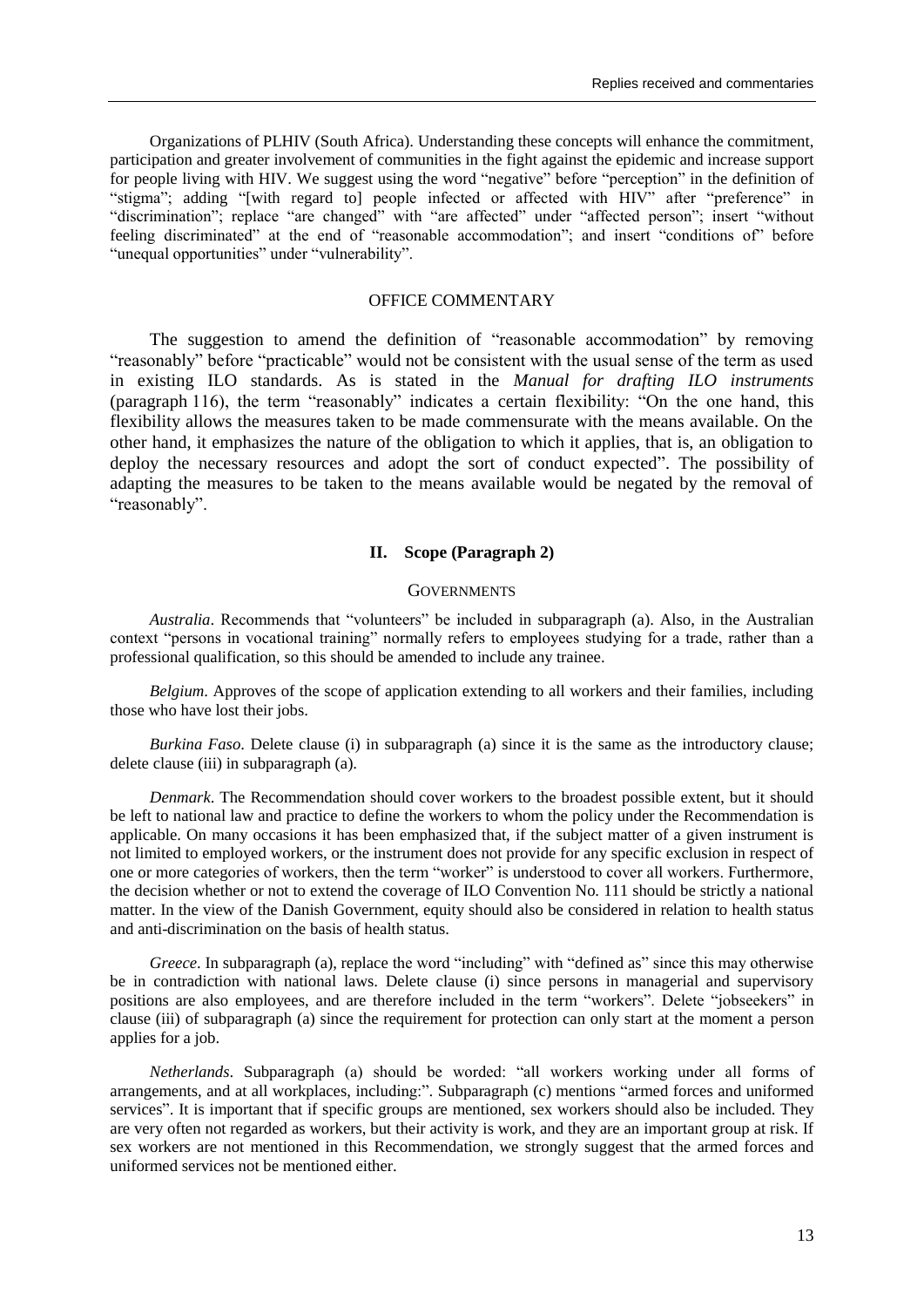*United States*. Paragraph 2(a)(iii) is in keeping with the broad scope of coverage clarifying that the Recommendation"s provisions cover not only those who have applied for a specific job, but also those who are unemployed and in the process of seeking work.

#### **EMPLOYERS**

CNT (Belgium). In Paragraph 2(a), in order to ensure that all different types of employment contracts are included, the reference should be to "all forms of work-related relationships" instead of the specific enumerations, since that also entails the risk of excluding one.

ANDI (Colombia), UCCAEP (Costa Rica), CGECI (Côte d"Ivoire), BDA (Germany), NHO (Norway), CONFIEP (Peru) and CIP (Portugal). If the Recommendation covers those not currently in an employment relationship, including jobseekers and job applicants, it will require employers to provide HIV/AIDS support services for non-employees and make these persons the responsibility of employers, when they should properly be the responsibility of governments.

MEF (Mauritius). The employment contract is the basis for coverage, so jobseekers and job applicants should not be included.

BUSA (South Africa). Qualify Paragraph 2(a)(ii) with the words "at the workplace". In Paragraph 2(a)(iii), being a jobseeker means not being employed as yet and hence includes the entire community of unemployed individuals. We would also like a clarification of the status of retirees/retrenched employees. With respect to Paragraph 2(a)(iv), more information is needed to guide BUSA in order to ensure that HIV-positive workers on antiretroviral (ARV) treatment who lose their employment are referred to the appropriate government institution or NGO.

#### **WORKERS**

CGT–RA (Argentina). Replace Paragraph 2(a)(iv) with: "workers partially laid-off and persons who are temporarily out of work".

BAK (Austria). For Paragraph 2(a)(iii), clarification may be necessary in relation to the scope of application in national legislation (it is unclear if "free employees" under Austrian legislation are to be covered). As concerns Paragraph 2(b), BAK welcomes the inclusion of the informal economy, but some parts of the informal economy are not adequately reflected, especially with respect to sex work, which in member States can come under either informal work or the formal sector (as in Germany and the Netherlands). It is especially important, in the interests of prevention, to develop appropriate protective measures in the form of OSH laws that can be implemented. Excluding sex work and making it into a taboo is counterproductive and dangerous in terms of effective HIV/AIDS prevention. Some groups of sex workers have joined together to form NGOs or trade union bodies and are in a position to defend their interests in collective bargaining (in Austria, for example, organizations like Sophie and Lefö). In addition, section 4 of the Austrian AIDS law makes it an offence for individuals who are found to be infected with HIV to engage in or tolerate sexual acts involving their own bodies for material gain. This is the only instance in Austria of a legal restriction on the free exercise or choice of occupation.

CNT (Belgium). See employers' comments.

ACV–CSC (Belgium), CITUB (Bulgaria), FTF (Denmark), FTUC (Fiji), CGT (France), FNV (Netherlands), CATP (Peru), NSZZ (Poland), UGT (Spain), SFTU (Swaziland), TUC (United Kingdom), ITUC, ITUC–Africa. The explicit inclusion of laid-off workers, jobseekers and armed forces personnel is strongly supported. In 2009, the Conference Committee discussed a definition of "workers" that would include persons working under all forms or arrangements as referred to in ILO instruments such as the Occupational Safety and Health Convention, 1981 (No. 155), and the Employment Relationship Recommendation, 2006 (No. 198). The proposed definition under "Scope" does not include a number of intermediate arrangements such as partial self-employment and arrangements in which unemployed people can acquire practice at workplaces without being granted the legal status of workers. The scope should also include workers seeking to migrate for employment who are not yet engaged in an employment relationship with an individual employer, as dealt with in Paragraph 26. There is a need to amend the proposal further in a way that reflects the most important parts of the definitions of "worker" and "workplace" which were removed from Paragraph 1. Instead of the text proposed by the Office, we propose: "(a) all workers working under all forms or arrangements, and at all workplaces, including …".

GSEE (Greece). A specific reference to both the maritime sector and transportation should be added in Paragraph 2 as these constitute high-risk groups. Paragraph  $2(a)(ii)$  should include "apprentices".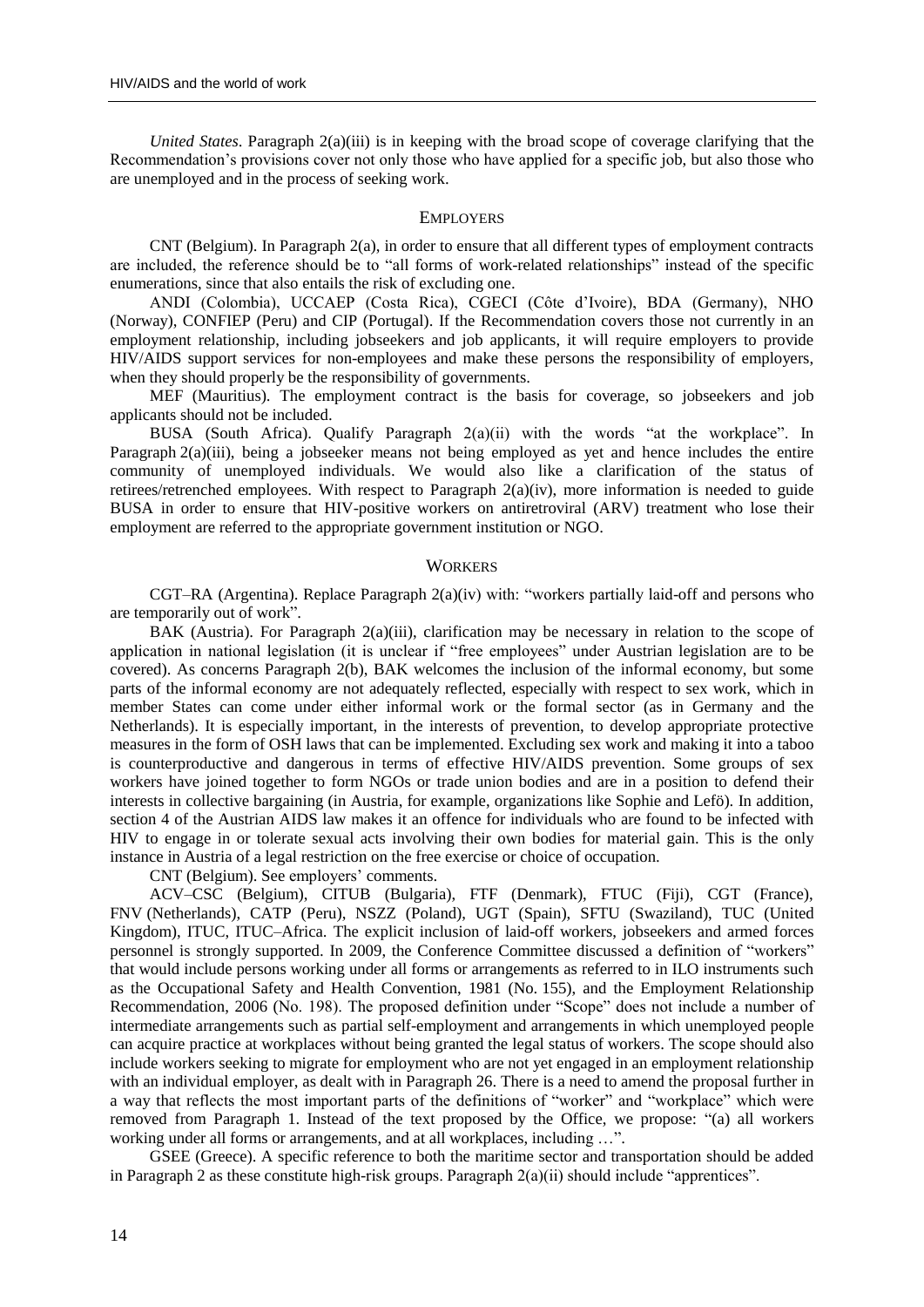FNV (Netherlands). It is of great importance that if certain groups of workers are included in Paragraph 2(c), sex workers should also be mentioned. They are so very often not regarded as workers, although their activity is work and they are an important group at risk. If sex workers are not mentioned, we strongly suggest that armed forces and uniformed services should not be mentioned either.

LO (Norway), UNIO (Norway), YS (Norway). We strongly support the inclusion of laid-off workers, jobseekers and armed forces.

UGT (Portugal). The employment relationship should also be defined.

# OFFICE COMMENTARY

The intent is that all forms of employment and professional relationship should be covered, and this has been accepted by all respondents. The amendment proposed by a group of workers" organizations to Paragraph 2(a) appears more comprehensive and has been retained. As concerns the comments by BAK (Austria), national laws that create schemes specific to the national context should be reviewed in establishing and implementing a national HIV/AIDS policy to ensure that these are taken into account. A reference to all forms of trainees has been added to Paragraph 2(a)(ii) in the interests of clarity. A reference to volunteers has also been included, as they would not appear to fall under any of the employment-related criteria.

As concerns references to specific occupations, it has generally been accepted in this discussion that listing specific groups should be avoided so that others are not excluded by implication, unless particular reasons are found to list them. The reason for including the armed forces and uniformed services in the report adopted by the Conference in 2009 was that they are often specifically excluded from national labour legislation and from some international labour standards; it therefore seemed appropriate to mention them specifically. It appears clear from the context that sex workers are covered, whether they are in the formal or informal sectors in a particular country. The maritime sector and transportation are also covered by implication, as are all other occupations including, for instance, health-care workers who are also at high risk in this context.

Several employers' organizations have expressed concern that referring to workers not currently employed would place responsibilities on employers for persons they do not employ. The proposed Recommendation does not assign responsibility in this regard to any particular segment of the economy, in particular to employers, but instead provides simply that the national policy should be developed so as to cover such persons.

# **III. General principles (Paragraph 3)**

#### **GOVERNMENTS**

*Australia*. We recognize that exclusion clauses relating to mandatory testing or disclosure of an individual"s HIV status are in contradiction with other international labour standards and decisions of UN bodies. However, consideration should be given to reflecting the fact that in certain situations (such as those of health-care workers), individuals should at least be aware of their HIV status if they are performing an exposure-prone procedure, or if their normal work duties could endanger others. This should also apply if they have potentially exposed another employee to infection or when there is the potential to affect the health and safety of others.

*Barbados*. In Paragraph 3(b), insert at the end "and non-governmental organizations".

*Belgium*. In Paragraph 3(h) the general prohibition of mandatory HIV testing for employment purposes is fully in accordance with Belgian legislation.

*Burkina Faso*. The version without "or job applicant" in subparagraph (h) is preferred. Add after "HIV status" the words "[and] all testing should be accompanied by pre- and post-counselling". At the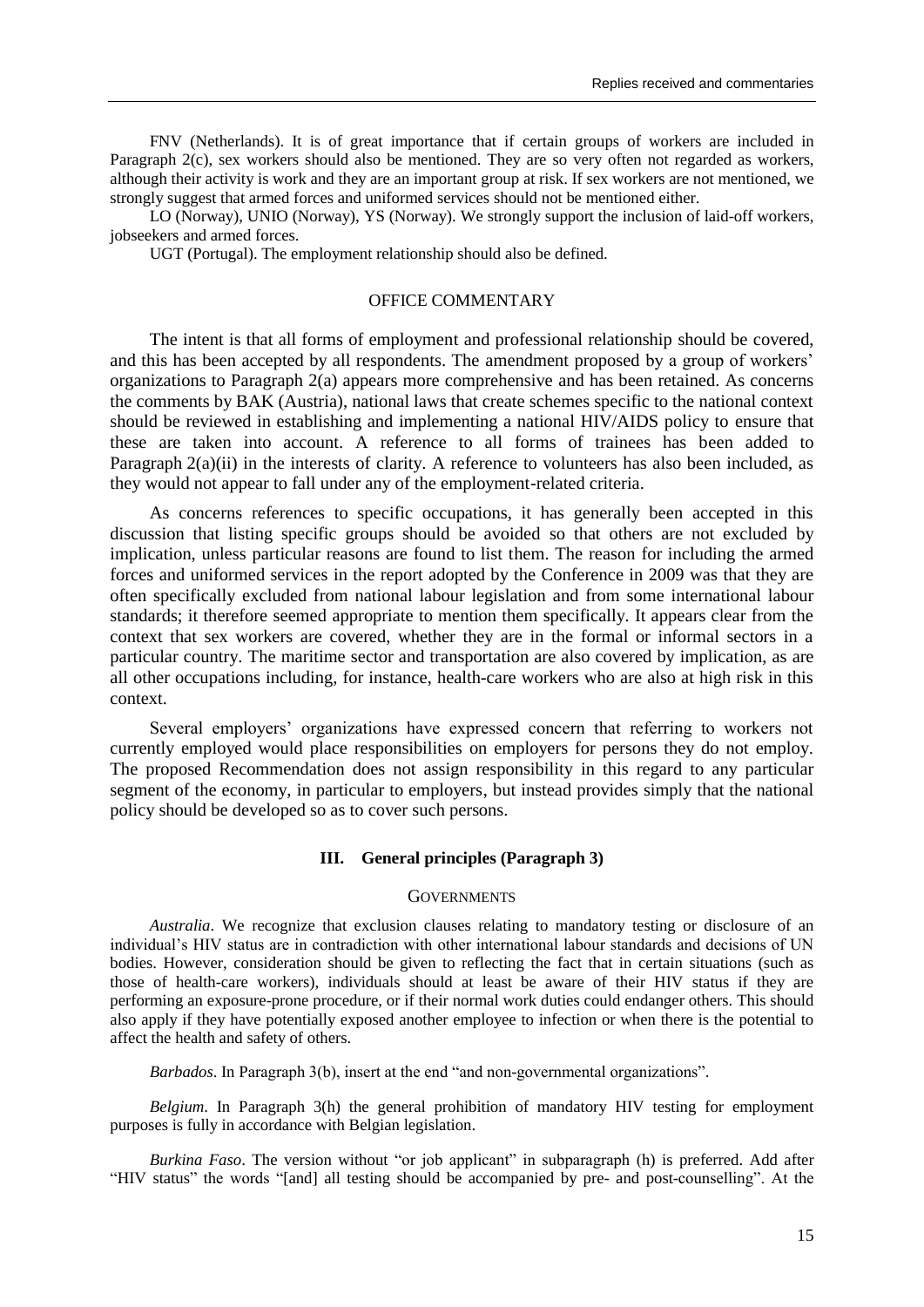same time, delete Paragraph 23 since it also expresses a general principle of protection of the right to privacy and confidentiality. Keep the text in the adopted subparagraph (b) in the conclusions since it is more comprehensible. Add at the end of the sentence the words "and to lodging" in subparagraph (i).

*Canada*. Replace Paragraph 3(b) with the following text: "HIV/AIDS should be recognized as an episodic disability, which is marked by fluctuating and unpredictable periods and degrees of wellness, and national policies should consider the income security, health benefits access and accommodation needs resulting from its episodic nature". "Episodic disability" is a term used to describe conditions such as multiple sclerosis, HIV/AIDS, lupus, hepatitis C, and some forms of mental illness, cancer and arthritis. Features that distinguish episodic disabilities from "traditional" disabilities are their unpredictability, and alternating episodes and degrees of illness and wellness, both of which can force people out of the workforce for a time and allow them to return to work later.

*Dominican Republic*. In Paragraph 3(f), add "policies [and]" before "programmes". Paragraph 3(h): insert after HIV status "for employment purposes or in order to receive health services".

*Finland*. Reinsert the phrase "the protection of workers in occupations that are particularly exposed to the risk of HIV transmission." (point 6(j) of the proposed Conclusions adopted in the 2009 session of the Conference).

*Greece*. In subparagraph (c) replace "job applicants" with "persons covered by this Recommendation"; in subparagraph (d) replace "means of HIV transmission" with "modes of HIV transmission at workplaces and access to all preventive strategies"; in subparagraph (h) emphasis on voluntary counselling and testing should be reinforced by inserting at the end "nevertheless, voluntary counselling and testing should be promoted".

*Mexico*. Reference should be made to informed consent for voluntary testing.

*Netherlands*. Paragraph 3(g) should be worded: "workers and their families and dependants should enjoy protection of their privacy ..." and so on. Many aspects relevant for workers are also relevant for their families.

*New Zealand*. The Government stands by its policy of testing migrant workers, as they would be entitled to publicly funded health care (generally provided for workers who will be in the country for more than two years). HIV testing for migrants is provided for under the Government"s Recognized Seasonal Employer Immigration Scheme, under which the period of employment can only be for up to seven months and which requires HIV testing for migrant workers coming from countries deemed to have high AIDS risk factors, including countries where at least 1 per cent of the adult population is estimated to have HIV/AIDS.

*South Africa*. There is a need to review procurement policies to ensure access to prevention benefits for workers" families. Consideration should be given to adding principles of continuity of care and partnerships, including linkages with health centres, well-established referral mechanisms and alignment with approved national health protocols and regimens.

# **EMPLOYERS**

UCCAEP (Costa Rica). These provisions are confusing. Subparagraph (e) could be read to mean that specific health services should be provided for workers living with HIV. Health services should be provided by health institutions in each member State, not by employers. HIV-positive workers should have access to employment, but at some point they should inform their employer of their HIV status so that the employer can take the necessary measures.

BDA (Germany). The reference in Paragraph 3(e) to the role workplaces can play in facilitating access to services should be limited, and employers should not take on the State"s responsibility.

MEF (Mauritius). This section is too long and is a repetition of the ILO code of practice.

CONFIEP (Peru). The employers' role should be reviewed.

CIP (Portugal). HIV/AIDS should be treated on an equal footing with other chronic illnesses.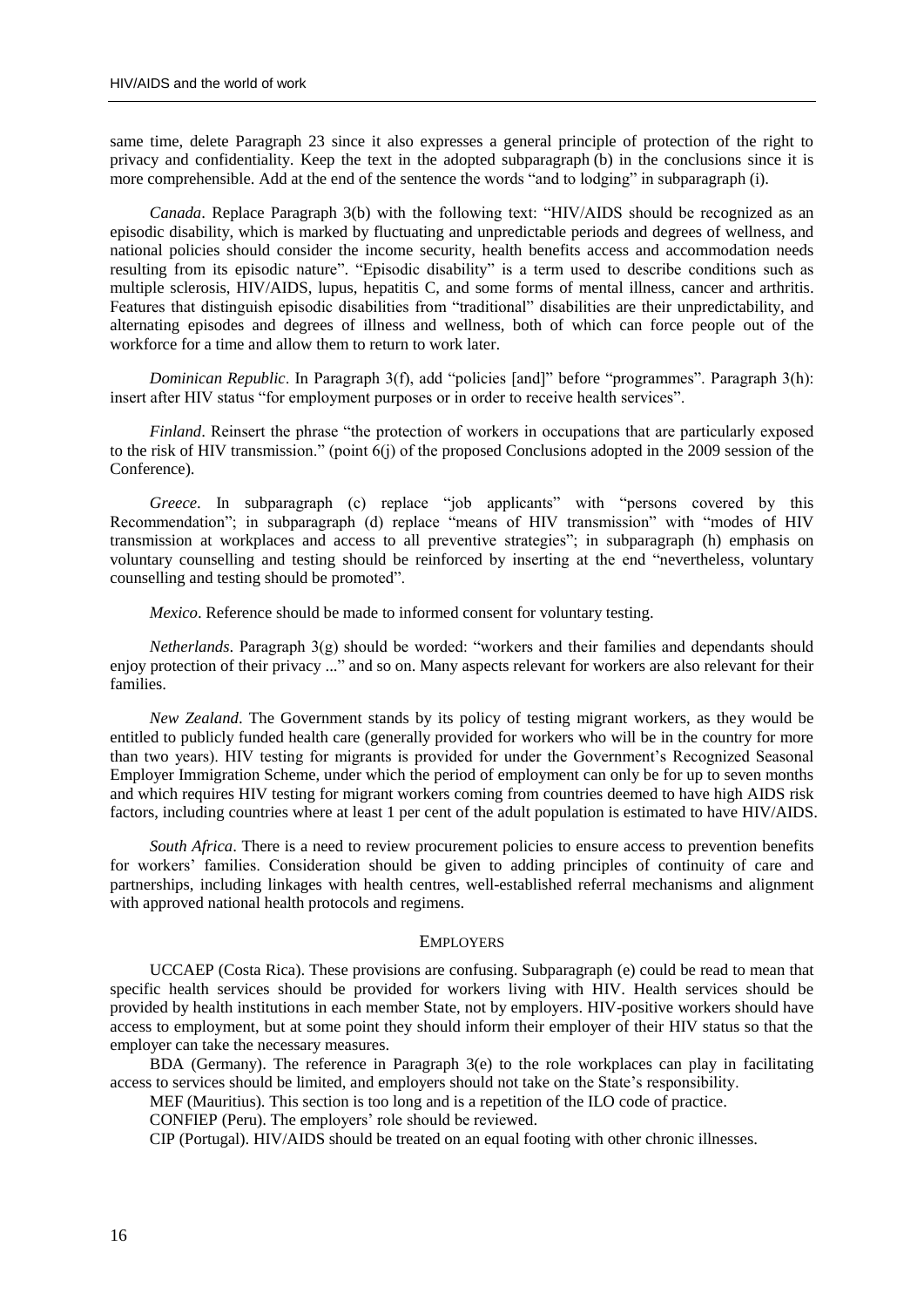BUSA (South Africa). With respect to Paragraph 3(i), UNAIDS endorses the "Three Ones" principles (one strategy, one monitoring and evaluation plan, one coordinating body). The policies and programmes should be in keeping with the Country Strategy.

UPS (Switzerland). Insert in Paragraph 3(b) before "affects" the word "also"; Paragraph 3(c) should indicate that discrimination should not take place as long as there is no conflict with the requirements of the job. Paragraph  $3(g)$  is far too broad since it goes beyond HIV/AIDS. Paragraph  $3(h)$  should provide for exemption from compulsory testing and disclosure only as long as that does not conflict with the requirements of the job.

#### **WORKERS**

BAK (Austria). Paragraphs 3(c) and 3(h) are strongly welcomed, and BAK considers the responsibility of employers to be of particular importance.

CGT (France). Delete the reference in Paragraph  $3(a)$  to "their families and their dependants" since this is included in Paragraph 3(e).

FNV (Netherlands). Amend Paragraph 3(g) as follows: "workers and their families and dependants should enjoy protection of their privacy ...". Many aspects that are relevant for workers are also relevant for their families.

NZCTU (New Zealand). The NZCTU cannot under any circumstances support mandatory testing. Testing for migrant workers places them at great risk of marginalization and discrimination in their home countries and also raises issues about treatment privacy. We therefore have significant concerns about the national "Recognized Seasonal Employer Immigration Scheme".

#### OFFICE COMMENTARY

This section is meant to give general expression to basic principles that are enunciated in more detail elsewhere in the text. The important role of the workplace in the response to HIV has been highlighted in subparagraph (e) by replacing "can" with "should". The addition of "social protection" in subparagraph (i) in the new text is intended to respond to a number of comments on the breadth of the principles. Australia raises an important point which it would appear more appropriate to examine in conjunction with comments on the more complete expression of this principle in Paragraphs 23 to 26.

# **IV. National policies and programmes (Paragraphs 4 to 33)**

#### **GOVERNMENTS**

Greece. Replace "and on" in Paragraph 4(a) with "including", since OSH is part of the world of work.

*Dominican Republic*. Paragraph 5: insert "national legislation [and]" before "the code of practice, and refer to "documents related to this health condition, whether ILO instruments or instruments of another international body". In Paragraph 6, amend to "consultation with and with the participation of the most representative …", and insert "civil society" before "organizations". After "health" and before "sectors", insert "education, labour and others".

*New Zealand*. Replace "should" by "should consider" with appropriate editorial adjustments, to recognize the non-legally binding nature of the Recommendation.

*South Africa*. Paragraph 4(b) should refer to the need to accelerate "mainstreaming of HIV and AIDS (both external and internal) into sector strategic plans". Insert a new subparagraph (c) in Paragraph 4 referring to "dealing with mainstreaming of HIV/AIDS, human rights, gender and disabilities". In Paragraph 7, referring to the fact that governments are already working with local communities will strengthen this Recommendation.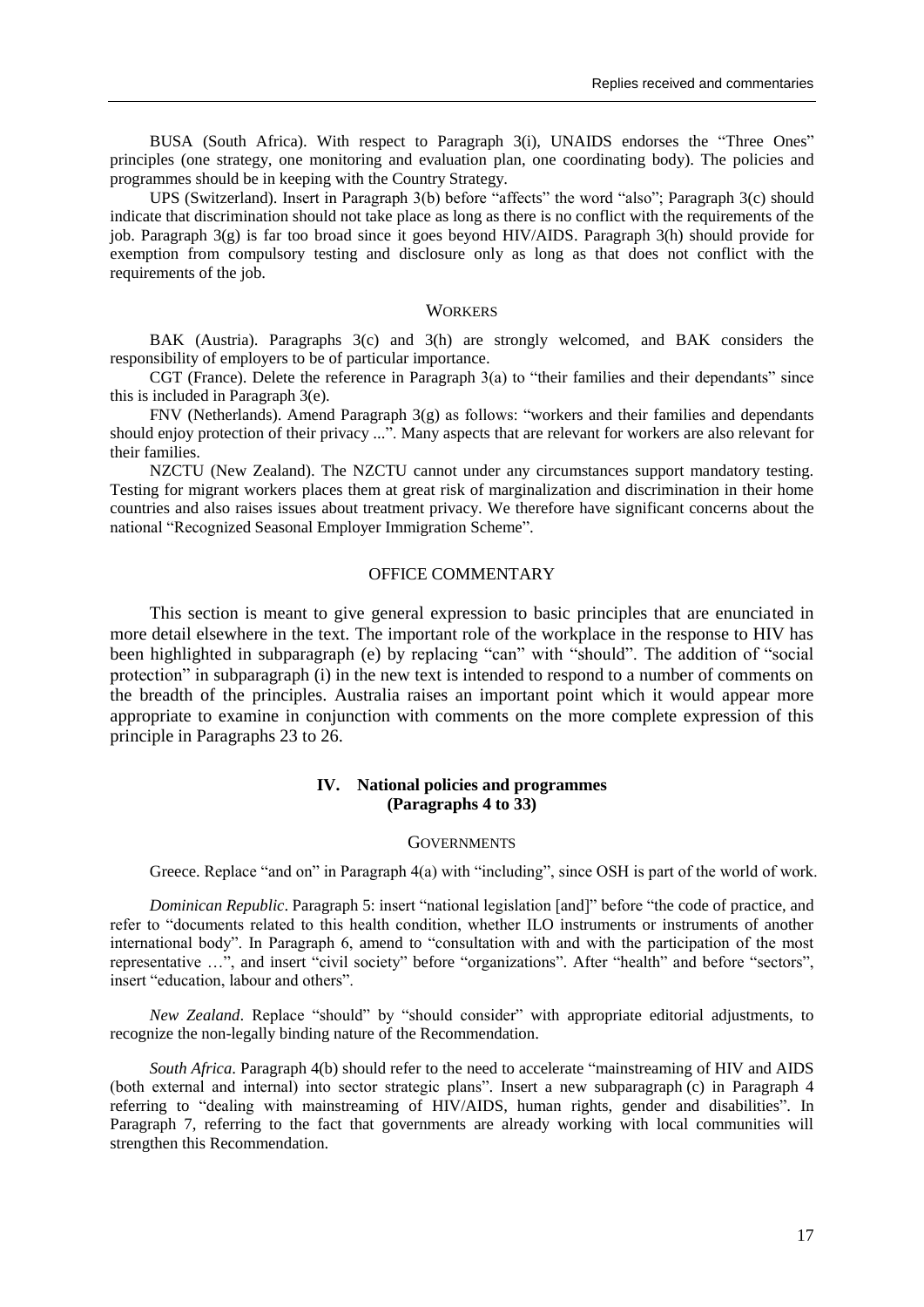#### **EMPLOYERS**

UCCAEP (Costa Rica). The tripartite consultation provided for in Paragraph 6 is fundamental.

CIP (Portugal). Adoption of national policies and programmes is the responsibility of governments, not employers.

BUSA (South Africa). Rephrase Paragraph 4(b) to read: "integrate their policies and programmes on HIV/AIDS and the world of work in broader health/wellness initiatives, development plans and poverty reduction strategies, as appropriate". For Paragraph 7, the support and collaboration of local health authorities for testing and treatment is critical. If BUSA members are to provide for testing, they must provide access for employees who want ARV therapy. ARV therapy requires close collaboration with local health authorities to ensure the proper recording of data, as well as referral processes if patients are referred to the State for treatment.

UPS (Switzerland). Paragraph 4 focuses too much on the world of work, but the issue is much wider.

#### **WORKERS**

CGT (France). Members should also provide the resources for implementing these policies and programmes. Paragraph 4(a) should be amended by adding a reference to the need to provide the means to implement them. Paragraph 7 should also take into account the fact that there is no border between enterprises and their environment, particularly with regard to the impact of economic activity on local communities in the development of the pandemic. Add the following sentence in the middle of the paragraph (after "voluntary counselling and testing"): "including its impact on economic activities for the development of the pandemic within local communities, for example by promoting voluntary counselling and testing in collaboration with those communities". The informal sector is not fully covered by the text and we therefore suggest adding the following text: "When elaborating programmes and policies, Members should give particular attention to combating HIV/AIDS in the informal sector, particularly in giving priority to its structures".

GSEE (Greece). Paragraph 5 should also include a reference to collective labour agreements containing provisions on the protection of workers with HIV/AIDS.

CGTP–IN (Portugal). Paragraph 4 should provide that the national programmes and policies on HIV/AIDS should also integrate national development plans and strategies to combat poverty. Workers' rights to privacy and confidentiality should be the basic principle and limited only in clearly established national law.

UGT–P (Portugal). National programmes and policies should also provide for action to be taken in case of alleged discrimination, breach of confidentiality and other breaches of the principles enumerated.

#### **OTHER**

Organizations of people living with HIV (South Africa). For Paragraph 4, mainstreaming should be done through integrated and comprehensive programmes in all departments and areas of work for maximizing benefit and enforcing compliance. In Paragraph 5, national policies should be informed by the conditions fuelling the epidemic and develop responses that will have an impact at community level. In Paragraph 6, HIV/AIDS is a social and developmental problem which makes it important that the development of policies should include all known players for it to meet the needs of the community. As concerns Paragraph 7, local communities play a major role in making sure that people"s views at the local level are included in the development of programmes. Community base structures should be involved in disseminating information to the community so that more people can benefit from services provided to reduce the impact of the epidemic.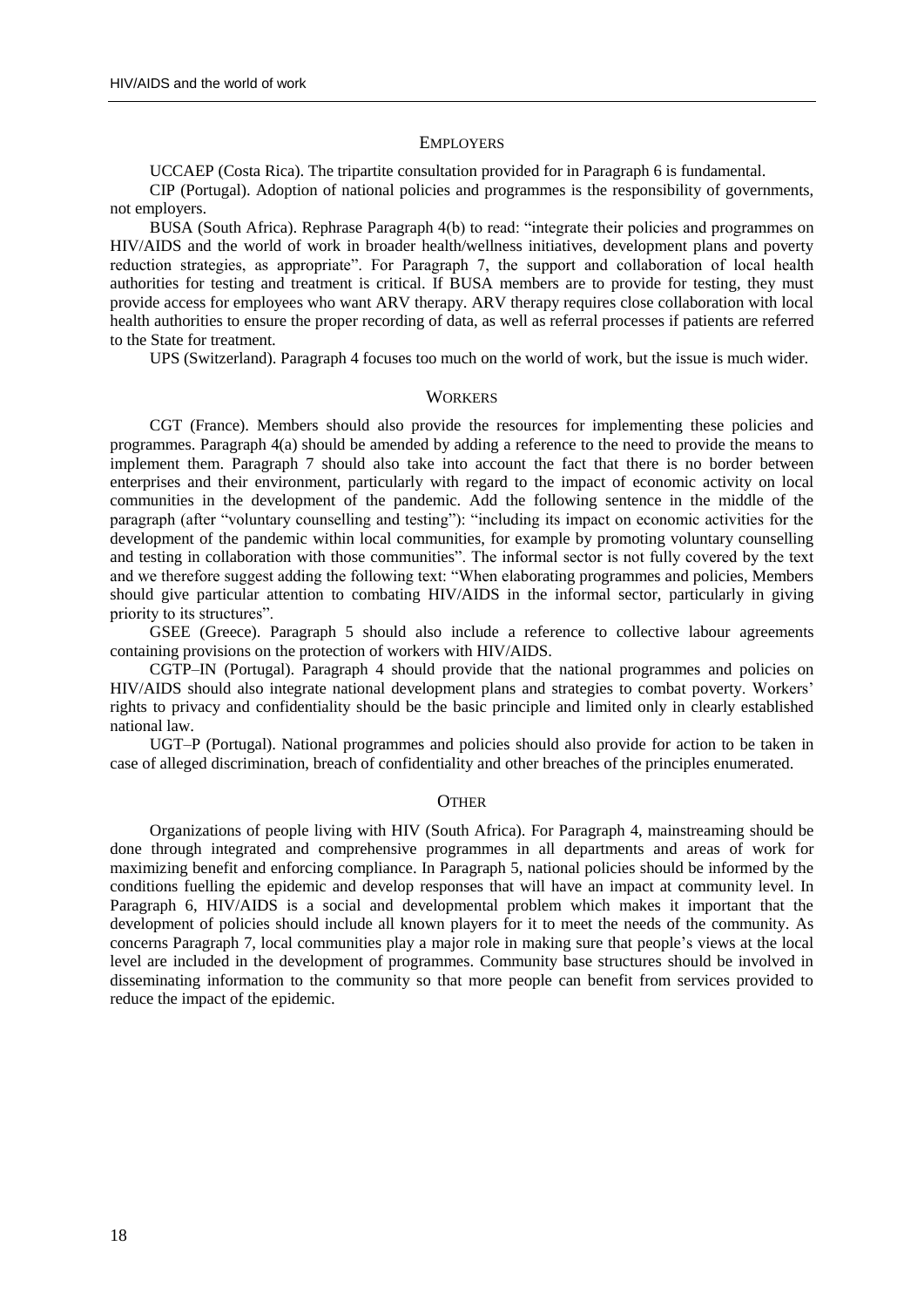#### OFFICE COMMENTARY

In Paragraph 5, in response to the comments made, the term "relevant documents" has been replaced with "international guidelines adopted on this subject", in order to clarify that this includes relevant guidance issued by international bodies.

# *Discrimination and promotion of equality of opportunity and treatment (Paragraphs 9 to 14)*

#### **GOVERNMENTS**

*Austria*. In Paragraph 10, after "continued employment", insert "or the award of a commission or contract to the person in question". As concerns Paragraphs 11 to 13, under Austrian law, termination of employment does not necessarily require a reason to be given, although it is not permissible to discriminate against individuals on specific grounds such as sex, ethnicity, religion or world view, age or sexual orientation in such cases.

*Canada*. It would not be appropriate to refer specifically to the Termination of Employment Convention, 1982 (No. 158), in Paragraph 11 until its status has been confirmed. Paragraph 14(c) should be in a separate subparagraph in order to recognize that violence and harassment in the workplace can be directed at both men and women.

*Czech Republic*. Supports the inclusion of "protection equivalent to" in the reference to Convention No. 111 in Paragraph 9.

*Dominican Republic*. In Paragraph 9, add "[and] civil society" after "employers' and workers' organizations". In Paragraph 10, replace "should not be a cause to prevent" with "should not be a condition to be taken into account for purposes of recruitment". In Paragraph 11, after the first line, begin a new Paragraph 12 beginning with "Temporary absences …". Insert after "caregiving duties related to HIV or AIDS" the phrase "for the worker's dependants" and insert after "(No. 158)" the phrase "as enterprise policy, in the same manner as absences for other health reasons". In Paragraph 12, "employers should seek guidance from the competent bodies and should ensure their effective and transparent implementation". Replace Paragraph 13 with: "In the event that the worker, owing to his/her HIV status, cannot continue to carry out the same functions, the adoption of measures should be encouraged to facilitate redeployment and/or change of shift in the same workplace. The necessary measures should be taken to offer the worker additional training, in order to facilitate his or her ability to find a new position in the same workplace, taking into consideration the requirements of the relevant ILO and United Nations instruments". In Paragraph 14, add a reference to gender violence in subparagraph (b), and add "governmental and nongovernmental organizations" in subparagraph (c).

*Greece*. Delete "real or perceived" in Paragraphs 9, 10, and 11 to avoid interested persons from all sides from misusing such an explicit provision. No other anti-discrimination instrument refers "to perceived status". In Paragraph 14(b), replace "violence and harassment in the workplace" with "all kinds of violence, direct or indirect discrimination on the grounds of sex, harassment and sexual harassment in the workplace".

*Mexico*. Add at the end of Paragraph 10 "or their equal opportunities to be promoted". In Paragraph 13, add a reference to the right to the promotion of and access to rehabilitation programmes for AIDS-infected workers already partly incapacitated, to allow their reintegration into work.

*Netherlands*. Paragraph 9 should read: "Governments, in consultation with the most representative employers' and workers' organizations, should consider determining under Article 1(1)(b) of the Discrimination (Employment and Occupation) Convention, 1958 (No. 111), that the protection afforded under that Convention extends to discrimination based on real or perceived HIV status". Since this is an important issue, it is essential that this Paragraph be more strongly defined. Discrimination leads to exclusion of the worker in social life. It also leads quite easily to non-treatment and therefore has a potentially serious impact on those who are not (yet) infected. We strongly support Paragraph 14.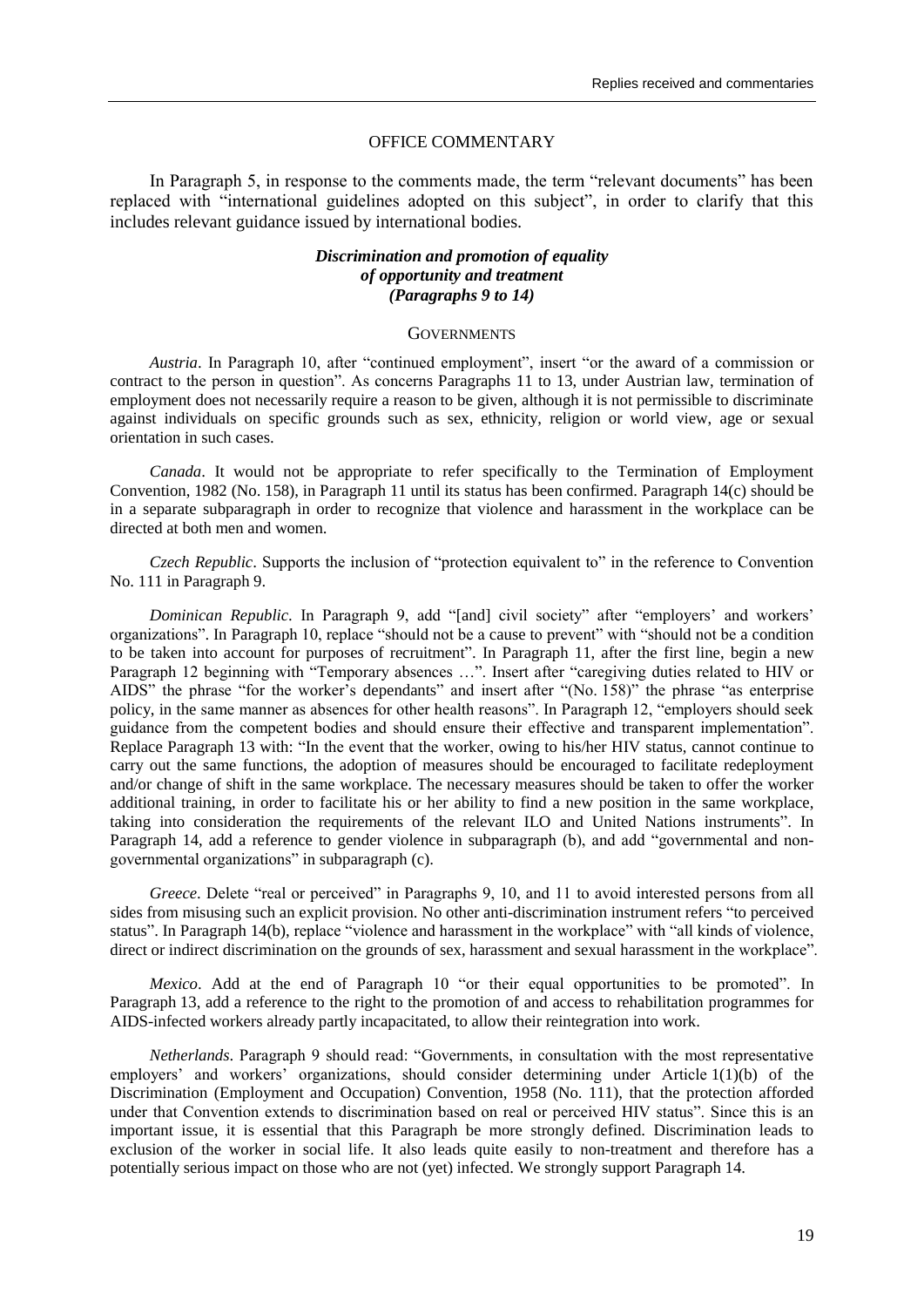*Sweden*. Paragraph 14(e) should be worded, as is customary, to read "sexual and reproductive health and rights".

*United States*. Supports the Office"s proposed text for Paragraph 9.

#### EMPLOYERS

ANDI (Colombia). Convention No. 158 is applicable only if it has been ratified. Paragraph 11 should be redrafted to include a reference to national laws and policies.

UCCAEP (Costa Rica). Temporary absences (Paragraph 11) should be justified.

SEV (Greece). There is some concern that the reasonable accommodation measures referred to in Paragraph 13 would also apply to all cases and types of work, such as infant care, shops selling fresh baby food, and so on.

Business NZ (New Zealand). In order for employers to take any action to reduce discrimination against workers with HIV and to reduce transmission, they would need to know that the infection is present in the workplace. However, since this is not foreseen in the text, it would make more sense in Paragraph 14 not to link reduction of HIV transmission and alleviating its impact directly to measures to combat discrimination and the promotion of equality of opportunity and treatment. Accordingly, discrimination and the promotion of equality of opportunity and treatment should stand on their own. We suggest the following introductory words to Paragraph 14: "Measures should be taken in or through the workplace to promote …".

EFP (Pakistan). Paragraph 13 should also take into consideration workers" fitness when providing accommodation.

UPS (Switzerland). With respect to Paragraph 10, we agree as long as there is no conflict with the requirements of the job. Paragraph 11 should be open for discussion for other illnesses and diseases. Paragraph 13 assumes that employers know workers' HIV status, but other parts of the text provide for confidentiality, thus indicating a contradiction. Paragraph 14 exceeds employers" obligations.

#### **WORKERS**

CGT–RA (Argentina), ACV–CSC (Belgium), CITUB (Bulgaria), FTF (Denmark), FTUC (Fiji), CGT (France), FNV (Netherlands), LO (Norway), UNIO (Norway), YS (Norway), UGT (Spain), NSZZ (Poland), SFTU (Swaziland), TCO (Sweden), TUC (United Kingdom), ITUC, ITUC–Africa. The current text of Paragraph 9 does not ensure the full protection envisaged by Convention No. 111. It should not be left to each government to "consider affording protection equivalent to that available under" Convention No. 111. A resolution should be adopted to call for a start to the procedure to amend that Convention, in order to include in its Article 1(a) "discrimination based on real or perceived HIV status" in the general definition of discrimination. The current wording of Paragraph 9 should be replaced with the following: "Governments, in consultation with the most representative employers' and workers' organizations, should extend, under Article 1(1)(b) of the Discrimination (Employment and Occupation) Convention, 1958 (No. 111), the protection afforded under that Convention to discrimination based on real or perceived HIV status".

AKAVA (Finland), SAK (Finland), STTK (Finland). In Paragraph 9, any threat to reduce the protection afforded by Convention No. 111 must be rejected.

GSEE (Greece). Paragraph 14(b) should also include a reference to the prevention of discrimination based on sexual orientation.

COSATU (South Africa). The word "perceived" is being used, which we believe is just an allegation, and we would like the ILO not to promote these kinds of words, especially since workers are already stigmatized. We therefore suggest the following text for Paragraph 10: "A person"s HIV status should not be a cause to prevent her or his recruitment or continued employment". Replace Paragraph 11 with: "A person"s HIV status should not be a cause for termination of employment. Temporary absences from work because of illness or caregiving duties related to HIV and AIDS should be treated in the same way as absence for other health reasons, taking into account the Termination of Employment Convention, 1982 (No. 158)."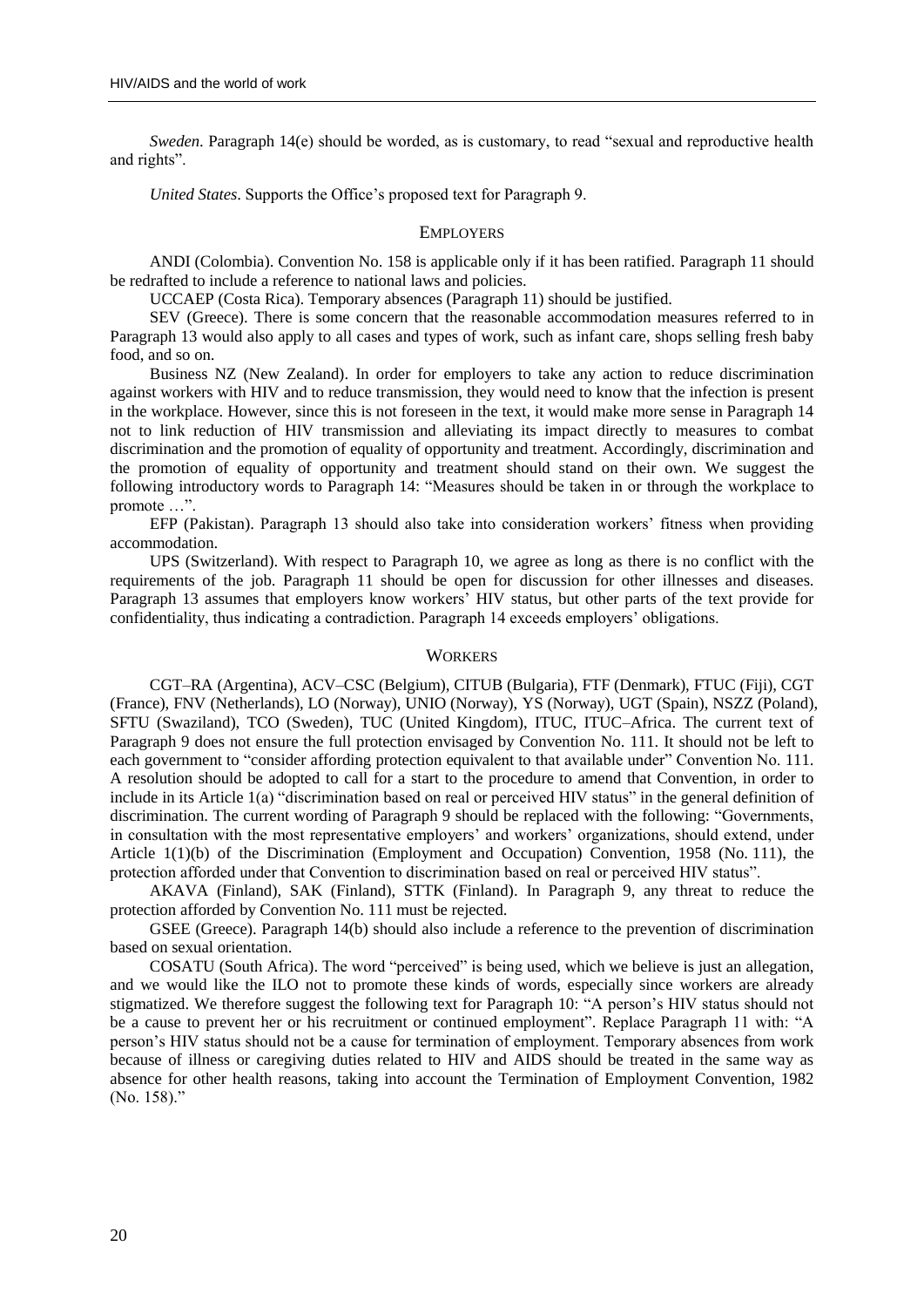#### **OTHERS**

Pan-American Social Marketing Organization (PASMO) (Belize) supports the exclusion of "gatekeepers", but more emphasis needs to be included with regard to familial power dynamics, given its impact on the acceptance of HIV prevention services, education, reproductive health services and so on.

Organizations of people living with HIV (South Africa). Stigma and discrimination make it impossible for communities to access available services, and government policies should address the issues and maintain compliance for the benefit of those infected and affected by HIV and AIDS. In Paragraph 14(e), add "people with disabilities", so that the text reads: "the protection of sexual and reproductive health and sexual and reproductive rights of women and men, including persons with disabilities".

# OFFICE COMMENTARY

With regard to the reference to the Termination of Employment Convention, 1982 (No. 158), its status is under examination but for the moment it is considered to be in force and appropriate for promotion. Developments as to the status of Convention No. 158 can be reconsidered at the time of the Conference discussion in 2010.

As concerns Paragraph 9, it was explained in the previous report that the formulation adopted by the Conference in 2009 affords a lower level of protection than that contemplated in Article 1(1)(b) of Convention No. 111. While opinion remains divided on the correct formulation, a majority of the replies received favour the restoration of the earlier wording. The proposal by a group of workers" organizations goes somewhat further than is contemplated in Convention No. 111. The earlier text is accordingly included in the new draft, as proposed by the Governments of the Netherlands and the United States and has been reworded to align this provision more closely with the language of the Discrimination (Employment and Occupation) Convention, 1958 (No. 111), to which it refers.

No reservations have previously been expressed about the term "real or perceived" HIV status, which is meant to convey the idea that discrimination and prejudice can arise from a perception, often based on stereotypes, that a person belongs or appears to belong to a group that may be perceived as being particularly likely to be HIV-positive. This and similar terms are often used in the context of UNAIDS.

Paragraph 13 has been reworded, following an internal review and in light of comments made, to reflect more clearly the sense of the discussion in the Conference in 2009. The words "including medical data" have been added to Paragraph 14(f) as a matter of clarification following an internal review of the discussion in the Conference.

#### *Prevention (Paragraphs 15 to 16)*

# **GOVERNMENTS**

*Argentina*. In Paragraph 16(a), "accurate and relevant information" should be replaced with "up to date and sufficient information".

*Australia*. A new subparagraph should be inserted in Paragraph 16 to address injection drug use in the workplace.

*Canada*. Paragraph 16(e) should reflect the outcome of the Committee discussion in June 2009.

*Dominican Republic*. In Paragraph 15, add a reference to "vulnerability and risk, among others". In Paragraph 16(a), add that information should be "appropriate" and that it should be adapted to different contexts, including cultural, social, educational and economic.

*Greece*. Merge subparagraphs (b) and (g) of Paragraph 16 so that subparagraph (b) ends with "and effective measures to reduce risk behaviours for all workers, including most-at-risk groups, with a view to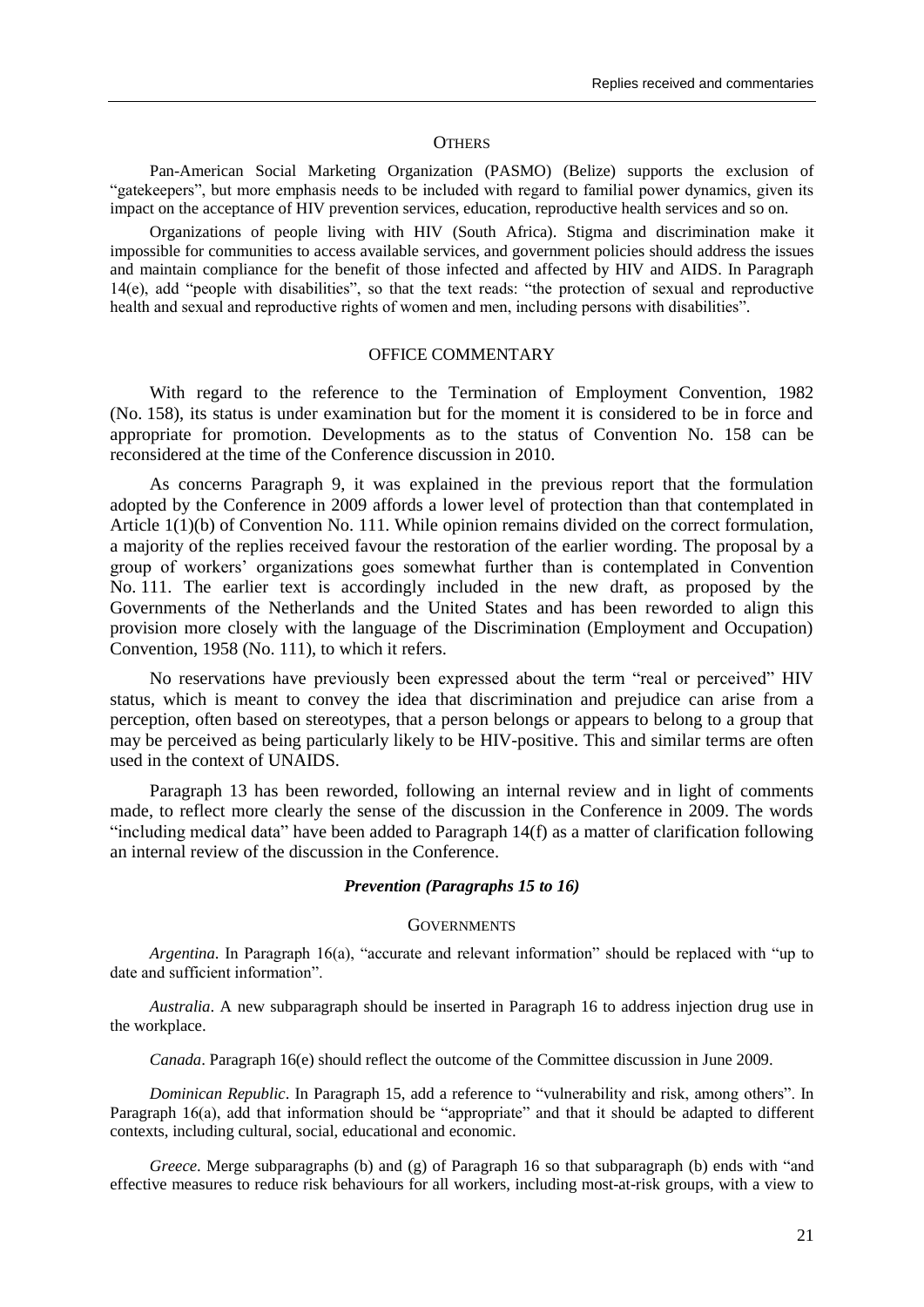reducing the incidence of the HIV pandemic"; and insert at the beginning of subparagraph (e) "where appropriate".

*Mexico*. In Paragraph 16(a), add that information should also be made available for workers with disabilities. In Paragraph 16(d), reference should be made to informed consent for voluntary testing.

*Netherlands*. Change Paragraph 16(a) to read "that evidence-based and relevant information is made available to all in a culturally sensitive format and language". Paragraph 16(f) should refer to: "comprehensive harm reduction strategies", and this subparagraph should be placed after Paragraph 16(g), since harm reduction comes logically after effective measures as a last resort. Comprehensive harm reduction includes nine interventions as mentioned in the WHO/UNODC/UNAIDS technical guide for countries to set targets for universal access to HIV prevention, treatment and care for injecting drug users (2009), as well as legal reform and capacity building for police and prison officers. Paragraph 16(g) should read: "effective measures to reduce high-risk behaviours for all workers, including bigamy, injecting drug use, men-to-men transmission and visiting sex workers, with a view to reducing the HIV pandemic". It is important that measures be taken in regard to specific behaviour; "reducing the incidence of the HIV pandemic" does not seem to be the right way of expressing it. A new subparagraph (h) should be added in Paragraph 16 as follows: "a dialogue with the social partners with the goal of ensuring a living wage for as many workers as possible, in order to keep especially female workers from engaging in sex work against their will". There are a number of known situations in which women have a job and work six or seven days a week, but cannot earn enough for themselves and their children. Many of them, out of despair, decide to sell their bodies in the evening and thus risk HIV infection. Information about safe sex does not eliminate this appalling situation. The ILO introduced the Decent Work Agenda and included the need for a living wage, which in this case is a key issue. For women in poverty, it is very important for the ILO HIV/AIDS Recommendation to include a reference to the need for a living wage.

*South Africa*. Consensus is required regarding what constitutes "most-at-risk groups" as compared to the UNGASS definition.

#### EMPLOYERS

CNT (Belgium). In Paragraph  $16(g)$ , while recognizing the gains from including as many as possible in the scope for preventive measures, we suggest that it could profit from referring explicitly to certain groups for specific measures adapted to them, for example, occupational health personnel and those engaging in remunerated sexual activities.

UCCAEP (Costa Rica). Paragraph 16(e) should refer to all different methods to reduce the risk of HIV transmission, but employers cannot be obliged to provide free condoms at the workplace.

EFP (Pakistan). Dissemination of information should also be done in schools and voluntary testing should be affordable.

UPS (Switzerland). It is important that the prevention strategies referred to in Paragraph 15 are adapted to the national situation as well as to the workplace. Paragraph 16 concerns the government's responsibilities.

#### **WORKERS**

CNT (Belgium). See employers' comments.

FNV (Netherlands). Subparagraphs (a), (g) and proposed new subparagraph (h) in Paragraph 16: See Netherlands Government comments.

# OFFICE COMMENTARY

In Paragraph 16, subparagraph (a) has been supplemented, and the suggestion to change the order of subparagraphs (f) and (g) has been adopted. The words "as soon as possible" have been added to subparagraph (d), in response to the points made by the WHO under the definitions in Paragraph 1. The proposal by the Netherlands to implement decent work strategies, and in particular income generation as a preventive strategy, appears to have considerable merit, and the Conference may wish to pursue it further in June 2010. Such a provision may not, however, fit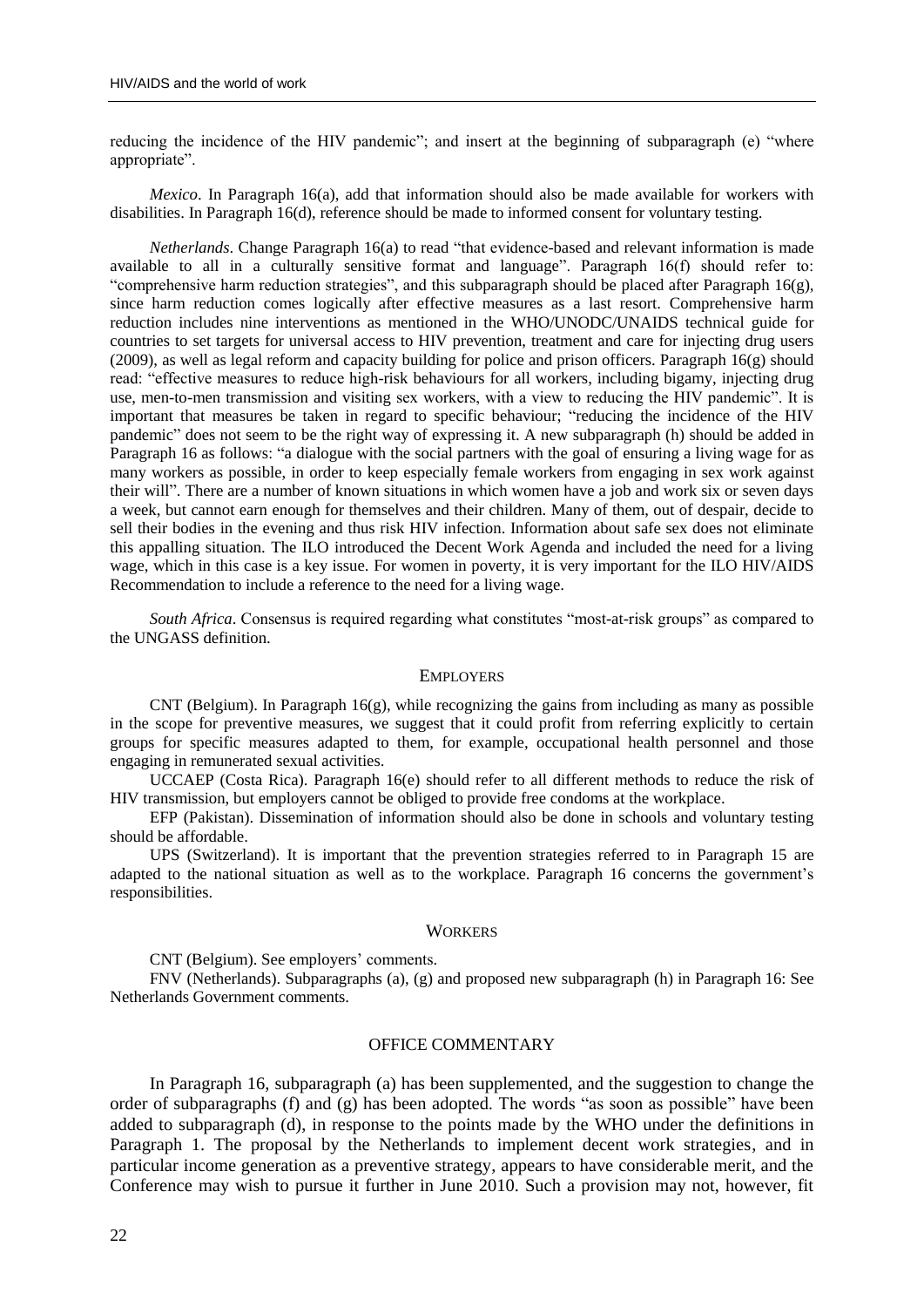comfortably in this part of the proposed instrument, which is concerned with more direct preventive measures.

# *Treatment and care (Paragraphs 17 to 19)*

#### **GOVERNMENTS**

*Argentina*. After "proper nutrition" in Paragraph 17(c), add "and appropriate information on breastfeeding (for women workers) in appropriate cases".

*Barbados*. Insert in the introductory subparagraph of Paragraph 17, after "health": "and other support".

*Greece*. In Paragraphs 17, 18 and 19, replace references to workers' and their families and dependants with "affected persons".

*Netherlands*. Paragraph 17(b) should be amended to read: "effective and safe antiretroviral treatment including second-line treatment if needed and adherence education as well as the necessary medical, laboratory and other biological monitoring". Sometimes treatment causes unnecessary side effects or is not effective owing to drug resistance, and in both cases the impact may be severe. Paragraph 17(d) should be amended to read: "treatment for opportunistic infections and sexually transmitted infections, and any other related illnesses, specifically TB". TB should be mentioned specifically since it is so strongly related to HIV/AIDS and is a major cause of death for AIDS patients.

*South Africa*. In Paragraph 17, as initiated by the client or health-care provider.

*Sweden*. In Paragraph 18, replace "workers living with HIV" with "workers living with HIV/persons living with HIV".

#### EMPLOYERS

CNT (Belgium). Paragraph 17 should be amended to reflect point 22 of the conclusions adopted in June 2009.

Business NZ (New Zealand). The word "prevention" should come before "support" in Paragraph 17(e).

BUSA (South Africa). Insert: "Member States should ensure that …" at the beginning of Paragraph 17.

UPS (Switzerland). Paragraph 17 goes beyond the ILO"s mandate. In Paragraph 19 insert "compulsory" before "social security systems".

# **WORKERS**

CNT (Belgium). See previous comments.

ACV–CSC (Belgium), CITUB (Bulgaria), FTF (Denmark), FTUC (Fiji), AKAVA (Finland), SAK (Finland), STTK (Finland), LO (Norway), UNIO (Norway), YS (Norway), CATP (Peru), NSZZ (Poland), UGT (Spain), SFTU (Swaziland), TCO (Sweden), TUC (United Kingdom), ITUC, ITUC–Africa. As concerns Paragraph 17, the explanation that point 22 of the conclusions has been partially integrated into Paragraph 17 is noted. Nevertheless, we insist on reinserting the omitted portion of the text, as its omission undermines our basic mandate in terms of collective bargaining and consultation on workplace policies.

CGT (France). Free or affordable access to ARV treatment is an essential part of the combat against HIV/AIDS, with global support, including the right to access to medication, psychological support, and so on, which is not taken into account in the text as it stands. We therefore suggest that the text be amended to read as follows: "full support, including access to antiretroviral treatment, biological and psychological monitoring, and training for adherence to treatments".

FNV (Netherlands). Subparagraphs 17(b) and (d) should be amended as proposed above by the Government of the Netherlands.

COSATU (South Africa). In Paragraph 19, delete "real or perceived".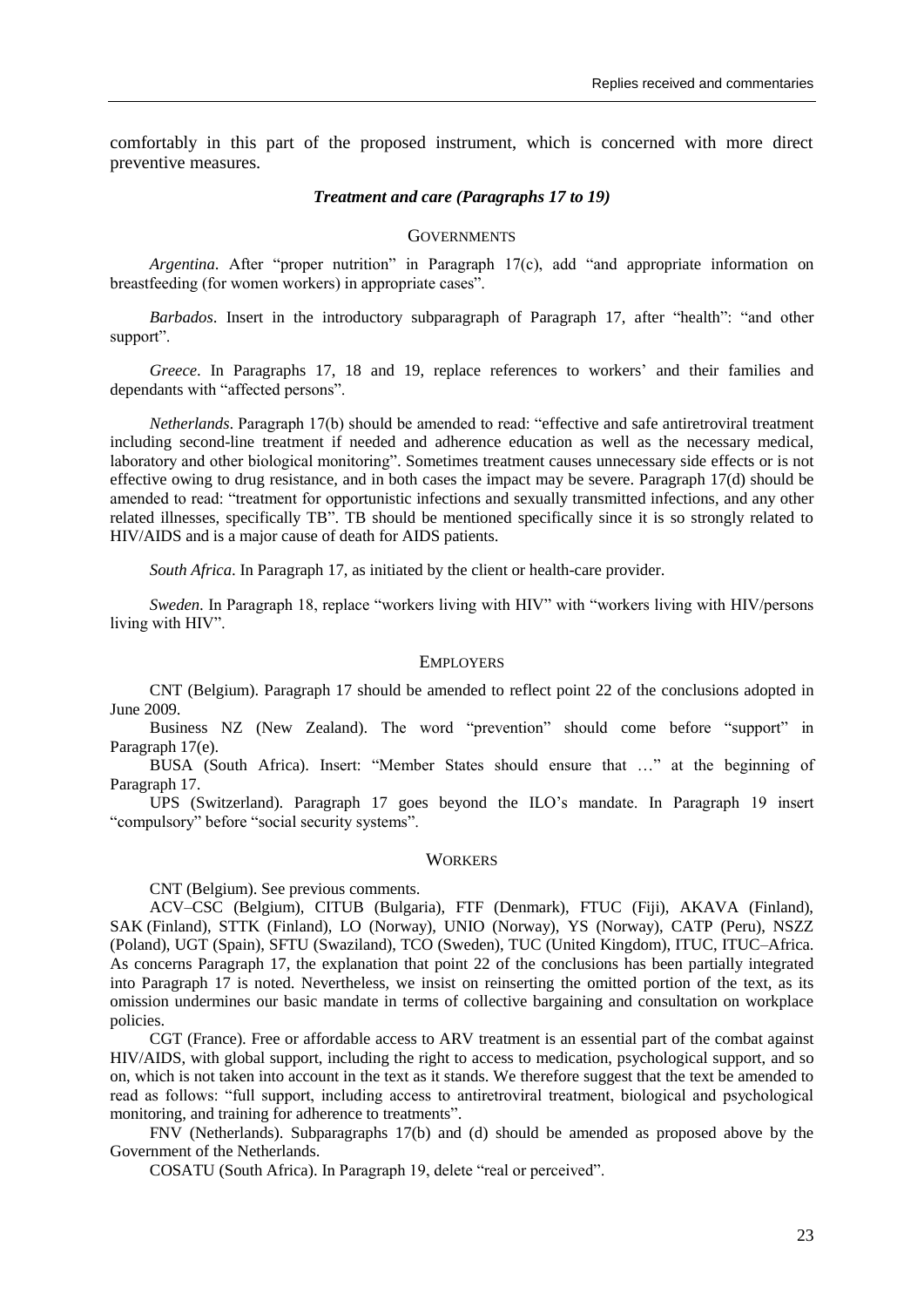#### OFFICE COMMENTARY

Point 22 of the 2009 conclusions has been included as a new Paragraph 18, and subsequent Paragraphs have been renumbered. It would not appear appropriate to replace the existing Paragraph 18, so both have been retained. The reference to employers was inadvertently omitted in the text of point 22 adopted at the 2009 session of the Conference, and has now been added to new Paragraph 17 in order to clarify that the workplace health interventions contemplated are to be determined by the Members in consultation with both employers and workers and their representatives. A reference to TB has been added to subparagraph (d) in Paragraph 18, and to psychosocial support in subparagraph (e) (the term used by UNAIDS in preference to "psychological"). In order to make the text more comprehensive, Paragraph 19 has been reworded to reflect that health care may be provided for under social security systems, private insurance "or other" schemes.

# *Support (Paragraphs 20 to 22)*

#### **GOVERNMENTS**

*Dominican* Republic. In Paragraph 21, reference should be made to the revised List of Occupational Diseases adopted during a Tripartite Meeting of Experts at the ILO in October 2009 within the framework of Recommendation No. 194. Replace "HIV/AIDS" with "HIV".

*Greece*. In order to ensure wider coverage, in Paragraph 20, insert "living with HIV/AIDS and" before the phrase "with HIV-related illnesses".

*Sweden*. In Paragraph 22, replace "persons living with HIV" with "workers living with HIV/persons living with HIV".

#### **EMPLOYERS**

UCCAEP (Costa Rica). Paragraph 21 should emphasize the word "should" and the reasonability of accommodation must also take into account the confidentiality issue. In Paragraph 22, it is important that the link is clearly established.

EK (Finland). In Paragraph 21, when diagnosing accidents and occupational diseases and defining their causes and effects, causes other than those related to work have to be clarified. Just mentioning a possible work-related link is not enough. Instead, the text needs to include the following point: "[and] when other possibilities of becoming infected have properly been excluded".

BDA (Germany). The wording in Paragraph 20 is too ambiguous: is special accommodation necessary for workers with HIV-related illnesses other than existing staff rooms? Paragraph 21 should only apply where there is a direct link of infection from an occupational activity, to ensure that infection risks outside the workplace are taken into account.

Business NZ (New Zealand). The direct link in Paragraph 21 between an occupation and the risk of infection should be restated as being between an occupation and the source of infection. In addition, for HIV/AIDS to be occupational in character there must be a direct link between the occupation itself and the infection source.

UPS (Switzerland). This section assumes that a person"s HIV status is known, although according to other parts of the Recommendation it should remain confidential.

#### **WORKERS**

CGT (France). The wording in Paragraph 20 ("with due regard to national conditions") is too vague and could risk weakening the Paragraph. It should be removed.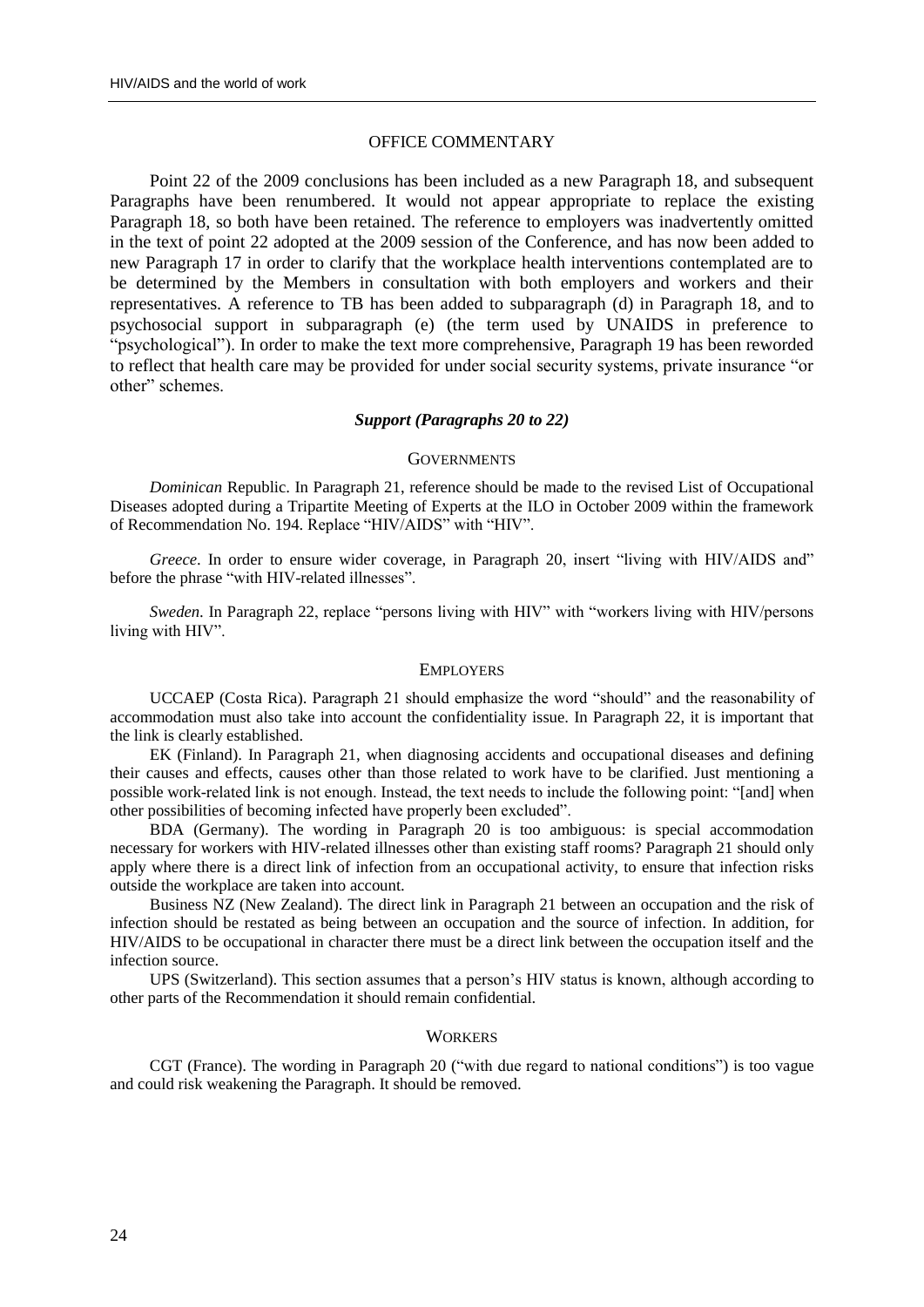#### OFFICE COMMENTARY

A reference to persons living with HIV has been added to Paragraph 20, as proposed by Greece, as this appears consistent with the approach taken elsewhere in the proposed instrument.

# *Privacy and confidentiality (Paragraphs 23 to 26)*

#### **GOVERNMENTS**

*Australia*. The Government agrees to the principle established in Paragraph 23, but under the Australian 2006 testing policy, health-care workers have an obligation to know their status if involved in exposure-prone procedures, and they cannot perform these if they are HIV-positive.

*Belgium*. If there is a national health requirement that a migrant worker's HIV status be disclosed on entry into the country, national authorities should ensure that they are not faced with any discrimination in their access to work.

*Canada*. Paragraph 25 should reflect the outcome of the Committee discussion in June 2009.

*Czech Republic*. With respect to disclosure, in certain extraordinary and justified cases, it is necessary for an employer to have sufficient information on an employee"s health status because of the possible danger to other persons. Insert "except in very exceptional and specific cases determined by reasons of occupational safety as defined in national legislation established in consultation with employers" and workers' organizations".

*Finland*. As concerns Paragraph 25, restore the text that has been taken out ("... except in very exceptional and specific cases determined by reasons of occupational safety and health as defined in national legislation that is established in consultation with employers" and workers" organizations"). The formulation was presented as a unanimous IMEC statement and approved for inclusion in the text.

*Greece*. Delete Paragraph 26, since migrants are already covered and seeking to migrate goes beyond the world of work.

*Mauritius*. In relation to Paragraph 26, current national legislation requires migrant workers to be tested and if the instrument is adopted with the current text, the legislation would require amendment.

*Netherlands*. The title should be replaced with "Privacy, confidentiality and HIV testing". Paragraph 23 should include an explicit reference to migrant workers to read: "HIV testing or other forms of screening for HIV should not be required of workers, including migrant workers and job applicants". We strongly support Paragraph 25. However, referral to the ILO code of practice on the protection of workers" personal data (1997) will unfortunately not be adequate for this Paragraph, since it does not rule out the possibility that countries may still require information on HIV testing. Paragraph 26 should be amended to read: "Members, whether receiving or sending countries, should ensure that migrant workers, and those ...".

*Poland*. Amend Paragraph 25 to restore the possibility of requiring disclosure of HIV status for employment purposes when a specific job requires a very good state of health and to prevent the worsening of the immune system.

*Sweden*. Replace the heading with "Testing, privacy and confidentiality". In Paragraph 23, insert "[and] migrant workers" after "including job applicants" to make it clear that migrant workers are not to be forced to undergo tests before leaving their country of domicile or on arrival in the receiving country. In Paragraph 26, replace the text with: "Members, whether receiving or sending countries, should ensure that migrant workers, or those seeking to migrate for employment, are not excluded from migration on the basis of their HIV status, whether real or perceived". A clearer allocation of responsibilities concerning this matter is desirable.

*United Kingdom*. As concerns Paragraph 25, point 29 from the Conclusions of the Committee on HIV/AIDS was clear that an exemption should be included in the final Recommendation, but that the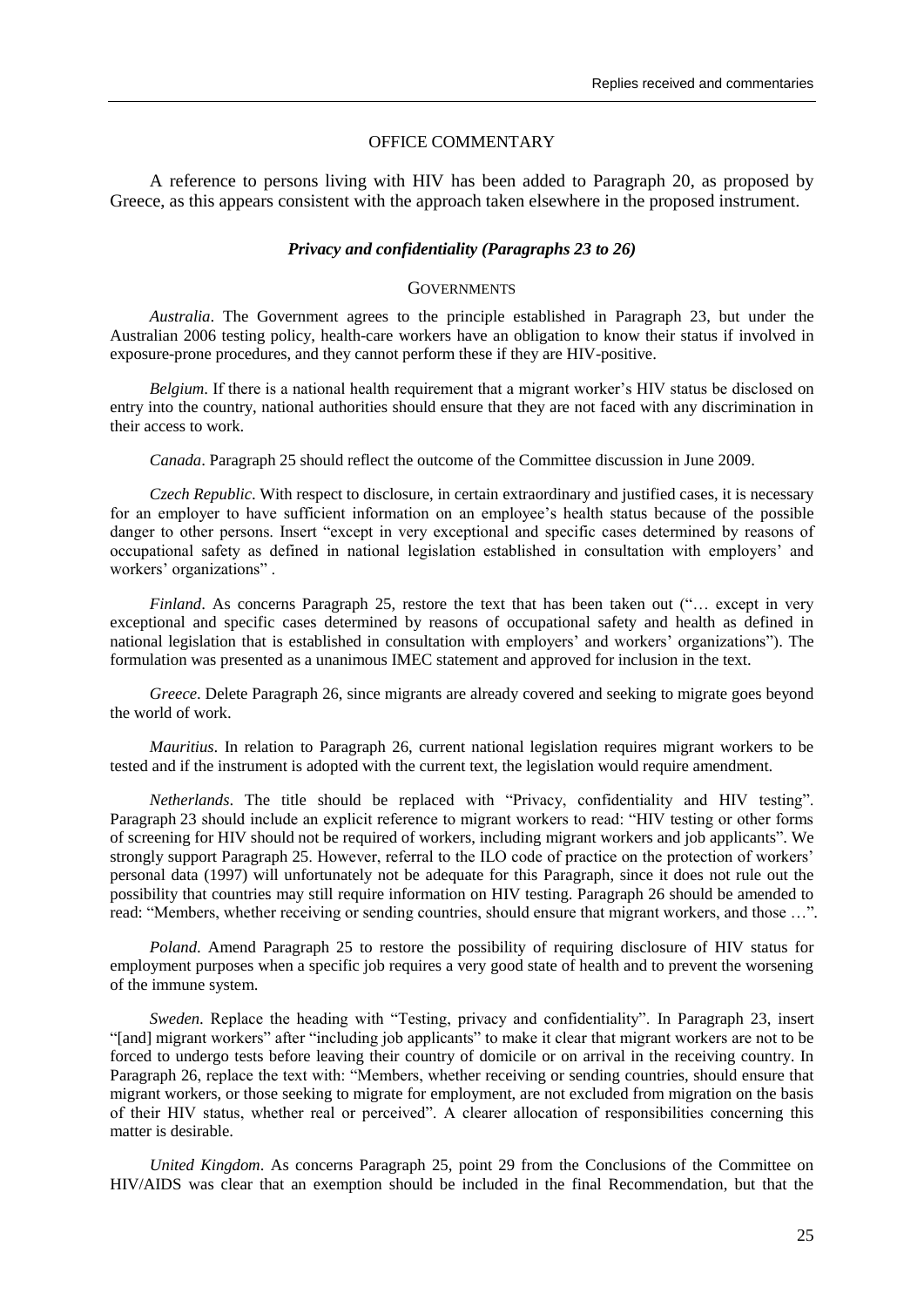Committee could not during its first discussion agree on appropriate wording that would capture the concerns of Committee members. In order to move discussions forward on this Paragraph in time for the next HIV/AIDS Committee, the Office was therefore mandated to propose wording that could accommodate the views of the Committee members. Against this background, we are very concerned that the Office has removed the paragraph and feel that such action will only complicate future discussion. While we very much welcome the information provided on the ILO's obligations to other UN agencies, which is entirely appropriate and should add to the discussions at the next HIV/AIDS Committee in June, it is not, in our view, reasonable grounds to simply exclude the 2009 text. It is clear that the text agreed in the conclusions of the Committee fully supported the aims and principles of UNAIDS relating to mandatory disclosure and mandatory testing and proposes only an exemption for mandatory disclosure which is strictly limited in scope. We feel that this exemption does not, in itself, constitute a violation of the ILO"s joint sponsorship as implied by the ILO commentary on point 29, and that the matter should be referred to the Conference Committee for its consideration before any further action is taken. With respect to OHCHR/UNAIDS, the *International Guidelines on HIV/AIDS and Human Rights* include a reference to mandatory testing, although mandatory testing is neither supported nor explicitly prohibited. We feel that discussions on a new standard are both relevant in the context of the evolving landscape of guidance on HIV/AIDS and the ILO"s responsibilities as a co-sponsor of UNAIDS, and that the development of a new instrument provides the ILO and its constituents with an opportunity to make its own distinct contribution to the formulation of employment policy at this critical juncture. For these reasons, we do not consider this part of the text to be a satisfactory basis for discussion and ask that the ILO Office fulfil the remit determined by the HIV/AIDS Committee in its 2009 conclusions, and provide the Committee, for its 2010 discussions, with a working formulation which accommodates the legitimate concerns raised by its members, while leaving the principle of mandatory disclosure intact.

#### **EMPLOYERS**

CNT (Belgium). For Paragraph 26, in order to avoid all ambiguity on the general prohibition of testing and screening for employment purposes, it should be explicitly spelled out that migrant workers should not be subjected to mandatory HIV/AIDS testing in the context of procedures for access to the territory and to employment.

BUSA (South Africa). Better guidance regarding the protection of employees" data is required and the development of guidelines in this respect is paramount.

UPS (Switzerland). Paragraphs 23 to 25 should be made conditional on the requirements of the job or consistent with national practices. Paragraph 26 falls within the remit of member States and not within that of the ILO.

#### **WORKERS**

CGT–RA (Argentina). We consider it very important to keep Paragraph 26, but suggest changing the second part of the sentence to "should not be required to disclose their HIV-status, real or perceived, for the purpose of migration".

CNT (Belgium). See employers' comments.

ACV–CSC (Belgium), CITUB (Bulgaria), FTUC (Fiji), CGT (France), UGT (Spain), FNV (Netherlands), CATP (Peru), NSZZ (Poland), TCO (Sweden), TUC (United Kingdom), ITUC. Replace the subheading "Privacy and confidentiality" with "Testing, privacy and confidentiality".

FTUC (Fiji), CGT (France), FNV (Netherlands), LO (Norway), UNIO (Norway), YS (Norway), CATP (Peru), NSZZ (Poland), UGT–P (Portugal), UGT (Spain), SFTU (Swaziland), TCO (Sweden), TUC (United Kingdom), ITUC. We note the Office's argument that, from a legal point of view, migrant workers are fully covered by Paragraph 23 of the proposed Recommendation (point 27 of the conclusions). However, as testing migrant workers for HIV/AIDS is currently taking place in many receiving countries, we believe that the coverage of migrant workers should be made explicit. We therefore propose to change the current wording of Paragraph 23 by adding after the words "job applicants" the words "and migrant workers". The phrase would read: "HIV testing or other forms of screening for HIV should not be required of workers, including job applicants and migrant workers".

CGT–RA (Argentina), ACV–CSC (Belgium), FTUC (Fiji), AKAVA (Finland), SAK (Finland), STTK (Finland), CGT (France), LO (Norway), UNIO (Norway), YS (Norway), CATP (Peru), NSZZ (Poland), TCO (Sweden). We strongly support the deletion of the original bracketed text ("except in very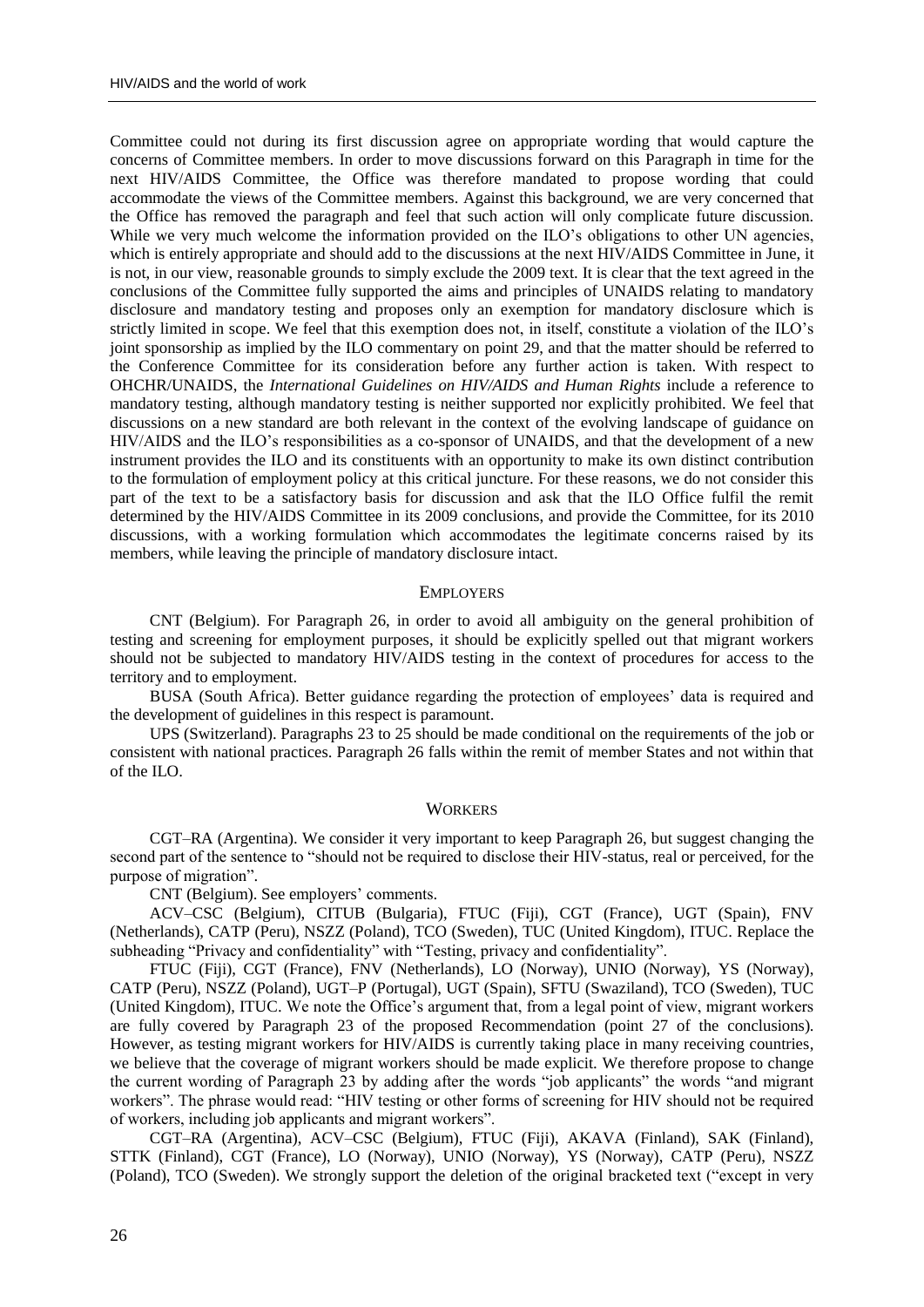exceptional and specific cases …") in Paragraph 25. We strongly oppose mandatory testing or mandatory disclosure, in any circumstances, of confidential medical data relating to HIV/AIDS status. There should be no exceptions to the general prohibition against such compulsory testing and disclosure. We are indeed very concerned that even if one exception were to be permitted for an occupational group, it would open the door to testing for other occupations. The fact that an HIV test is only valid for the precise moment in which it was carried out seems to have been ignored or not clearly stated. Nor is testing a means of guaranteeing risk-free behaviour of a person who has tested negative. The only way to provide protection is through prevention. For occupational exposure this means applying the principles of universal precaution at all times. We also strongly support the current wording of Paragraph 25 according to which treatment of personal data explicitly refers to the ILO code of practice on the protection of workers" personal data (1997) as well as other relevant international data protection standards. We would recall that securing confidentiality of HIV/AIDS data through appropriate, rights-oriented data treatment practices is an undisputable condition of any successful workplace action on HIV/AIDS. The viral load of a person on treatment is very low, thus bringing down the risk of transmission to low levels as well.

ICTU (Ireland). Ireland should not support mandatory testing as it is contrary to the privacy protection provisions in the Irish Constitution. The WHO requires that HIV testing respect the "3 Cs" (*confidential*, accompanied by *counselling* and be carried out with informed *consent*, meaning both informed and voluntary). The standard should include a clause prohibiting mandatory testing, stand-alone HIV testing programmes that do not provide access to counselling, prevention information or treatment, programmes that are coercive or discriminatory, and programmes that fail to ensure confidentiality. The standard should also require States to have in place dissuasive sanctions and an easily accessible means of redress for workers if their rights are violated.

AKAVA (Finland), SAK (Finland), STTK (Finland). In order to protect both migrant workers and migrant jobseekers against discrimination, these vulnerable groups should be mentioned in both Paragraphs 23 and 26, since the discrimination may originate from either the employer or the State.

GSEE (Greece). The wording should be strengthened in Paragraphs 23 to 26 with respect to the limitations and to the commitment of all persons responsible for data processing who have access to sensitive personal data.

FNV (Netherlands). We strongly support Paragraph 25. However, referral to the ILO code of practice on the protection of workers" personal data (1997) will unfortunately not be adequate for this Paragraph, since this does not rule out the possibility that countries may still require information on HIV testing (see paragraph 10.1 of the ILO code of practice on the protection of workers' personal data).

COSATU (South Africa). Paragraph 25 should include a reference to national constitutional rights.

ACV–CSC (Belgium), FTUC (Fiji), CGT (France), FNV (Netherlands), LO (Norway), UNIO (Norway), YS (Norway), CATP (Peru), NSZZ (Poland), UGT (Spain), TCO (Sweden), SFTU (Swaziland), TUC (United Kingdom), ITUC, ITUC–Africa. Paragraph 26 should refer to the responsibility of both sending and receiving States by adding the following text: "Members, whether receiving or sending countries, should ensure that migrant workers, or those seeking to migrate for employment, are not excluded from migration on the basis of their HIV status, whether real or perceived".

#### OFFICE COMMENTARY

As concerns Paragraph 25, the Office respected the mandate of the Conference by seeking a text that would allow for an exception to the absolute prohibition on mandatory testing, but was unable to find one that was in accordance with international human rights obligations or acceptable to other constituents. The Office consulted both the WHO and UNAIDS in this regard, both of which confirmed that there was no desirable or acceptable exception. In addition, the exception which was adopted was placed in bracketed text, indicating that the Committee did not fully endorse it, and contained no criteria for the posited exception apart from its being limited and being adopted after consultation with employers and workers.

It remains open for the Committee to rediscuss the issue on the basis of amendments that may be offered during the discussion, but the majority of the comments received do not support mandatory testing being allowed under any circumstances. While some governments and some employers support such exceptions in the light of their own law and practice, others in both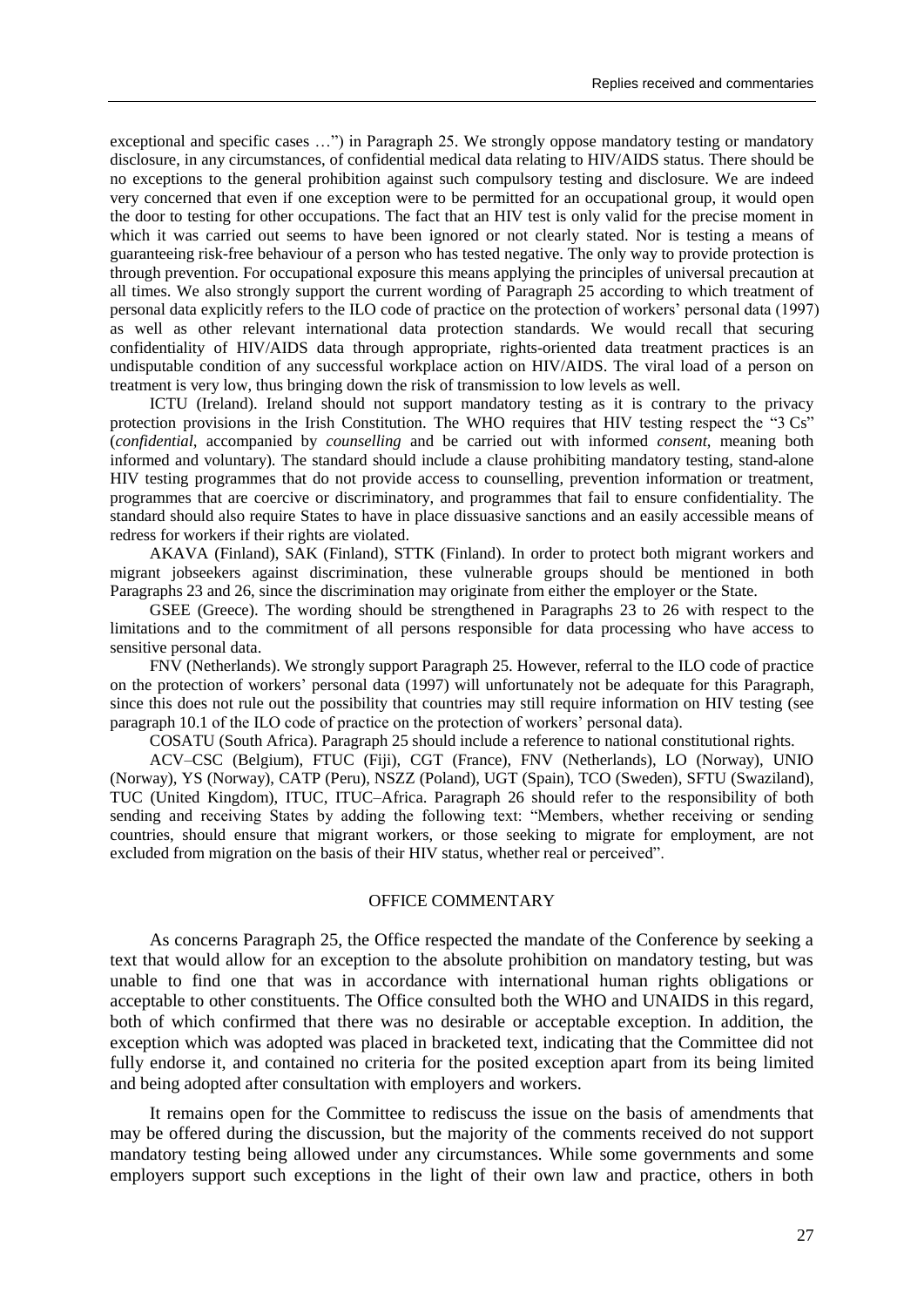groups and all the workers" organizations do not. The Office considers that a Recommendation, which is a promotional document and not by its terms legally binding, should not take a position on the desirability of such exceptions.

A thorough examination of the human rights documentation issued by the Office of the United Nations High Commissioner for Human Rights, the work of the Commission on Human Rights and its successor, the Human Rights Council, and the comments of the United Nations treaty bodies, reveals no exception to the principle of prohibiting mandatory testing and disclosure of HIV/AIDS status.

Point 10.1 of the ILO code of practice on the protection of workers' personal data, 1997, does, as the Government of the Netherlands pointed out, include the following passage:

10.1. Personal data should not be communicated to third parties without the worker"s explicit consent unless the communication is:

- (a) necessary to prevent serious and imminent threat to life or health;
- (b) required or authorized by law; …

It should be noted, however, that the ILO code of practice on HIV/AIDS was adopted four years after the 1997 code, and while it refers to that code in point 4.7, it includes unqualified prohibitions on mandatory testing and disclosure of workers" personal data. This indicates strongly that account was taken of the 1997 code, which was not deemed to provide for any exception to the principles enunciated in the HIV/AIDS code of practice.

References to migrant workers have been included in former Paragraphs 23 and 25 (now Paragraphs 24 and 26), in response to a number of proposals. Paragraph 26 has been amended to include a reference to both countries of origin and countries of destination, in response to comments.

#### *Occupational safety and health (Paragraphs 27 to 31)*

# **GOVERNMENTS**

*Austria*. Paragraph 27 should be replaced with the following: "In the working environment the risks to safety and health of all persons should be minimized in order to prevent transmission of HIV in the workplace, taking into account the Occupational Safety and Health Convention (No. 155) and Recommendation (No. 164), 1981", etc.

*Canada*. In this section the use of the word "instrument" when referring to guidance documents should be reconsidered. Paragraph 29 should more accurately reflect what was agreed upon in point 31 of the conclusions adopted by the Conference in 2009, according to which, if there is a real possibility of exposure to HIV at work, "it is necessary to raise awareness in this regard and guarantee that prevention, safety and health measures are taken in accordance with the relevant standards".

*Greece*. In Paragraph 29, replace the words "[are] guaranteed" with "measures are taken".

*New Zealand*. The word "guaranteed" in relation to occupational transmission of HIV in Paragraph 29 should be replaced, since it would otherwise provide for an extremely high standard which may be unattainable.

*South Africa*. In principle, HIV should be addressed jointly with TB where applicable, throughout the text of the Recommendation.

*United States*. The list of specific measures in Paragraph 28 that are widely recognized as effective control measures should be expanded as follows: "Safety and health measures to prevent workers" exposure to HIV, especially in occupations most at risk, should include universal precautions, use of engineering and work practice controls, personal protective equipment when indicated, good housekeeping practices and post-exposure prophylaxis". A clarifying amendment to Paragraph 29 should read: "Workers in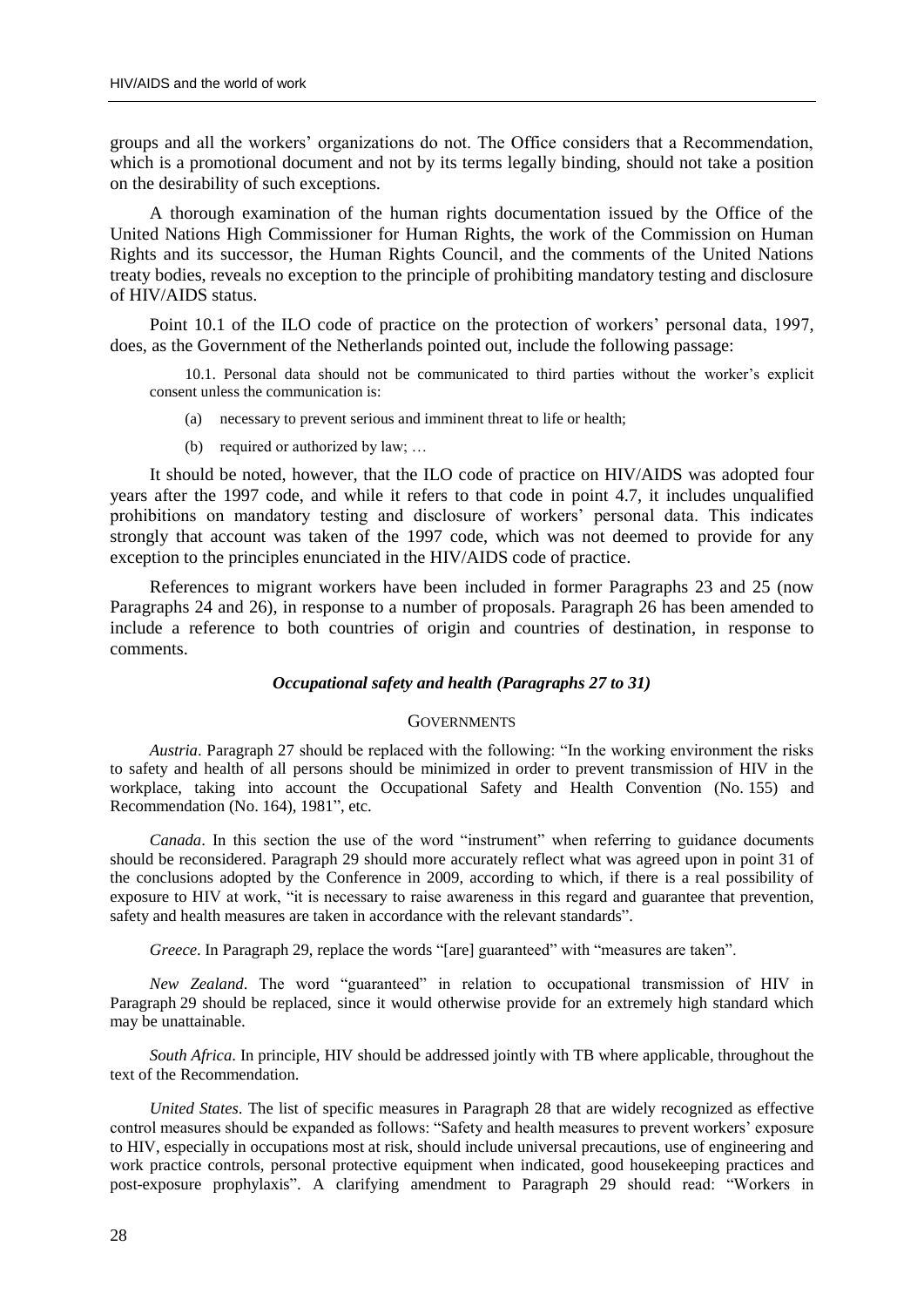occupations most at risk of exposure to HIV should receive training on routes of transmission and prevention of exposure. Member States should take measures to ensure that prevention, safety and health are guaranteed in accordance with the relevant standards".

#### EMPLOYERS

CNT (Belgium). In Paragraph 28, insert at the end "such as workers in the health sector", to spell out that those workers are one of the groups that are faced with occupational risks.

UCCAEP (Costa Rica) and UPS (Switzerland). Should be in accordance with national procedures and policies.

Business NZ (New Zealand). The word "guaranteed" in relation to occupational transmission of HIV in Paragraph 29 is far too high a standard.

EFP (Pakistan). Occupational safety and health should be strengthened and should also include workers' families.

BUSA (South Africa). Replace "guaranteed" with "implemented" in Paragraph 29.

# **WORKERS**

CNT (Belgium). See above.

FTUC (Fiji), AKAVA (Finland), SAK (Finland), STTK (Finland), LO (Norway), UNIO (Norway), YS (Norway), CATP (Peru), NSZZ (Poland), UGT (Spain), TCO (Sweden), TUC (United Kingdom), ITUC, ITUC–Africa. In Paragraph 28, in order to clarify that some occupations are more at risk for occupational transmission, include a reference to the health sector.

FTF (Denmark). It is very important to recognize the special risks of blood-borne infections that are connected with work in the health-care sector and the fact that special attention from the employer is necessary to prevent this risk. In Europe, the workers' and the employers' organizations in the health-care sector this summer concluded a framework agreement on the prevention of needle-stick and other injuries from sharp instruments based on the greater risk for people working in the sector. The Commission of the European Union has just decided to give this agreement legal force within the EU, recognizing the increased risk in this particular sector. On this basis, we propose adding the words "such as the health sector" at the end of Paragraph 28.

NZCTU (New Zealand). "Guaranteeing" health and safety in Paragraph 29 is probably an unattainable standard and could be replaced with "protected to the highest possible standard".

COSATU (South Africa). Paragraph 27 should include a reference to national health and safety instruments (policies, acts or regulations).

# OFFICE COMMENTARY

A reference to the health-care sector has been included in Paragraph 29 (formerly Paragraph 28), in response to the comments received. Paragraph 29 of the previous draft has been amended to remove the term "guaranteed", as proposed by several respondents.

# *Children and young persons (Paragraphs 32 and 33)*

# **GOVERNMENTS**

*Greece*. Delete the second sentence of Paragraph 32, since any other requirement than those enumerated in Convention No. 182 goes beyond the world of work.

*Barbados*. Insert a new paragraph after Paragraph 33 to read: "Members should provide measures to address children who are affected as a result of death or illness of a parent or caregiver due to HIV".

*Switzerland*. Insert in Paragraph 33 a reference to sexual and reproductive health education.

#### EMPLOYERS

UPS (Switzerland). This is already provided for in other ILO instruments and a repetition is not necessary. Sex education in schools does not concern enterprises.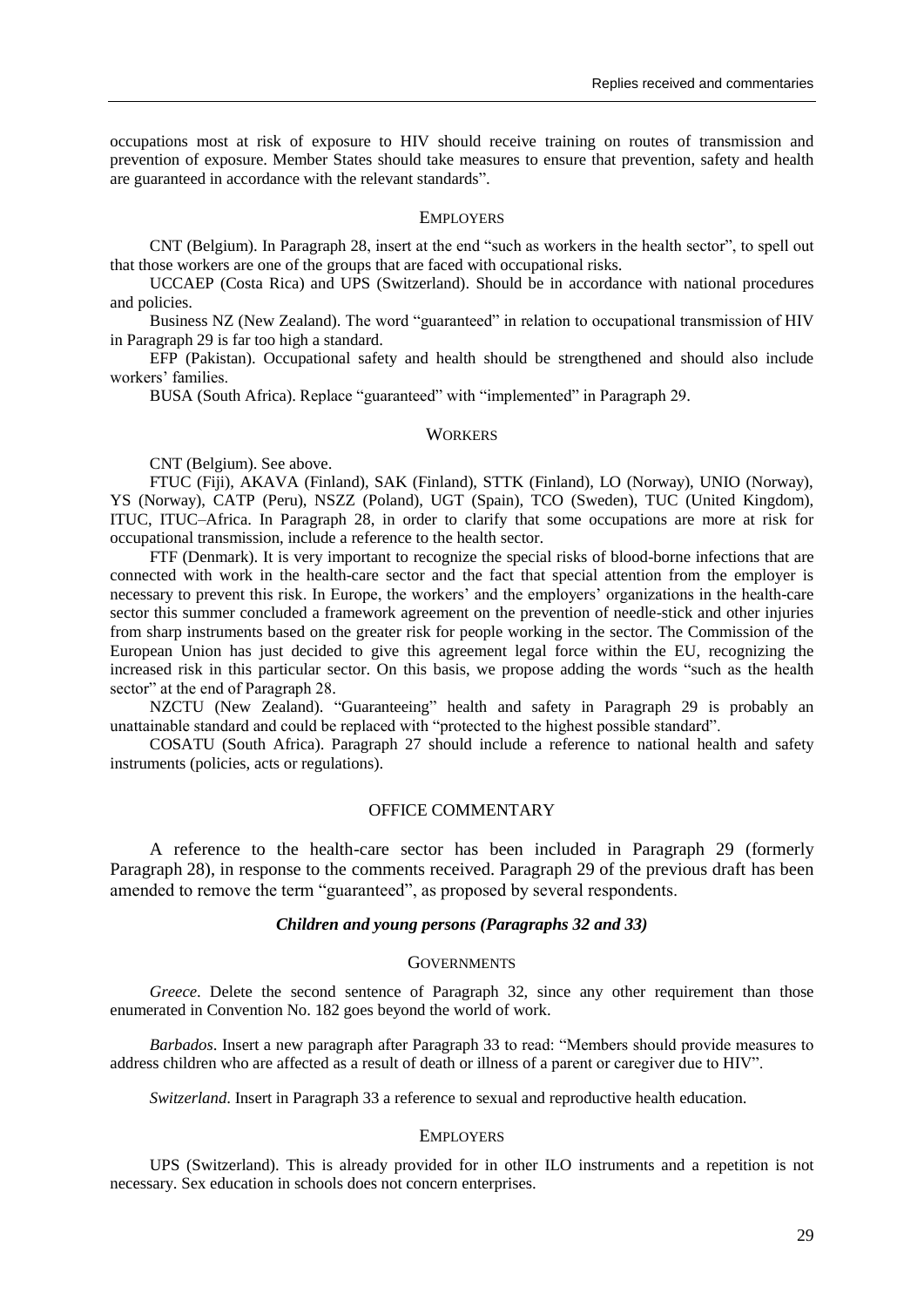#### OFFICE COMMENTARY

The second sentence of former Paragraph 32 has been modified by inserting "these" to clarify that it concerns the children to which the first part of the Paragraph refers. Former Paragraph 33 has been modified to take account of the suggestion by the Government of Switzerland. The proposal for a new Paragraph appears to be taken into account with the insertion of "or caregivers" in former Paragraph 32.

#### **V. Implementation (Paragraph 34)**

# **GOVERNMENTS**

*Netherlands*. Paragraph 34(a) should read: "be given effect in consultation with the most representative employers" and workers" organizations and other parties concerned, especially organizations of occupational health physicians or occupational health services …". Paragraph 34(f) should read: "promote social dialogue, consultation, negotiation and other forms of cooperation among government authorities, public and private employers and workers and their representatives, taking into account the view of occupational health personnel, specialists on HIV/AIDS, organizations representing persons living with HIV and other parties including relevant NGOs, international organizations and country coordinating mechanisms". NGOs, business coalitions and the Global Fund to Fight AIDS, Tuberculosis and Malaria contribute much with, for example, technical support and condom distribution. They are also located in many countries and can therefore set an example with their workplace policies. In addition, monitoring and evaluation should be further defined.

*Greece*. Insert in Paragraph 34(b) after "involve" the words "where appropriate", to provide more flexibility if there are no national justice authorities dealing in particular with labour issues. In the same Paragraph, merge subparagraphs (d) and (h); rephrase subparagraph (e) for better understanding to read: "encourage all enterprises, including those operating in export processing zones, to implement, through their supply chains and distribution networks, the national policies and programmes, with the participation of employers' and workers' organizations".

*Japan*. It is unclear how the concrete measures are to be taken. It is therefore necessary to define what is to be understood by "supply chains and distribution networks", and a clearer explanation should be given on the measures enterprises are expected to take.

#### EMPLOYERS

ANDI (Colombia). Remove the reference to collective agreements in Paragraph  $34(a)(ii)$ .

UCCAEP (Costa Rica). Paragraph 34(a) should specify who are the "other parties concerned".

NK (Japan). Same comment as the Government of Japan.

UPS (Switzerland). Paragraph 34(a) should be in accordance with the national situation; the measures proposed in Paragraph 34(b) are not within the competence of the labour justice system; and those mentioned in Paragraph 34(f) should be the choice of the social partners and not established in national programmes and policies.

#### **WORKERS**

FNV (Netherlands). Paragraph 34(a) should read: "be given effect in consultation with the most representative employers" and workers" organizations and other parties concerned, especially organizations of occupational health physicians or occupational health services ...". Paragraph 34(f) should read: "promote social dialogue, consultation, negotiation and other forms of cooperation among government authorities, public and private employers and workers and their representatives, taking into account the views of occupational health personnel, specialists in HIV/AIDS, organizations representing persons living with HIV and other parties such as relevant NGOs, international organizations and country coordinating mechanisms". NGOs, business coalitions and the Global Fund contribute highly with, for example, technical support and condom distribution. They are also located in many countries and can therefore set an example with their workplace policies.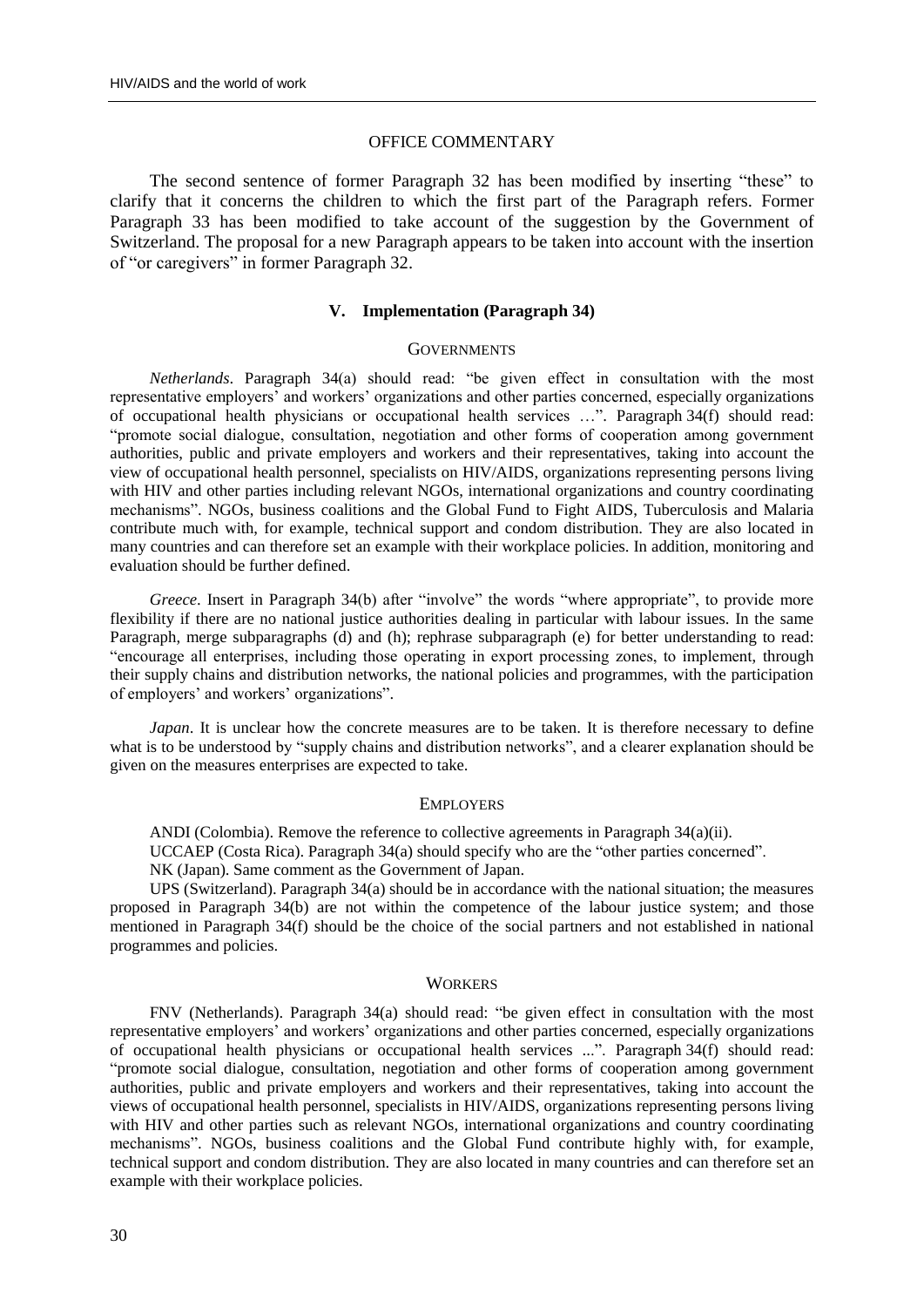CGT (France). National legislation should provide for measures to be taken for any violation of the rights to privacy and confidentiality. We suggest the following text for Paragraph 34(c): "provide for measures in national legislation to be adopted to deal with breaches of the right to privacy and confidentiality as well as other discriminatory practices in the workplace that are in violation of this Recommendation".

# OFFICE COMMENTARY

It was decided in June 2009 that references to collective agreements should be included.

# *Social dialogue (Paragraphs 35 and 36)*

### **GOVERNMENTS**

*Canada*. With regard to Paragraph 36, the text should be consistent throughout: "targeted" groups is not used elsewhere.

*Greece*. Replace Paragraphs 35 and 36 with "Employers" and workers" organizations should promote awareness of HIV/AIDS including prevention and non-discrimination through the provision of education and information to their members. These should be gender sensitive and sensitive to all targeted groups".

*Switzerland*. Insert the following in Paragraph 35 after "with the active": "and voluntary involvement, respecting the protection of information" (phrase continues with: "at their workplace").

# EMPLOYERS

UPS (Switzerland). Delete both Paragraphs, since the roles of the social partners should be decided by them.

# OFFICE COMMENTARY

The reference to "targeted groups" has been replaced in the new draft text with a reference to sensitivity to gender and cultural concerns. The proposal by Greece would omit any reference to the involvement of persons living with HIV and, given that such a reference was approved by consensus during the Conference discussion in June 2009, removing it did not appear appropriate.

# *Education, training, information and consultation (Paragraphs 37 to 40)*

# **GOVERNMENTS**

*Australia*. Paragraph 39 should be moved to Part IV dealing with occupational safety and health.

*Barbados*. In Paragraphs 38 and 39, insert "and retraining" after the references to "training".

*Japan*. Paragraph 39 confirms the necessity of workers having knowledge, but in many occupations workers are seldom involved in bleeding accidents; there is little reason to provide them with practical training on infection-control procedures. Replace "training" with "education and training".

*Switzerland*. Include in Paragraph 38 a reference to the fact that the confidentiality of information should be respected.

*United States*. The second sentence of Paragraph 39 should be clarified to read: "Workers whose occupation puts them at risk of exposure to human blood, blood products and other body fluids should receive additional training in exposure prevention, exposure reporting procedures and post-exposure prophylaxis".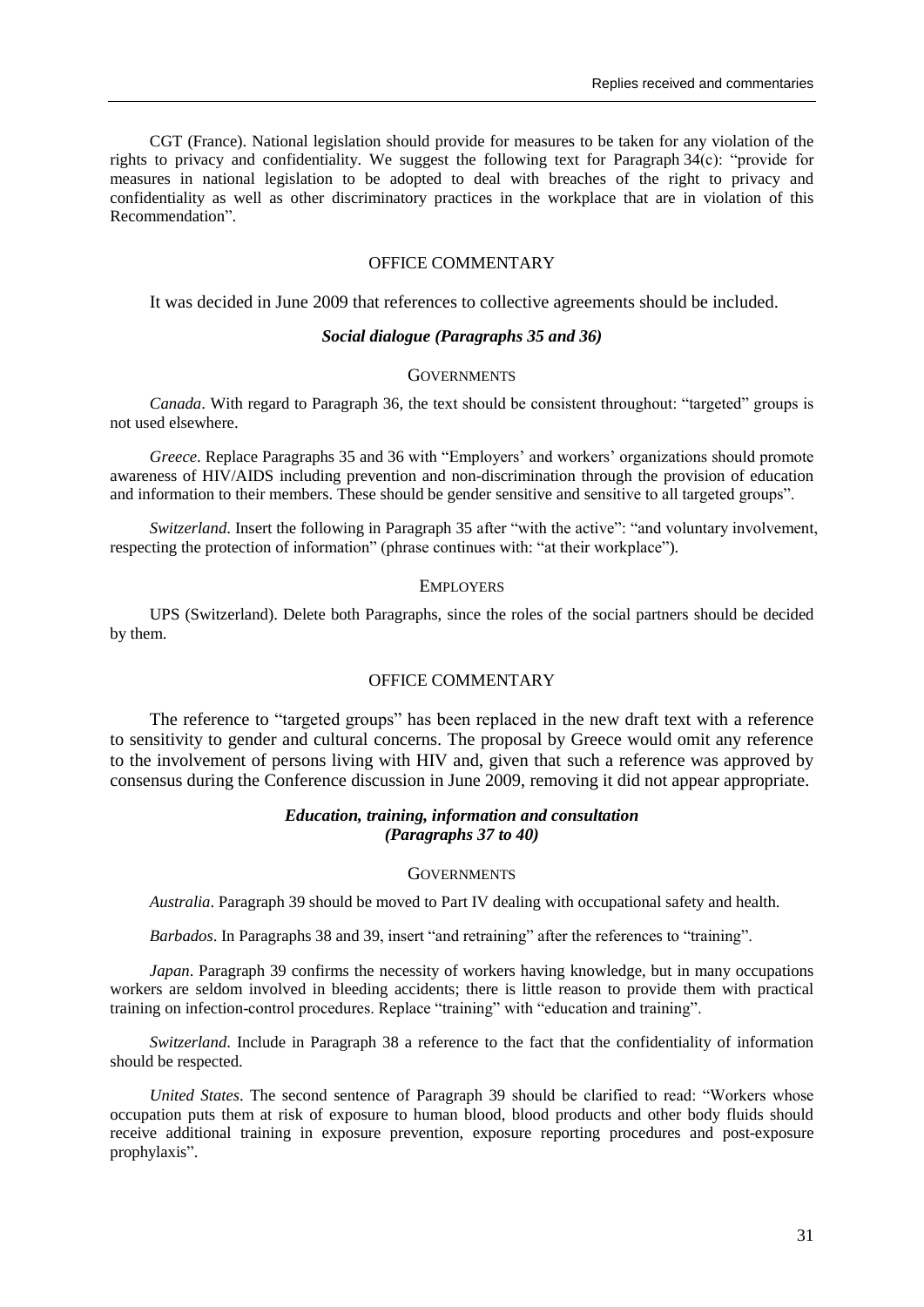#### **EMPLOYERS**

UCCAEP (Costa Rica). Workplace inspections referred to in Paragraph 40 should be the usual ones and not especially established for HIV and AIDS.

BDA (Germany). The provisions on training measures and so on in Paragraph 37 are too far-reaching and only make sense if there is a reference to persons at risk.

NK (Japan). Same comment as the Government of Japan.

CGTP–IN (Portugal). Should also refer to dissemination of information to society at large.

BUSA (South Africa). The words "access to" should precede the word "training" in Paragraph 39.

UPS (Switzerland). Delete Paragraph 40, and Paragraphs 37 to 39 should be interpreted in accordance with national practices.

# OFFICE COMMENTARY

Paragraph 38 has been reworded and a reference to "persons in vocational training" has been added to reflect the discussions at paragraph 368 of *Provisional Record* No. 15.

#### *Public services (Paragraphs 41 and 42)*

# **EMPLOYERS**

SEV (Greece). The reference to state services in Paragraph 41 should be made more specific, particularly in regard to the preventive measures to be taken. The reference to "if necessary" should be deleted, as the role of labour inspectors must be strengthened with appropriate training being provided to them, and they should mainly provide their assistance to small enterprises when there is a lack of access to specialized information and counselling services.

UPS (Switzerland). Delete the reference to the labour justice system in Paragraph 41. Delete Paragraph 42.

#### **WORKERS**

CGTP–IN (Portugal). Paragraph 42 should also include a call for strengthening health systems at the workplace.

# OFFICE COMMENTARY

It does not appear appropriate to include a reference to health systems at the workplace in this section, which deals with public services, or to delete the reference to the labour justice system, which is often the national body responsible for implementing many of the principles contained in the proposed Recommendation, particularly anti-discrimination provisions in national legislation. The phrase "if necessary" has been retained, as the proposed Recommendation should not presume that inspection services are necessarily in need of strengthening. The reference to "prevention, treatment, care and support" in Paragraph 43 is set out in inclusive language to avoid limiting the responsibility of public services.

# *International cooperation (Paragraphs 43 to 45)*

No comments received.

# **VI. Follow-up (Paragraphs 46 to 47)**

#### **GOVERNMENTS**

*Canada*. These paragraphs should not be modified.

*Barbados, Czech Republic, United States*. Support the use of Section III of Recommendation No. 198 as a basis for drafting this part of the proposed instrument.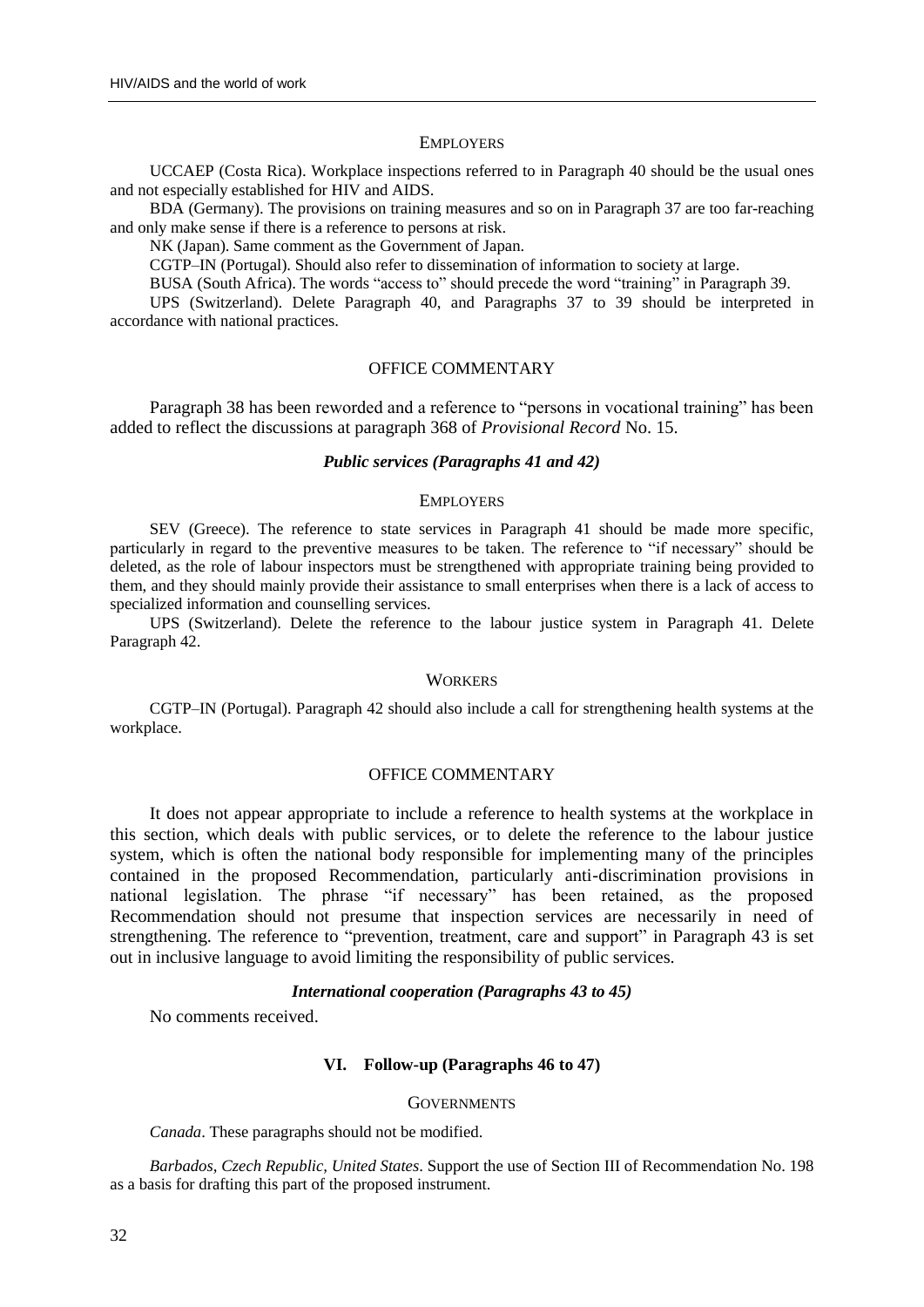*Netherlands*. It is important that the follow-up procedures and monitoring be tripartite. UNAIDS and UNGASS mechanisms are not sufficiently equipped for tripartite evaluation.

*New Zealand*. Suggests that the prescriptive language be amended to read: "Members may wish to consider regular and periodic review ...", etc.

*Sweden*. Should be amended to include a provision ensuring that associations of employers and employees are represented in the follow-up of the developments to which the Recommendation has given rise, and that they are consulted during the actual monitoring process.

#### EMPLOYERS

CNT (Belgium). It is important to have a follow-up to the Recommendation in order to permit an evaluation of measures taken and to reorient actions if necessary. Likewise, it is important that employers' and workers" organizations are involved, and a preference is therefore expressed for article 19 procedures rather than the national reports provided to UNAIDS (the so-called UNGASS reports).

ANDI (Colombia), CGECI (Côte d"Ivoire), NHO (Norway), CONFIEP (Peru), UPS (Switzerland). The procedures provided for in article 19 of the ILO Constitution are the most appropriate means of followup.

MEF (Mauritius). We are not in favour of any follow-up, or of modelling this section on Recommendation No. 198.

#### **WORKERS**

BAK (Austria). More specific details of follow-up measures are needed both in respect of the possible action by the ILO and of the effectiveness of implementation by member States.

CNT (Belgium). See previous comments.

AKAVA, SAK and STTK (Finland). The follow-up mechanism will effectively be implemented through ILO tripartite machinery, and this principle must therefore be clearly put in writing in the Recommendation and discussed by the Conference Committee in 2010. We do not oppose additional follow-up through UNGASS, which must not by any means weaken the tripartite ILO follow-up proceedings.

NZCTU (New Zealand). Emphasizes the importance of regular follow-up and review as a routine and important component of all international human rights standards and also of best practice guidance.

ACV–CSC (Belgium), CITUB (Bulgaria), FTF (Denmark), FTUC (Fiji), CGT (France), LO (Norway), UNIO (Norway), YS (Norway), CATP (Peru), NSZZ (Poland), UGT (Spain), TCO (Sweden), TUC (United Kingdom), ITUC, ITUC–Africa. In the current formulation of Part VI, the missing element is the idea of tripartism, which is the basic principle of the ILO. There is a need to ensure explicitly that employers" and workers" organizations are represented in the mechanism for monitoring developments in taking action on the basis of this Recommendation and that they are consulted under the monitoring mechanism. We therefore want the wording of Part VI (Follow-up) to include such provisions. The "Monitoring and Implementation" section of the Employment Relationship Recommendation, 2006 (No. 198), may provide the basis for a more effective and comprehensive text for this section of the proposed Recommendation.

We would also be in favour of the Conference adopting a resolution accompanying this Recommendation and calling on the Governing Body to prepare for the transformation of this Recommendation into a Convention if the evaluation were to show that substantial parts of the population remain excluded from the principles and rights set out in it.

FNV (Netherlands). It is important that, in accordance with Recommendation No. 198, the follow-up and monitoring be tripartite. UNAIDS and UNGASS mechanisms are not sufficiently equipped for tripartite evaluation. As is stated in the Office commentary, monitoring and evaluation will need to be further defined. This is especially important since implementation in many countries is very difficult.

FTUC (Fiji). As concerns the follow-up, we strongly suggest that the wording of the follow-up mechanism of the proposed Recommendation should clearly establish that the monitoring and reporting remains within ILO supervisory machinery to ensure the full involvement of all tripartite partners. At the 98th Session of the Conference, the Committee on HIV/AIDS discussed the reporting obligation under the special session of the General Assembly on HIV/AIDS (UNGASS). UNGASS country progress reports,